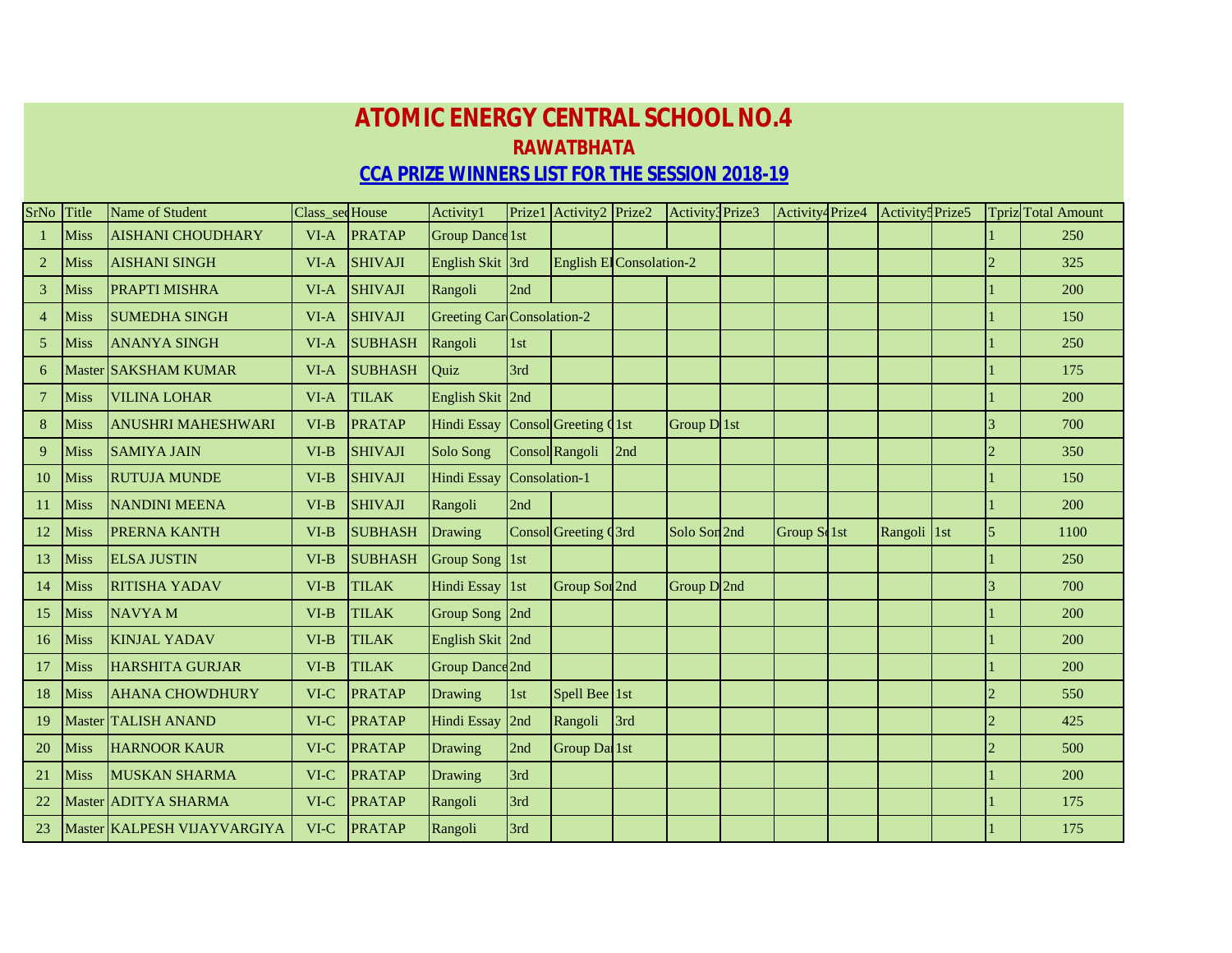| SrNo | Title  | Name of Student               | Class_sedHouse |                | Activity1                         | Prize1        | Activity2 Prize2         |     | Activity3 Prize3 |     | Activity <sup>4</sup> Prize4 | Activity: Prize5 |                             | <b>Tpriz</b> Total Amount |
|------|--------|-------------------------------|----------------|----------------|-----------------------------------|---------------|--------------------------|-----|------------------|-----|------------------------------|------------------|-----------------------------|---------------------------|
| 24   | Miss   | <b>AYUSHI VAISHNAV</b>        | VI-C           | <b>SHIVAJI</b> | <b>English Skit</b>               | 3rd           |                          |     |                  |     |                              |                  |                             | 175                       |
| 25   | Miss   | YUKTA RATHODIA                | $VI-C$         | <b>SHIVAJI</b> | English Skit 3rd                  |               |                          |     |                  |     |                              |                  |                             | 175                       |
| 26   | Miss   | <b>HARSHITA OJHA</b>          | $VI-C$         | <b>SHIVAJI</b> | Rangoli                           | 2nd           |                          |     |                  |     |                              |                  |                             | 200                       |
| 27   | Miss   | <b>ARSHI NAAZ</b>             | VI-C           | <b>SUBHASH</b> | Group Song 1st                    |               | Rangoli                  | 1st | Group D3rd       |     |                              |                  | 3                           | 675                       |
| 28   | Miss   | <b>JAYANI RIJHWANI</b>        | $VI-C$         | <b>SUBHASH</b> | <b>Greeting Car</b> Consolation-1 |               |                          |     |                  |     |                              |                  |                             | 150                       |
| 29   | Miss   | <b>DIVYANSHI SHARMA</b>       | $VI-C$         | <b>SUBHASH</b> | Group Dance 3rd                   |               |                          |     |                  |     |                              |                  |                             | 175                       |
| 30   | Miss   | PRISHA SHAKTAWAT              | VI-C           | <b>TILAK</b>   | Drawing                           |               | Consol Greeting Q2nd     |     |                  |     |                              |                  | $\mathcal{D}_{\mathcal{A}}$ | 400                       |
| 31   | Miss   | <b>NIYATI SHARMA</b>          | $VI-C$         | <b>TILAK</b>   | <b>Hindi Essay</b>                | 3rd           | Group Dal <sub>2nd</sub> |     |                  |     |                              |                  |                             | 400                       |
| 32   |        | Master <b>ARYAN</b> CHOUDHARY | $VI-C$         | <b>TILAK</b>   | Group Song 2nd                    |               |                          |     |                  |     |                              |                  |                             | 200                       |
| 33   |        | Master UTKARSH PARMESHWAR     | VII-A          | PRATAP         | Drawing                           | 1st           | Spell Bee 1st            |     | Quiz             | 1st |                              |                  | 3                           | 800                       |
| 34   | Miss   | <b>VIBHA HADA</b>             | VII-A          | <b>PRATAP</b>  | Greeting Car 1st                  |               | Rangoli                  | 3rd |                  |     |                              |                  | $\mathcal{D}$               | 475                       |
| 35   | Miss   | <b>NEHA CHHIPA</b>            | VII-A          | PRATAP         | Rangoli                           | 3rd           |                          |     |                  |     |                              |                  |                             | 175                       |
| 36   | Miss   | <b>PARVATI GURJAR</b>         | VII-A          | <b>PRATAP</b>  | Rangoli                           | 3rd           |                          |     |                  |     |                              |                  |                             | 175                       |
| 37   | Master | <b>VISHUL KHINCHI</b>         | VII-A          | <b>PRATAP</b>  | Drawing                           | Consolation-2 |                          |     |                  |     |                              |                  |                             | 150                       |
| 38   | Miss   | <b>PRIYANSHI GIRI</b>         | VII-A          | <b>SHIVAJI</b> | <b>English Skit</b>               | 3rd           | Rangoli                  | 1st |                  |     |                              |                  | $\mathcal{D}$               | 425                       |
| 39   |        | Master SWAROOP J.             | VII-A          | <b>SHIVAJI</b> | Drawing                           | 3rd           | Greeting Q2nd            |     |                  |     |                              |                  | $\mathfrak{D}$              | 450                       |
| 40   | Miss   | <b>LAKSHITA DHAKER</b>        | VII-A          | <b>SHIVAJI</b> | Solo Song                         | Consolation-1 |                          |     |                  |     |                              |                  |                             | 150                       |
| 41   | Miss   | <b>SUPRITA</b>                | VII-A          | <b>SHIVAJI</b> | Rangoli                           | 1st           |                          |     |                  |     |                              |                  |                             | 250                       |
| 42   | Miss   | <b>CHAHAK PARETA</b>          | VII-A          | <b>SHIVAJI</b> | Rangoli                           | 1st           |                          |     |                  |     |                              |                  |                             | 250                       |
| 43   | Miss   | <b>SHUBHRA JHA</b>            | VII-A          | <b>SHIVAJI</b> | Rangoli                           | 1st           |                          |     |                  |     |                              |                  |                             | 250                       |
| 44   |        | Master Md. ARSH KHAN          | VII-A          | <b>SHIVAJI</b> | <b>Hindi Essay</b>                | Consolation-1 |                          |     |                  |     |                              |                  |                             | 150                       |
| 45   | Miss   | <b>BHOOMIKA MALI</b>          | VII-A          | <b>SUBHASH</b> | Group Song 1st                    |               | English SI 1st           |     | Group D3rd       |     |                              |                  | 3                           | 675                       |
| 46   | Miss   | <b>NEELAM SISODIA</b>         | VII-A          | <b>SUBHASH</b> | <b>English Skit</b>               | 1st           | Rangoli                  | 2nd |                  |     |                              |                  |                             | 450                       |
| 47   |        | Master DHAIRYA SAWANT         | VII-A          | <b>SUBHASH</b> | Hindi Essay                       | 3rd           | Quiz                     | 3rd |                  |     |                              |                  | $\mathcal{D}_{\mathcal{A}}$ | 375                       |
| 48   | Miss   | <b>LAKSHITA GAUTAM</b>        | VII-A          | <b>SUBHASH</b> | English Skit 1st                  |               | Group Dal <sub>3rd</sub> |     |                  |     |                              |                  | $\mathcal{D}$               | 425                       |
| 49   |        | Master RITESH GOCHER          | VII-A          | <b>SUBHASH</b> | English Skit                      | $\vert$ 1st   | Group Dal <sub>3rd</sub> |     |                  |     |                              |                  |                             | 425                       |
| 50   |        | Master DARSH JAIN             | VII-A          | <b>SUBHASH</b> | English Skit 1st                  |               |                          |     |                  |     |                              |                  |                             | 250                       |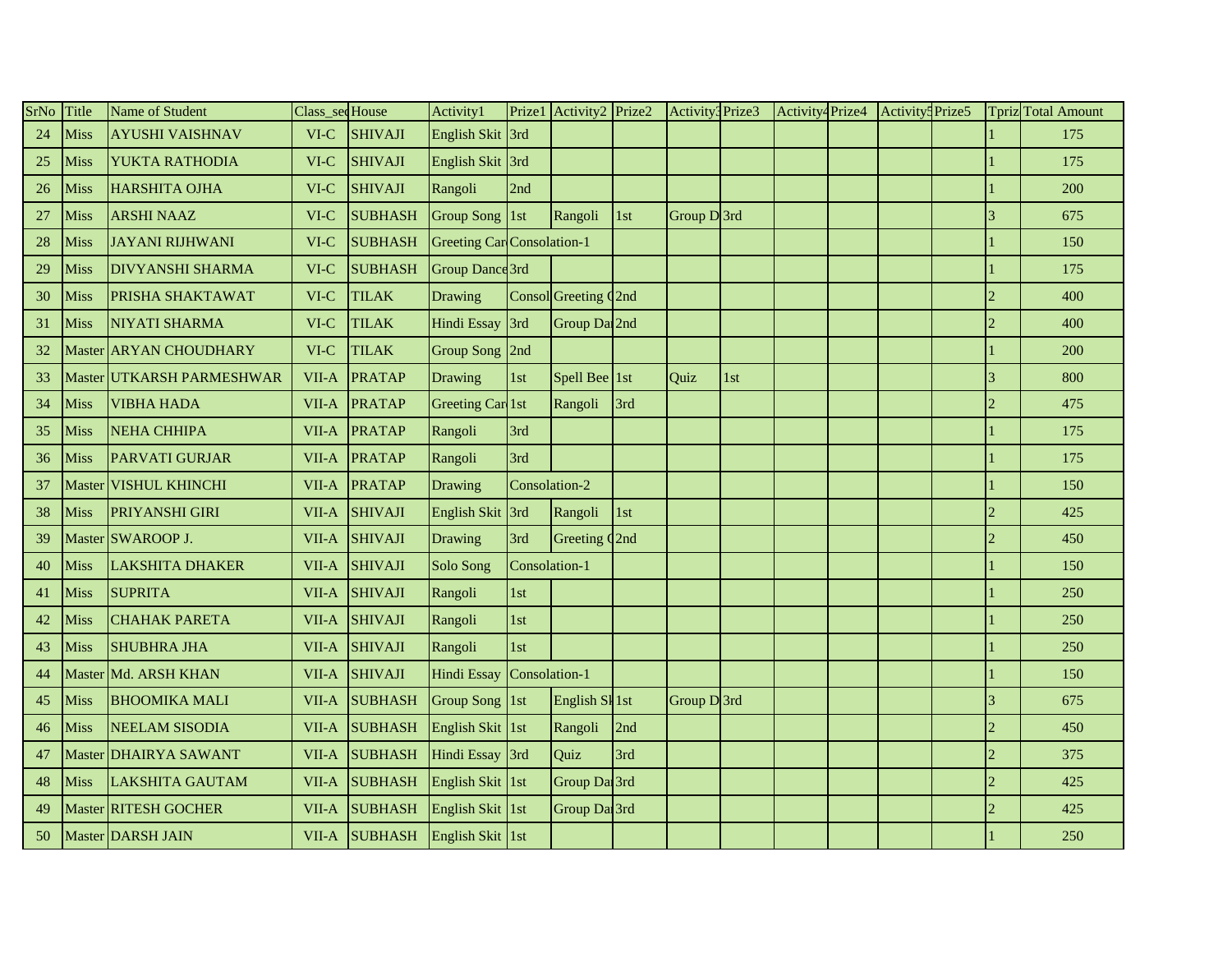| SrNo | Title       | Name of Student             | Class_secHouse |                | Activity1                         | Prize1      | Activity2 Prize2                                        |     | Activity3 Prize3          |                         | Activity <sup>4</sup> Prize4 |     | Activity: Prize5 |     |                             | Tpriz Total Amount |
|------|-------------|-----------------------------|----------------|----------------|-----------------------------------|-------------|---------------------------------------------------------|-----|---------------------------|-------------------------|------------------------------|-----|------------------|-----|-----------------------------|--------------------|
| 51   | Master      | <b>BHAVYA RAWAL</b>         | VII-A          | <b>SUBHASH</b> | <b>Spell Bee</b>                  | 2nd         |                                                         |     |                           |                         |                              |     |                  |     |                             | 200                |
| 52   | Miss        | <b>AARTI GURJAR</b>         | VII-A          | <b>SUBHASH</b> | <b>Group Dance 3rd</b>            |             |                                                         |     |                           |                         |                              |     |                  |     |                             | 175                |
| 53   | Miss        | <b>AASTHA D INDORKAR</b>    | VII-A          | <b>TILAK</b>   | Drawing                           | 2nd         | Group Sor 2nd                                           |     | English S2nd              |                         | Quiz                         | 2nd |                  |     |                             | 850                |
| 54   | Miss        | <b>SHRESTHA BHATTACHARJ</b> | VII-B          | <b>PRATAP</b>  | Solo Song                         | 2nd         |                                                         |     |                           |                         |                              |     |                  |     |                             | 250                |
| 55   | Miss        | <b>JAYA PANCHAL</b>         | VII-B          | <b>PRATAP</b>  | <b>Group Dance 1st</b>            |             |                                                         |     |                           |                         |                              |     |                  |     |                             | 250                |
| 56   | Miss        | <b>SHIYALI SINGH YADAV</b>  | VII-B          | <b>PRATAP</b>  | <b>Group Dance 1st</b>            |             |                                                         |     |                           |                         |                              |     |                  |     |                             | 250                |
| 57   |             | Master HIRDAY               | VII-B          | <b>SHIVAJI</b> | English Deba <sup>1st</sup>       |             | English SI 3rd                                          |     |                           | English I Consolation-1 |                              |     |                  |     | 3                           | 625                |
| 58   |             | Master HITESH PRAJAPATI     | VII-B          | SHIVAJI        | English Skit 3rd                  |             |                                                         |     |                           |                         |                              |     |                  |     |                             | 175                |
| 59   |             | Master DHRUV PRAJAPATI      | VII-B          | <b>SHIVAJI</b> | English Skit 3rd                  |             |                                                         |     |                           |                         |                              |     |                  |     |                             | 175                |
| 60   | Miss        | <b>ANVESHA SONI</b>         | VII-B          | <b>SUBHASH</b> | <b>Hindi Essay</b>                |             | Consol Greeting Consolat English I Consolat Group Solst |     |                           |                         |                              |     | English \$1st    |     | 5                           | 950                |
| 61   |             | Master PARTH SAINI          | VII-B          | <b>SUBHASH</b> | Solo Song                         | 1st         | Group Sor 1st                                           |     | English \$1st             |                         |                              |     |                  |     | 3                           | 800                |
| 62   | <b>Miss</b> | <b>GAURANVI MEHRA</b>       | VII-B          | <b>SUBHASH</b> | Group Song 1st                    |             | Spell Bee 2nd                                           |     | Group D3rd                |                         |                              |     |                  |     | $\overline{\mathcal{E}}$    | 625                |
| 63   | Miss        | <b>SRISHTI PANCHAL</b>      | VII-B          | <b>SUBHASH</b> | Drawing                           |             | Consol Rangoli                                          | 2nd | Group D3rd                |                         |                              |     |                  |     | 3                           | 525                |
| 64   | Miss        | <b>JHALAK SHARMA</b>        | VII-B          | <b>SUBHASH</b> | Greeting Car Consol Group Dal 3rd |             |                                                         |     |                           |                         |                              |     |                  |     | $\overline{2}$              | 325                |
| 65   | Miss        | <b>SAMRIDDHI</b>            | VII-B          | <b>SUBHASH</b> | Rangoli                           | 2nd         |                                                         |     |                           |                         |                              |     |                  |     |                             | 200                |
| 66   | Master      | HIRANYA KUMAWAT             | VII-B          | <b>SUBHASH</b> | <b>English Skit</b>               | $\vert$ 1st |                                                         |     |                           |                         |                              |     |                  |     |                             | 250                |
| 67   | Miss        | <b>NIKITA MALAV</b>         | VII-A          | <b>TILAK</b>   | Hindi Essay                       | 1st         | Group Sor 2nd                                           |     | English S <sub>2</sub> nd |                         | Quiz                         | 2nd |                  |     |                             | 900                |
| 68   | Master      | <b>HARDIK JAIN</b>          | VII-B          | <b>TILAK</b>   | <b>Spell Bee</b>                  | 3rd         | English SI 2nd                                          |     | English I2nd              |                         |                              |     |                  |     | $\overline{\mathcal{L}}$    | 625                |
| 69   | Miss        | <b>PRABHLEEN KAUR</b>       | VII-B          | <b>TILAK</b>   | Hindi Essay                       | 2nd         | Group Sor 2nd                                           |     |                           |                         |                              |     |                  |     | $\overline{2}$              | 450                |
| 70   |             | Master CHINMAY MUDGAL       | VII-B          | <b>TILAK</b>   | Spell Bee                         | 3rd         | Quiz                                                    | 2nd |                           |                         |                              |     |                  |     | $\overline{\mathcal{L}}$    | 375                |
| 71   | Miss        | <b>BHUMIKA SONI</b>         | VII-B          | <b>TILAK</b>   | Group Song 2nd                    |             | Group Da 2nd                                            |     |                           |                         |                              |     |                  |     | $\mathcal{D}_{\mathcal{A}}$ | 400                |
| 72   | Miss        | <b>GULSHEEN KAUR</b>        | VII-B          | <b>TILAK</b>   | Greeting Car <sup>3rd</sup>       |             |                                                         |     |                           |                         |                              |     |                  |     |                             | 200                |
| 73   |             | Master AYUSH                | VII-B          | <b>TILAK</b>   | Spell Bee                         | 3rd         |                                                         |     |                           |                         |                              |     |                  |     |                             | 175                |
| 74   |             | Master AKSHAT SHANDILYA     | <b>VIII-A</b>  | PRATAP         | English Deba <sup>3rd</sup>       |             | Spell Bee <sup>1st</sup>                                |     | English I 1st             |                         | Rangoli 2nd                  |     | Quiz             | 1st | 5                           | 1200               |
| 75   | Miss        | <b>MIHIKA DWIVEDI</b>       | VIII-A         | <b>PRATAP</b>  | <b>Hindi Essay</b>                |             | Consol Greeting Consolat Rangoli 2nd                    |     |                           |                         | Quiz                         | 1st |                  |     |                             | 750                |
| 76   | Miss        | <b>AKANKSHA KUMARI</b>      | VIII-A         | PRATAP         | Spell Bee                         | 1st         | Rangoli                                                 | 2nd | Group $D$ <sup>1st</sup>  |                         |                              |     |                  |     | 3                           | 700                |
| 77   | Miss        | <b>KASHIKA PAL</b>          |                | VIII-A PRATAP  | Rangoli                           | 2nd         | Group Dal 1st                                           |     |                           |                         |                              |     |                  |     | $\overline{2}$              | 450                |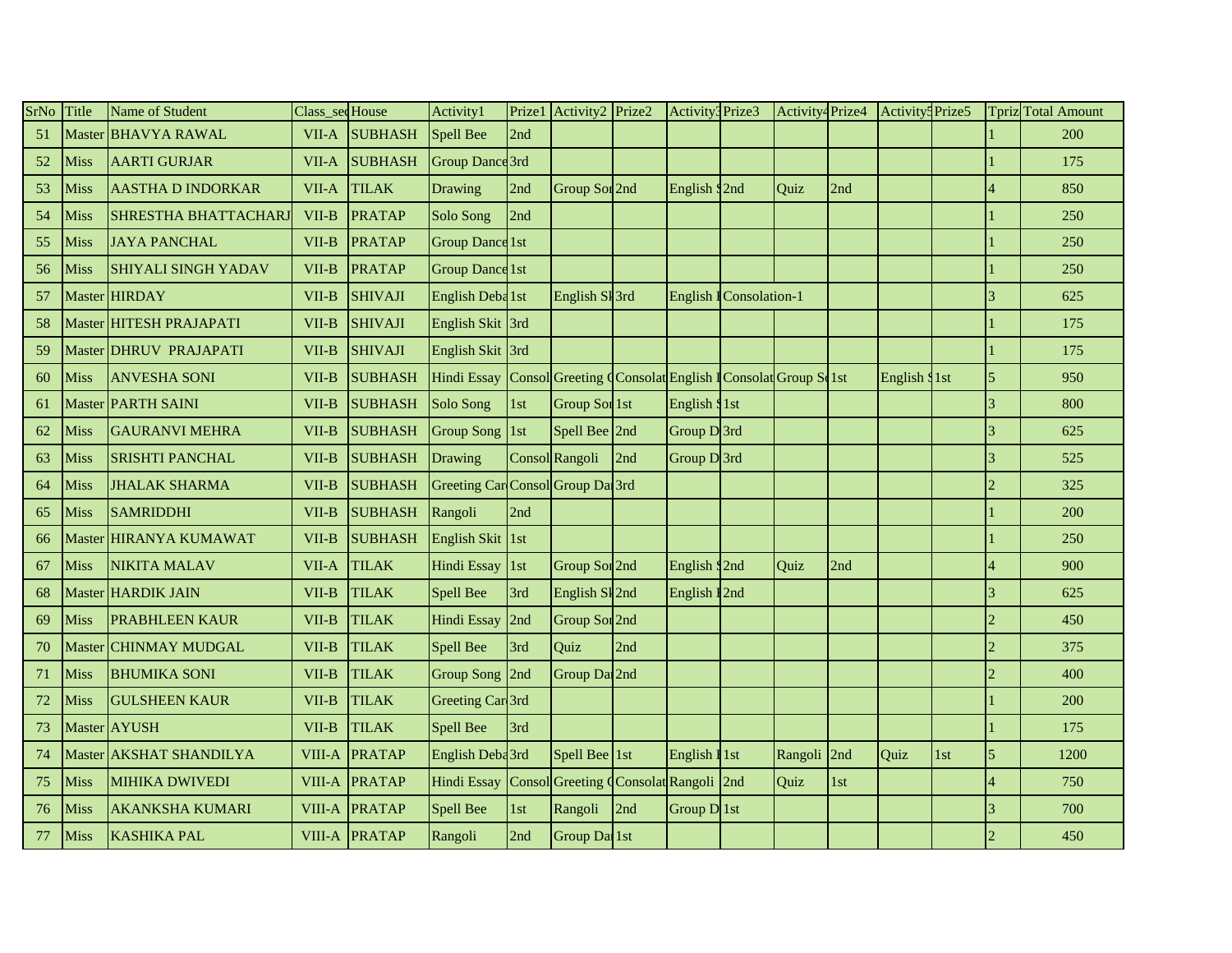| SrNo | Title       | Name of Student           | Class_sed House |                | Activity1                                      | Prize1        | Activity2 Prize2               |     | Activity3 Prize3 |     | Activity <sup>4</sup> Prize4 |     | Activity <sup>5</sup> Prize5 |                | <b>Tpriz</b> Total Amount |
|------|-------------|---------------------------|-----------------|----------------|------------------------------------------------|---------------|--------------------------------|-----|------------------|-----|------------------------------|-----|------------------------------|----------------|---------------------------|
| 78   | <b>Miss</b> | <b>DIMPLE SINGH</b>       |                 | VIII-A PRATAP  | <b>Group Dance 1st</b>                         |               |                                |     |                  |     |                              |     |                              |                | 250                       |
| 79   | Miss        | <b>SHREYA RAI</b>         | VIII-A          | <b>SHIVAJI</b> | English Skit 3rd                               |               |                                |     |                  |     |                              |     |                              |                | 175                       |
| 80   | Miss        | <b>ANUSHKA BERWAL</b>     | VIII-A          | <b>SHIVAJI</b> | Rangoli                                        | 1st           |                                |     |                  |     |                              |     |                              |                | 250                       |
| 81   | Miss        | <b>AKANKSHA TRIPATHI</b>  | VIII-A          | <b>SHIVAJI</b> | Rangoli                                        | 1st           |                                |     |                  |     |                              |     |                              |                | 250                       |
| 82   | Master      | <b>ASHUTOSH K TIWARI</b>  | <b>VIII-A</b>   | <b>SHIVAJI</b> | <b>English Skit</b>                            | 3rd           |                                |     |                  |     |                              |     |                              |                | 175                       |
| 83   |             | Master TANISHQ WAKDE      |                 | VIII-A SHIVAJI | Drawing                                        | 3rd           |                                |     |                  |     |                              |     |                              |                | 200                       |
| 84   | Miss        | <b>AARUSHI SINGH</b>      | VIII-A          | <b>SUBHASH</b> | Group Song 1st                                 |               | Spell Bee 2nd                  |     | Rangoli 3rd      |     |                              |     |                              | 3              | 625                       |
| 85   |             | Master KANISHK SHARMA     | VIII-A          | <b>SUBHASH</b> | Group Song 1st                                 |               | English SI 1st                 |     | Quiz             | 3rd |                              |     |                              |                | 675                       |
| 86   | Miss        | <b>ANISHA SINGH</b>       | VIII-A          | <b>SUBHASH</b> | Hindi Essay                                    | 3rd           | Rangoli                        | 3rd | Group D3rd       |     |                              |     |                              | 3              | 550                       |
| 87   | Miss        | <b>KRITIKA MEHRA</b>      | VIII-A          | <b>TILAK</b>   | Group Song 2nd                                 |               | English SI 2nd                 |     | Group $D$ 2nd    |     |                              |     |                              |                | 600                       |
| 88   | Miss        | <b>SNEHA KUMARI</b>       | VIII-A          | <b>TILAK</b>   | Greeting Car <sup>3rd</sup>                    |               | Group Dal <sub>2nd</sub>       |     |                  |     |                              |     |                              |                | 400                       |
| 89   | Miss        | <b>NEHAL YADAV</b>        | VIII-A          | <b>TILAK</b>   | Group Song 2nd                                 |               |                                |     |                  |     |                              |     |                              |                | 200                       |
| 90   | Miss        | <b>SUHANI GUPTA</b>       | VIII-B          | PRATAP         | Hindi Essay                                    |               | Consol English D Consolat Quiz |     |                  | 1st | Group D 1st                  |     |                              |                | 800                       |
| 91   | Miss        | <b>SANIYA SHARMA</b>      | VIII-B          | <b>PRATAP</b>  | Spell Bee                                      | 1st           | English El 3rd                 |     |                  |     |                              |     |                              | $\overline{2}$ | 450                       |
| 92   | Miss        | <b>GUNJAN KANWAR</b>      | VIII-B          | <b>PRATAP</b>  | Drawing                                        | 1st           | Group Dal 1st                  |     |                  |     |                              |     |                              | $\mathcal{D}$  | 550                       |
| 93   |             | Master AAYUSH KANDPAL     | VIII-B          | <b>PRATAP</b>  | Quiz                                           | 1st           |                                |     |                  |     |                              |     |                              |                | 250                       |
| 94   | Miss        | <b>NEHA GOCHER</b>        | VIII-B          | <b>SHIVAJI</b> | Drawing                                        | 2nd           | Greeting Q2nd                  |     | Rangoli          | 1st |                              |     |                              | 3              | 750                       |
| 95   | Miss        | <b>OJASVI MISHRA</b>      | VIII-B          | <b>SHIVAJI</b> | <b>English Skit</b>                            | 3rd           |                                |     |                  |     |                              |     |                              |                | 175                       |
| 96   | Miss        | <b>SHUBHANGI TRIPATHI</b> | VIII-B          | <b>SHIVAJI</b> | Hindi Essay                                    | 2nd           |                                |     |                  |     |                              |     |                              |                | 250                       |
| 97   |             | Master HARDIK GARG        | VIII-B          | <b>SHIVAJI</b> | Drawing                                        | Consolation-2 |                                |     |                  |     |                              |     |                              |                | 150                       |
| 98   |             | Master SHOBHAN GHADEI     | VIII-B          | <b>SUBHASH</b> | <b>Hindi Essay</b>                             | 1st           | Spell Bee 2nd                  |     | Rangoli 3rd      |     | Quiz                         | 3rd |                              |                | 850                       |
| 99   | Miss        | <b>AASHKA RAWAL</b>       | VIII-B          | <b>SUBHASH</b> | Group Song 1st                                 |               | English SI 1st                 |     | Quiz             | 3rd |                              |     |                              | $\overline{3}$ | 675                       |
| 100  | Master      | <b>INESH MATHUR</b>       | VIII-B          | <b>SUBHASH</b> | Greeting Car Consol Solo Song Consolat Rangoli |               |                                |     |                  | 3rd |                              |     |                              |                | 475                       |
| 101  | Miss        | <b>HARSHITA SHAKYA</b>    | VIII-B          | <b>SUBHASH</b> | English Deba <sup>1st</sup>                    |               | Spell Bee 2nd                  |     |                  |     |                              |     |                              | $\overline{2}$ | 500                       |
| 102  | Miss        | <b>DIVYANGI SASMAL</b>    | VIII-B          | <b>TILAK</b>   | Drawing                                        |               | Consol Greeting Q1st           |     | English S2nd     |     | Quiz                         | 2nd | Group D 2nd                  | 5              | 1050                      |
| 103  | Miss        | PRISHA MALIK              | VIII-B          | <b>TILAK</b>   | <b>English Skit</b>                            | 2nd           | Quiz                           | 2nd | Group D 2nd      |     |                              |     |                              |                | 600                       |
| 104  | <b>Miss</b> | <b>JHEEL PATEL</b>        | VIII-B          | <b>TILAK</b>   | English Skit 2nd                               |               | Group Dal <sub>2nd</sub>       |     |                  |     |                              |     |                              |                | 400                       |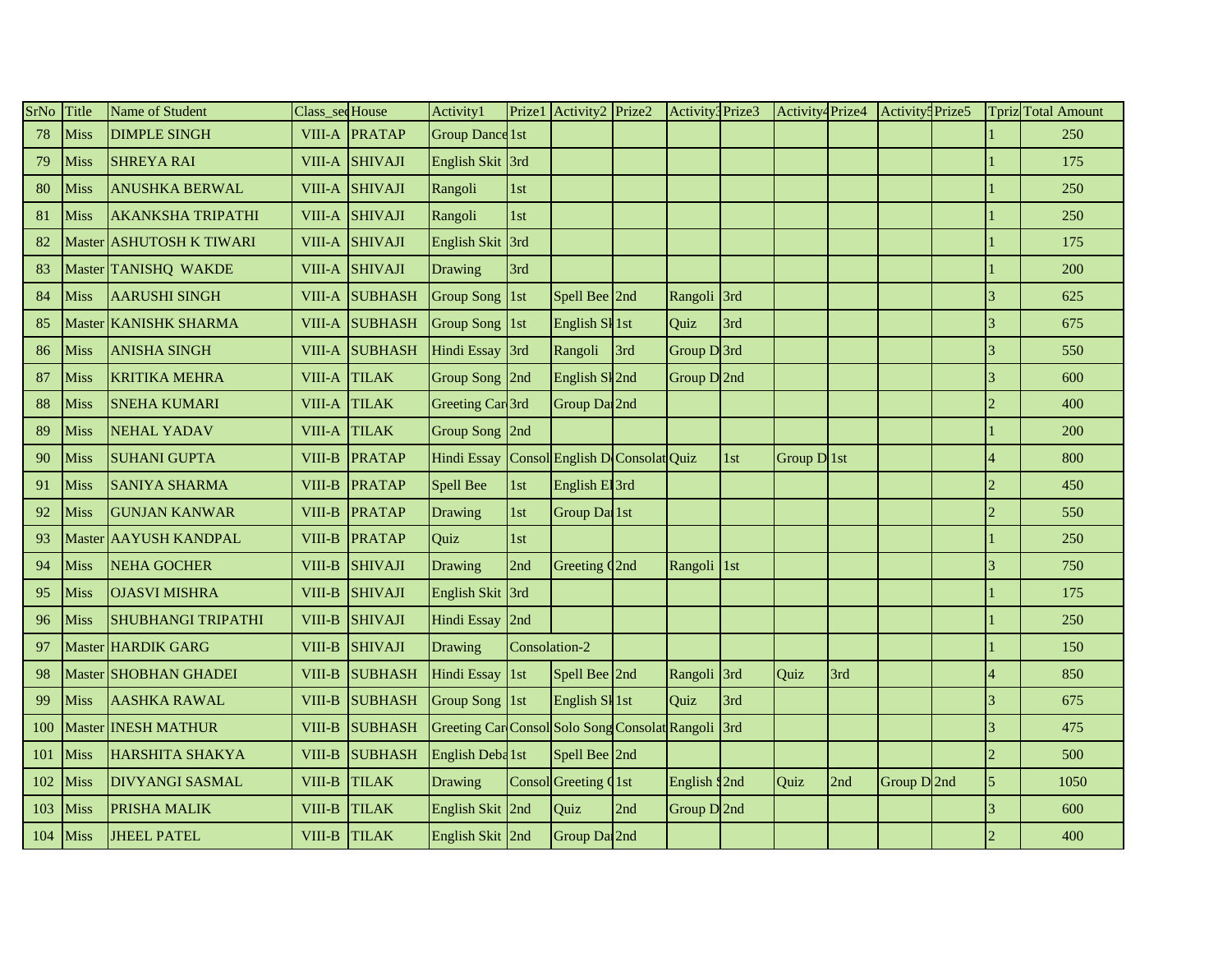| SrNo | Title       | Name of Student           | Class_secHouse |                | Activity1                         | Prize1        | Activity2 Prize2          |     | Activity3 Prize3          |                         | Activity <sup>4</sup> Prize4 |     | Activity <sup>5</sup> Prize5  |                          | <b>Tpriz</b> Total Amount |
|------|-------------|---------------------------|----------------|----------------|-----------------------------------|---------------|---------------------------|-----|---------------------------|-------------------------|------------------------------|-----|-------------------------------|--------------------------|---------------------------|
| 105  | <b>Miss</b> | <b>MAHAK CHHABRA</b>      | VIII-B         | <b>TILAK</b>   | <b>Spell Bee</b>                  | 3rd           |                           |     |                           |                         |                              |     |                               |                          | 175                       |
| 106  |             | Master SUDHANSHU LODHA    | VIII-B         | <b>TILAK</b>   | <b>Group Song</b>                 | 2nd           |                           |     |                           |                         |                              |     |                               |                          | 200                       |
| 107  |             | Master S. M. ARIB         | VIII-B         | <b>TILAK</b>   | <b>Spell Bee</b>                  | 3rd           |                           |     |                           |                         |                              |     |                               |                          | 175                       |
| 108  | Miss        | <b>MIMANSA SAINI</b>      | $IX-A$         | <b>PRATAP</b>  | <b>Spell Bee</b>                  | 1st           | English SI 1st            |     |                           | English I Consolat Quiz |                              | 1st | Drawing 1st                   | 5                        | 1200                      |
| 109  |             | Master ABHINAV MAHESHWARI | $IX-A$         | PRATAP         | <b>English Skit</b>               | $\vert$ 1st   |                           |     |                           |                         |                              |     |                               |                          | 250                       |
| 110  |             | Master PALASH CHATURVEDI  | $IX-A$         | <b>PRATAP</b>  | <b>English Skit</b>               | $\vert$ 1st   |                           |     |                           |                         |                              |     |                               |                          | 250                       |
| 111  |             | Master SUSHRUT BARMATE    | $IX-A$         | <b>PRATAP</b>  | <b>English Skit</b>               | $\vert$ 1st   |                           |     |                           |                         |                              |     |                               |                          | 250                       |
| 112  | Miss        | <b>SANJANA MEENA</b>      | $IX-A$         | <b>PRATAP</b>  | Group Dance 3rd                   |               |                           |     |                           |                         |                              |     |                               |                          | 175                       |
| 113  | Miss        | NANDINI GARG              | IX-A           | <b>SHIVAJI</b> | English Deba Consol Group Sor 2nd |               |                           |     | Spell Be 3rd              |                         | Rangoli 3rd                  |     |                               |                          | 700                       |
| 114  | Miss        | <b>SHRISTI NAGAR</b>      | $IX-A$         | <b>SHIVAJI</b> | Greeting Car Consol Rangoli       |               |                           | 3rd | Quiz                      | 2nd                     |                              |     |                               |                          | 525                       |
| 115  |             | Master MOHAMMAD FARHAN    | IX-A           | <b>SHIVAJI</b> | English Skit 2nd                  |               |                           |     |                           |                         |                              |     |                               |                          | 200                       |
| 116  | Miss        | <b>RAJ NANDINI</b>        | $IX-A$         | <b>SHIVAJI</b> | Greeting Car 1st                  |               |                           |     |                           |                         |                              |     |                               |                          | 300                       |
| 117  | Miss        | <b>RASHMI VIJAY</b>       | IX-A           | <b>SUBHASH</b> | <b>Group Song</b>                 | 1st           | English Sl 3rd            |     | Rangoli                   | 2nd                     |                              |     |                               |                          | 625                       |
| 118  | Miss        | <b>ANANYA JAIN</b>        | $IX-A$         | <b>SUBHASH</b> | Drawing                           |               | Consol Group Sor 1st      |     | English S3rd              |                         |                              |     |                               | $\overline{3}$           | 575                       |
| 119  | Miss        | <b>SAKSHI SHARMA</b>      | $IX-A$         | <b>SUBHASH</b> | Drawing                           | 3rd           | Greeting C <sub>2nd</sub> |     | Rangoli 2nd               |                         |                              |     |                               | $\mathbf{3}$             | 650                       |
| 120  |             | Master SWASTIK METHI      | IX-A           | <b>SUBHASH</b> | <b>English Skit</b>               | 3rd           |                           |     |                           |                         |                              |     |                               |                          | 175                       |
| 121  | Miss        | <b>NIDHI</b>              | $IX-A$         | <b>TILAK</b>   | Hindi Essay                       | 3rd           | Greeting C3rd             |     | Rangoli                   | 1st                     |                              |     |                               | 3                        | 650                       |
| 122  | Miss        | <b>MUSKAN SHARMA</b>      | $IX-A$         | <b>TILAK</b>   | <b>Group Dance 1st</b>            |               |                           |     |                           |                         |                              |     |                               |                          | 250                       |
| 123  | Miss        | <b>SHREYA PARASHAR</b>    | IX-A           | <b>TILAK</b>   | <b>Group Dance 1st</b>            |               |                           |     |                           |                         |                              |     |                               |                          | 250                       |
| 124  | Miss        | <b>SWASTI MALHOTRA</b>    | $IX-B$         | PRATAP         | English Skit 1st                  |               | Group Dal <sub>3rd</sub>  |     |                           |                         |                              |     |                               | $\overline{\mathcal{L}}$ | 425                       |
| 125  | Miss        | <b>KHUSHI CHUNDAWAT</b>   | $IX-B$         | PRATAP         | Group Dance 3rd                   |               |                           |     |                           |                         |                              |     |                               |                          | 175                       |
| 126  | Miss        | <b>TANNIMA SAHU</b>       | $IX-B$         | PRATAP         | Drawing                           | Consolation-2 |                           |     |                           |                         |                              |     |                               |                          | 150                       |
| 128  | Miss        | <b>AYUSHI VERMA</b>       | $IX-B$         | <b>SHIVAJI</b> | English Deba Consol Spell Bee 3rd |               |                           |     | English S2nd              |                         |                              |     | English I Consola Rangoli 3rd | 5                        | 850                       |
| 129  | Miss        | <b>PRANJAL NAHAR</b>      | $IX-B$         | <b>SHIVAJI</b> | <b>Hindi Essay</b>                |               | Consol Spell Bee 3rd      |     | English S <sub>2</sub> nd |                         | Rangoli 3rd                  |     |                               |                          | 700                       |
| 130  | Miss        | <b>NEHA</b>               | $IX-B$         | <b>SHIVAJI</b> | Drawing                           | 2nd           | Group Sor <sub>2nd</sub>  |     | English S2nd              |                         |                              |     |                               |                          | 650                       |
| 131  | Miss        | <b>ANKITA MISHRA</b>      | $IX-B$         | <b>SHIVAJI</b> | Solo Song                         | 1st           | Group Sor 2nd             |     |                           |                         |                              |     |                               | $\overline{2}$           | 500                       |
| 132  | <b>Miss</b> | <b>VISHAKHA PATIL</b>     | $IX-B$         | <b>SHIVAJI</b> | <b>Group Dance 2nd</b>            |               |                           |     |                           |                         |                              |     |                               |                          | 200                       |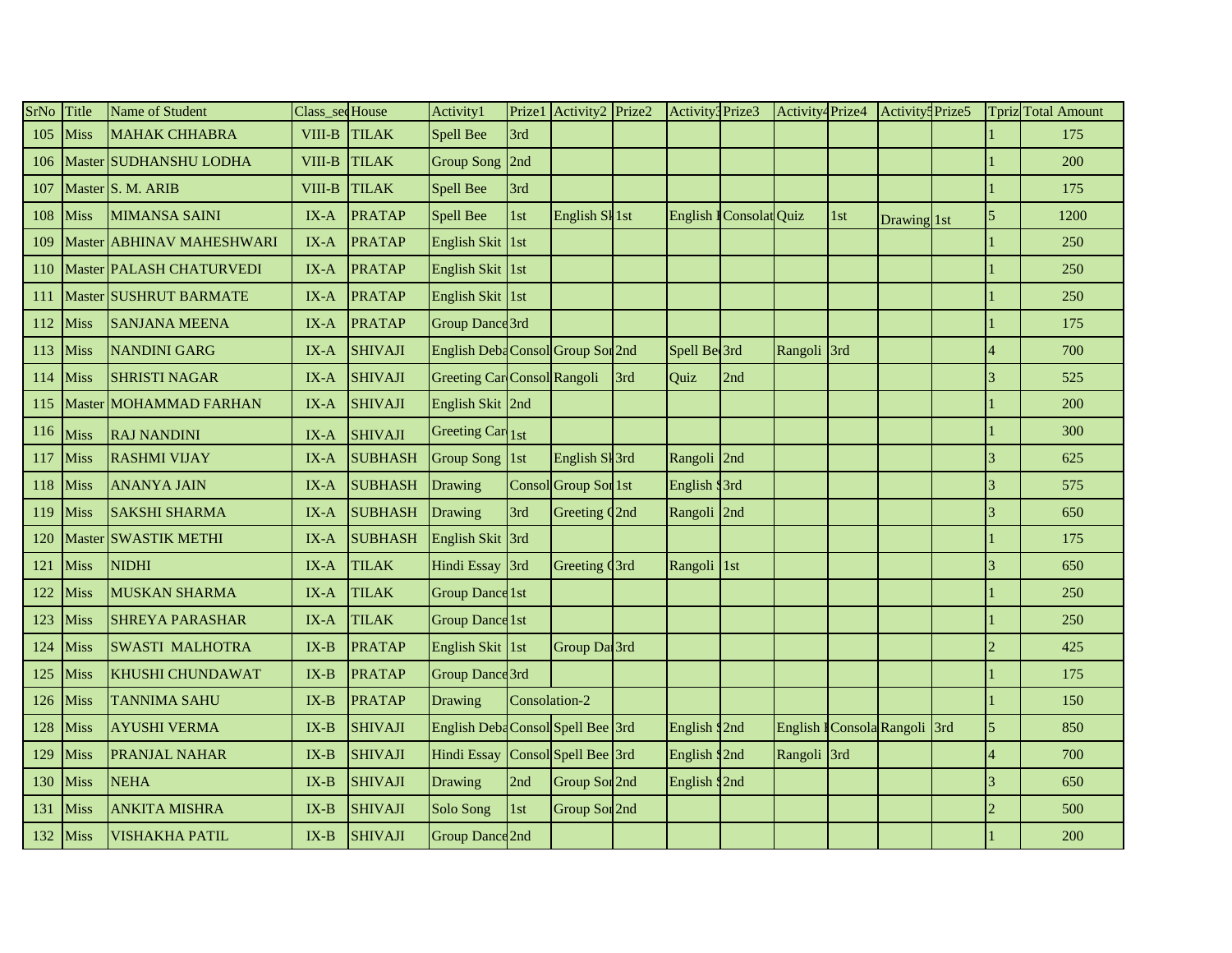| SrNo | Title  | Name of Student            | Class_sedHouse |                | Activity1                   | Prize1        | Activity2 Prize2            |     | Activity3 Prize3         |     | Activity <sup>4</sup> Prize4 |     | Activity <sup>5</sup> Prize5 |     |                | <b>Tpriz</b> Total Amount |
|------|--------|----------------------------|----------------|----------------|-----------------------------|---------------|-----------------------------|-----|--------------------------|-----|------------------------------|-----|------------------------------|-----|----------------|---------------------------|
| 133  | Miss   | <b>SAANVI ANAND</b>        | $IX-B$         | <b>SUBHASH</b> | <b>Hindi Essay</b>          | 2nd           | Group Sor 1st               |     | English S3rd             |     | Rangoli 2nd                  |     |                              |     |                | 875                       |
| 134  | Miss   | <b>JYOTI MEENA</b>         | $IX-B$         | <b>SUBHASH</b> | <b>Hindi Essay</b>          |               | Consol Rangoli              | 2nd |                          |     |                              |     |                              |     |                | 350                       |
| 135  | Miss   | RISHIKA CHOURASIA          | $IX-B$         | <b>SUBHASH</b> | Group Song 1st              |               |                             |     |                          |     |                              |     |                              |     |                | 250                       |
| 136  | Miss   | <b>MIHIKA MAHESHWARI</b>   | $IX-B$         | <b>TILAK</b>   | <b>Hindi Essay</b>          | $\vert$ 1st   | Rangoli                     | 1st | Quiz                     | 3rd | Greeting Consolation-2       |     |                              |     |                | 875                       |
| 137  | Miss   | <b>VARSHA</b>              | $IX-B$         | <b>TILAK</b>   | <b>Group Dance 1st</b>      |               |                             |     |                          |     |                              |     |                              |     |                | 250                       |
| 138  |        | Master ANGEL RATHORE       | $IX-B$         | <b>TILAK</b>   | Rangoli                     | 1st           |                             |     |                          |     |                              |     |                              |     |                | 250                       |
| 139  | Miss   | <b>BHARGAVI TANWER</b>     | $IX-B$         | <b>TILAK</b>   | Rangoli                     | 1st           |                             |     |                          |     |                              |     |                              |     |                | 250                       |
| 140  |        | Master   AADHY ANSH SHARMA | $IX-B$         | <b>TILAK</b>   | Quiz                        | 3rd           |                             |     |                          |     |                              |     |                              |     |                | 175                       |
| 141  | Miss   | <b>PANKHURI RASTOGI</b>    | $X-A$          | <b>PRATAP</b>  | English Deba <sup>3rd</sup> |               | Spell Bee 1st               |     | English S <sub>1st</sub> |     | Quiz                         | 1st |                              |     |                | 950                       |
| 142  | Miss   | <b>ANUSHKA KATARIA</b>     | $X-A$          | <b>PRATAP</b>  | Hindi Essay                 | Consolation-2 |                             |     |                          |     |                              |     |                              |     |                | 150                       |
| 143  | Miss   | <b>ALANKRITA PARMESHWA</b> | $X-A$          | <b>SHIVAJI</b> | Hindi Essay                 | $\vert$ 1st   | English El 3rd              |     | Ouiz                     | 2nd |                              |     |                              |     |                | 700                       |
| 144  | Miss   | <b>RISHA YADAV</b>         | $X-A$          | <b>SHIVAJI</b> | English Deba <sup>1st</sup> |               |                             |     |                          |     |                              |     |                              |     |                | 300                       |
| 145  | Miss   | <b>CHAHAK SURANA</b>       | $X-A$          | <b>SHIVAJI</b> | Drawing                     | Consolation-1 |                             |     |                          |     |                              |     |                              |     |                | 150                       |
| 146  |        | Master AMAN CHANDRAWAT     | $X-A$          | <b>SHIVAJI</b> | <b>Group Song</b>           | 2nd           |                             |     |                          |     |                              |     |                              |     |                | 200                       |
| 147  | Miss   | <b>SRISHTI SINHA</b>       | $X-A$          | <b>SUBHASH</b> | Drawing                     | 1st           | Greeting Q1st               |     | Rangoli 1st              |     |                              |     |                              |     |                | 850                       |
| 148  | Miss   | R. MALLIKA                 | $X-A$          | <b>SUBHASH</b> | <b>English Skit</b>         | 3rd           | Rangoli                     | 1st |                          |     |                              |     |                              |     |                | 425                       |
| 149  | Miss   | PRATIBHA VERMA             | $X-A$          | <b>TILAK</b>   | Drawing                     | 3rd           | Hindi Essa Consolat Rangoli |     |                          | 2nd | Group $D$ <sup>1st</sup>     |     |                              |     |                | 800                       |
| 150  |        | Master ANSHUL RATHODIA     | $X-A$          | <b>TILAK</b>   | <b>Spell Bee</b>            | 2nd           | Rangoli                     | 2nd | Quiz                     | 3rd |                              |     |                              |     |                | 575                       |
| 151  | Miss   | <b>ANUSHKA DUBEY</b>       | $X-B$          | <b>PRATAP</b>  | English Deba1st             |               | Spell Bee 1st               |     | English S <sub>1st</sub> |     | English I 1st                |     | Ouiz                         | 1st | 5              | 1350                      |
| 152  |        | Master LAVANYA TANWAR      | $X-B$          | <b>SHIVAJI</b> | Spell Bee                   | 3rd           | English SI 2nd              |     |                          |     |                              |     |                              |     |                | 375                       |
| 153  |        | Master PIYUSH GEHLOT       | $X-B$          | <b>SHIVAJI</b> | Group Song 2nd              |               |                             |     |                          |     |                              |     |                              |     |                | 200                       |
| 154  | Miss   | <b>KRATI LAAD</b>          | $X-B$          | <b>SUBHASH</b> | Drawing                     | 2nd           | Greeting C <sub>2nd</sub>   |     | Rangoli 1st              |     |                              |     |                              |     | $\overline{3}$ | 750                       |
| 155  | Miss   | <b>SALONI GAUTAM</b>       | $X-B$          | <b>SUBHASH</b> | Rangoli                     | 1st           |                             |     |                          |     |                              |     |                              |     |                | 250                       |
| 156  | Miss   | <b>VARSHA POSWALIA</b>     | $X-B$          | <b>SUBHASH</b> | English Skit 3rd            |               |                             |     |                          |     |                              |     |                              |     |                | 175                       |
| 157  | Master | <b>PUSHPENDRA</b>          | $X-C$          | <b>SUBHASH</b> | <b>English Skit</b>         | 3rd           |                             |     |                          |     |                              |     |                              |     |                | 175                       |
| 158  | Miss   | <b>NEHA CHATURVEDI</b>     | $X-B$          | <b>TILAK</b>   | <b>Spell Bee</b>            | 2nd           | English El 1st              |     | Quiz                     | 3rd |                              |     |                              |     |                | 675                       |
| 159  |        | Master MONIL LODHA         | $X-B$          | <b>TILAK</b>   | <b>Spell Bee</b>            | 2nd           | Quiz                        | 3rd |                          |     |                              |     |                              |     |                | 375                       |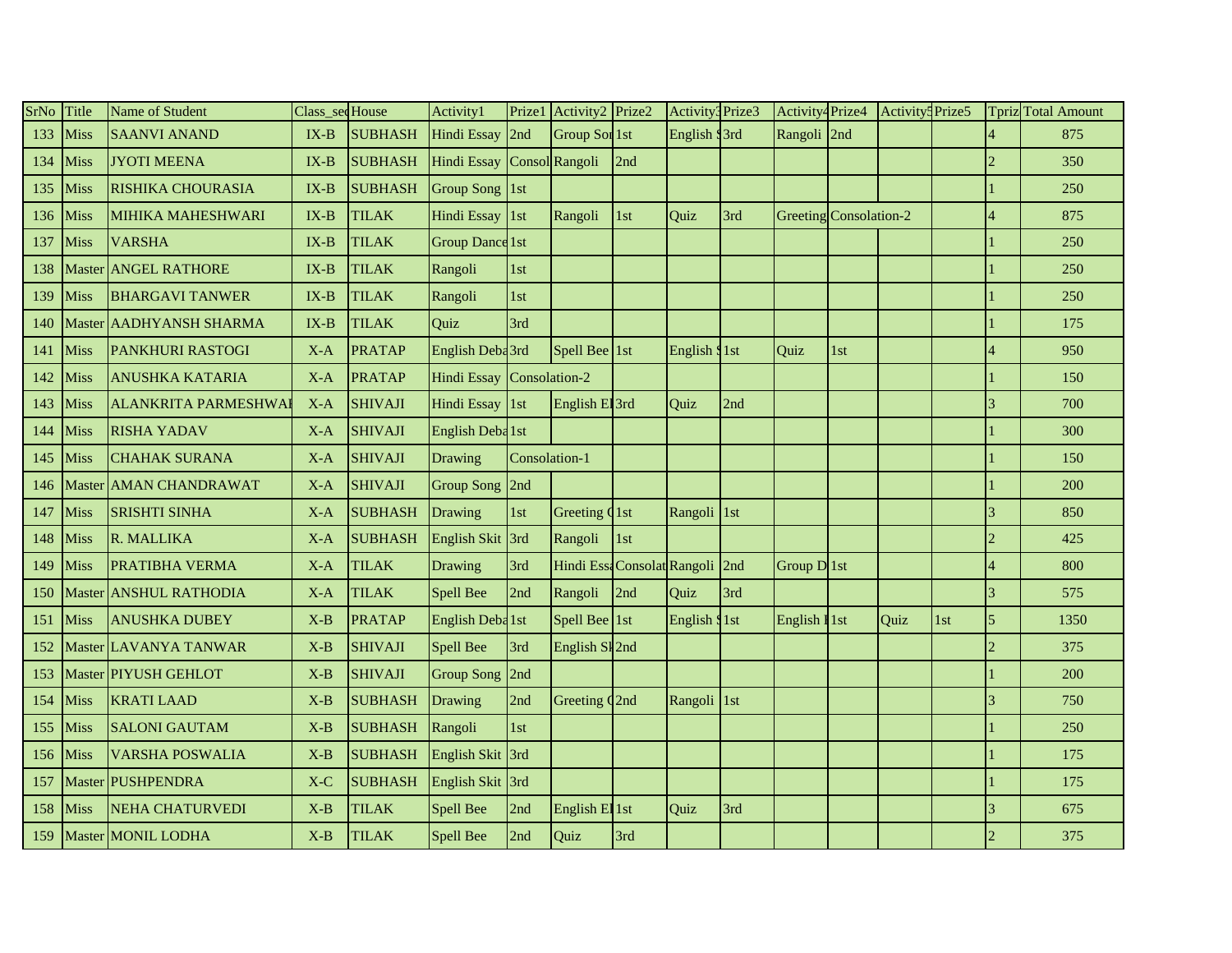| SrNo | Title       | Name of Student             | Class_secHouse |                | Activity1                         | Prize1        | Activity2 Prize2         |     | Activity3 Prize3         | Activity <sup>4</sup> Prize4 | Activity: Prize5 |                             | Tpriz Total Amount |
|------|-------------|-----------------------------|----------------|----------------|-----------------------------------|---------------|--------------------------|-----|--------------------------|------------------------------|------------------|-----------------------------|--------------------|
| 160  | <b>Miss</b> | <b>DIYA AGNIHOTRI</b>       | $X-B$          | <b>TILAK</b>   | Hindi Essay                       | 3rd           |                          |     |                          |                              |                  |                             | 200                |
| 161  | Miss        | <b>MIMANSA AGRAWAL</b>      | $X-B$          | <b>TILAK</b>   | Greeting Car <sup>3rd</sup>       |               |                          |     |                          |                              |                  |                             | 200                |
| 162  | Miss        | <b>SHEFALI GUPTA</b>        | $X-B$          | <b>TILAK</b>   | <b>Group Dance 1st</b>            |               |                          |     |                          |                              |                  |                             | 250                |
| 163  | Miss        | PRANJALI RATHI              | $X-C$          | <b>PRATAP</b>  | Quiz                              | 1st           |                          |     |                          |                              |                  |                             | 250                |
| 164  | Miss        | <b>SHRISHTY SINGH</b>       | $X-C$          | <b>PRATAP</b>  | Group Dance 3rd                   |               |                          |     |                          |                              |                  |                             | 175                |
| 165  | Miss        | <b>ADITI TOMAR</b>          | $X-C$          | <b>SHIVAJI</b> | Group Song 2nd                    |               | Rangoli                  | 3rd | Group D2nd               |                              |                  | 3                           | 575                |
| 166  | Miss        | <b>ANOUSHKA SAINI</b>       | $X-C$          | <b>SHIVAJI</b> | Hindi Essay                       | 2nd           | Greeting Consolation-1   |     |                          |                              |                  | $\mathcal{D}_{\mathcal{A}}$ | 400                |
| 167  |             | Master HAARDIK SINGH HADA   | X-C            | <b>SHIVAJI</b> | Solo Song                         | Conso         | Group Sor <sub>2nd</sub> |     |                          |                              |                  |                             | 350                |
| 168  |             | Master YUVRAJ SINGH DHILLON | $X-C$          | <b>SHIVAJI</b> | Group Song 2nd                    |               | Rangoli                  | 3rd |                          |                              |                  | $\overline{2}$              | 375                |
| 169  | Miss        | <b>ANANYA KANDPAL</b>       | X-C            | <b>SHIVAJI</b> | <b>Greeting Car</b> Consolation-2 |               |                          |     |                          |                              |                  |                             | 150                |
| 170  | Miss        | <b>GRACY SHARMA</b>         | $X-C$          | <b>SHIVAJI</b> | Rangoli                           | 3rd           |                          |     |                          |                              |                  |                             | 175                |
| 171  |             | Master CHIDESH SHARMA       | $X-C$          | <b>SHIVAJI</b> | Rangoli                           | 3rd           |                          |     |                          |                              |                  |                             | 175                |
| 172  |             | Master PRIYANSHU G.RAO      | X-C            | <b>SHIVAJI</b> | <b>English Skit</b>               | 2nd           |                          |     |                          |                              |                  |                             | 200                |
| 173  |             | Master VAIBHAV TIWARI       | $X-C$          | <b>SUBHASH</b> | Solo Song                         | 3rd           | Group Sor 1st            |     |                          |                              |                  | $\overline{2}$              | 450                |
| 174  | Miss        | <b>DIKSHA SONI</b>          | $X-C$          | <b>SUBHASH</b> | Group Song 1st                    |               |                          |     |                          |                              |                  |                             | 250                |
| 175  | Miss        | <b>NANDINI CHOUDHARY</b>    | X-C            | <b>SUBHASH</b> | <b>Group Song</b>                 | $\vert$ 1st   |                          |     |                          |                              |                  |                             | 250                |
| 176  | Miss        | <b>CHARU VERMA</b>          | $X-C$          | <b>TILAK</b>   | Solo Song                         | 2nd           | Group Dal 1st            |     |                          |                              |                  | $\overline{2}$              | 500                |
| 177  | Miss        | <b>LAVISHA KARAN</b>        | $X-C$          | <b>TILAK</b>   | Drawing                           |               | Consol Rangoli           | 2nd |                          |                              |                  | $\mathfrak{D}$              | 350                |
| 178  | Miss        | <b>AASTHA DWIVEDI</b>       | $X-C$          | <b>TILAK</b>   | Rangoli                           | 2nd           |                          |     |                          |                              |                  |                             | 200                |
| 179  | Miss        | <b>Dolly Malik</b>          | XI-A           | <b>PRATAP</b>  | Group Dance 3rd                   |               |                          |     |                          |                              |                  |                             | 175                |
| 180  |             | Master ADITYA KUMAR         | XI-A           | <b>PRATAP</b>  | Drawing                           | Consolation-2 |                          |     |                          |                              |                  |                             | 150                |
| 181  |             | Master Dhruv Nischal        | $XI-A$         | <b>SHIVAJI</b> | English Skit 2nd                  |               |                          |     |                          |                              |                  |                             | 200                |
| 182  | Miss        | <b>AKSHI SHARMA</b>         | XI-A           | <b>SHIVAJI</b> | <b>Group Dance 2nd</b>            |               |                          |     |                          |                              |                  |                             | 200                |
| 183  | Miss        | Neha Singh                  | XI-A           | <b>SUBHASH</b> | Group Song 1st                    |               | Rangoli                  | 3rd |                          |                              |                  | $\mathcal{D}_{\mathcal{A}}$ | 425                |
| 184  |             | Master PRITAM SINGH         | $XI-A$         | <b>SUBHASH</b> | English Skit 3rd                  |               |                          |     |                          |                              |                  |                             | 175                |
| 185  | Miss        | Divya Kumari                | XI-A           | <b>SUBHASH</b> | Group Song 1st                    |               | Rangoli                  | 3rd |                          |                              |                  | $\overline{2}$              | 425                |
| 186  | Miss        | Shruti Upadhyay             | $XI-B$         | <b>PRATAP</b>  | Hindi Essay 3rd                   |               | Spell Bee 1st            |     | English S <sub>1st</sub> |                              |                  | $\mathbf{3}$                | 700                |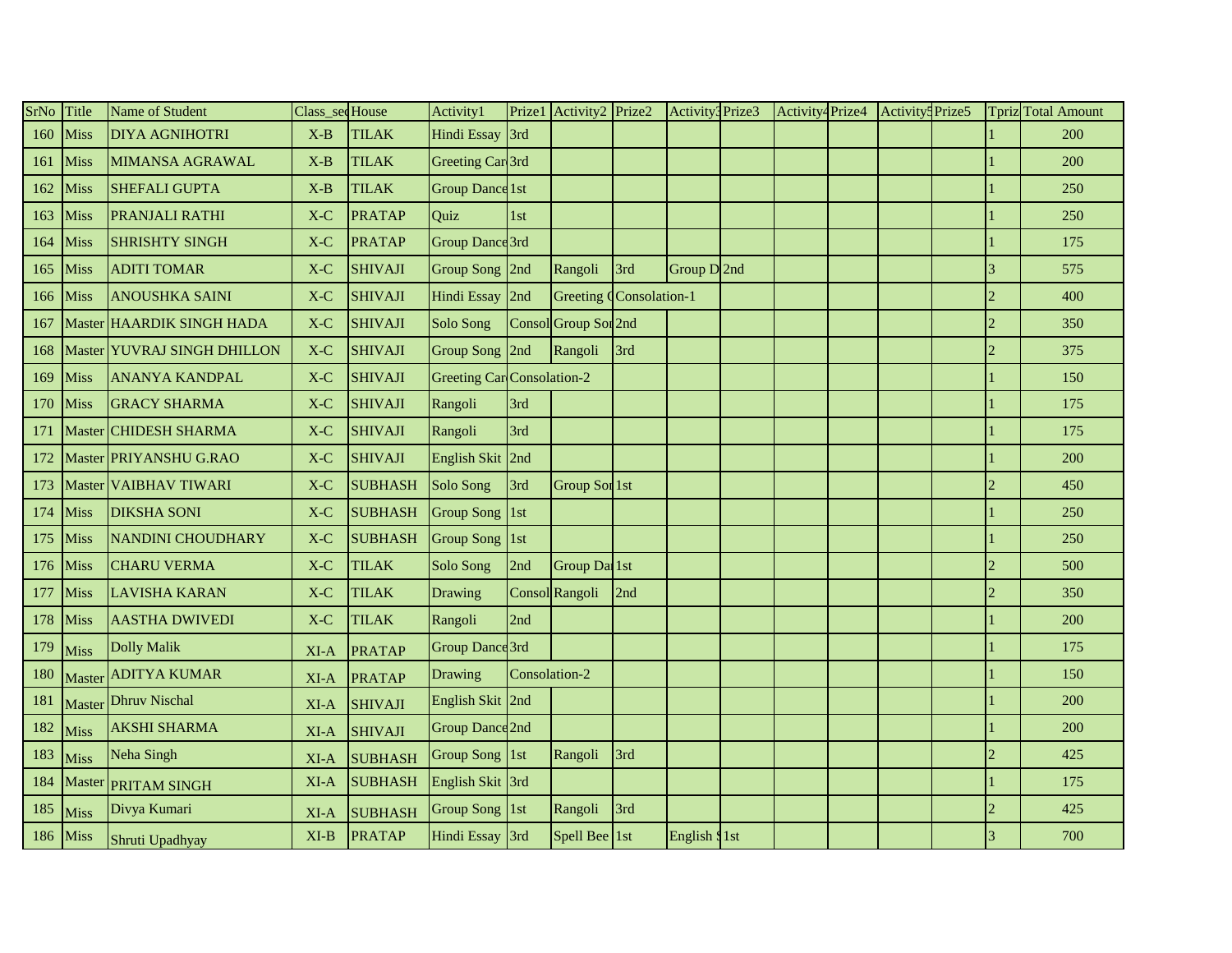| SrNo | Title       | Name of Student            | Class_seqHouse |                | Activity1                          | Prize1        | Activity2 Prize2                |     | Activity3 Prize3 | Activity <sup>4</sup> Prize4 | Activity: Prize5 |                          | <b>Tpriz</b> Total Amount |
|------|-------------|----------------------------|----------------|----------------|------------------------------------|---------------|---------------------------------|-----|------------------|------------------------------|------------------|--------------------------|---------------------------|
| 187  |             | Master Arup Majumder       | $XI-B$         | <b>PRATAP</b>  | Spell Bee                          | 1st           | English SI 1st                  |     |                  |                              |                  | $\overline{c}$           | 500                       |
| 188  | Miss        | Yukti Yadav                | $XI-B$         | <b>PRATAP</b>  | <b>Greeting Car Consol Rangoli</b> |               |                                 | 2nd |                  |                              |                  | $\overline{2}$           | 350                       |
| 189  | Master      | <b>Gatik Rathor</b>        | $XI-B$         | <b>PRATAP</b>  | English Skit 1st                   |               |                                 |     |                  |                              |                  |                          | 250                       |
| 190  | Miss        | <b>SAKSHI SINGH</b>        | $XI-B$         | <b>PRATAP</b>  | <b>Hindi Essay</b>                 | $\vert$ 1st   |                                 |     |                  |                              |                  |                          | 300                       |
| 191  | Miss        | Saloni Kachhot             | $XI-B$         | <b>SHIVAJI</b> | <b>Group Song</b>                  | 2nd           | Group Da 2nd                    |     |                  |                              |                  | $\mathfrak{D}$           | 400                       |
| 192  | Master      | <b>Anshul Dhakar</b>       | $XI-B$         | <b>SHIVAJI</b> | Quiz                               | 2nd           |                                 |     |                  |                              |                  |                          | 200                       |
| 193  | Miss        | <b>SHRUTI AMETA</b>        | $XI-B$         | <b>SHIVAJI</b> | Group Dance 2nd                    |               |                                 |     |                  |                              |                  |                          | 200                       |
| 194  | Miss        | <b>MAHIMA SHARMA</b>       | $XI-B$         | <b>SHIVAJI</b> | <b>Hindi Essay</b>                 | Consolation-2 |                                 |     |                  |                              |                  |                          | 150                       |
| 195  |             | Master JATIN KUMAR YADAV   | $XI-B$         | <b>SUBHASH</b> | Drawing                            | 3rd           |                                 |     |                  |                              |                  |                          | 200                       |
| 196  |             | Master Mithilesh           | $XI-B$         | <b>TILAK</b>   | Spell Bee                          | 2nd           |                                 |     |                  |                              |                  |                          | 200                       |
| 197  | Miss        | RITAMBHARA JOSHI           | $XI-B$         | <b>TILAK</b>   | <b>Greeting Car 1st</b>            |               |                                 |     |                  |                              |                  |                          | 300                       |
| 198  | Miss        | <b>SONALI KUMARI SINGH</b> | XI-C           | <b>PRATAP</b>  | Drawing                            | 2nd           | Hindi Essa Consolat Rangoli 2nd |     |                  | Group D 3rd                  |                  |                          | 775                       |
| 199  | Miss        | <b>HARSHITA</b>            | XI-C           | <b>PRATAP</b>  | Group Dance 3rd                    |               |                                 |     |                  |                              |                  |                          | 175                       |
| 200  |             | Master ATUL KUMAR MANJHI   | $XI-C$         | <b>SHIVAJI</b> | English Skit 2nd                   |               |                                 |     |                  |                              |                  |                          | 200                       |
| 201  |             | Master MANAS KURYAWAT      | XI-C           | <b>SHIVAJI</b> | Solo Song                          | Consolation-1 |                                 |     |                  |                              |                  |                          | 150                       |
| 202  |             | Master RAVI GANDHARVA      | XI-C           | <b>SHIVAJI</b> | <b>English Skit</b>                | 2nd           |                                 |     |                  |                              |                  |                          | 200                       |
| 203  | Miss        | <b>SHWETA KUMARI</b>       | XI-C           | <b>SHIVAJI</b> | Quiz                               | 2nd           |                                 |     |                  |                              |                  |                          | 200                       |
| 204  | <b>Miss</b> | <b>RITIKA TOMAR</b>        | $XI-C$         | <b>SHIVAJI</b> | Group Dance 2nd                    |               |                                 |     |                  |                              |                  |                          | 200                       |
| 205  | Miss        | <b>PAYAL PATIL</b>         | $XI-C$         | <b>SHIVAJI</b> | Group Dance 2nd                    |               |                                 |     |                  |                              |                  |                          | 200                       |
| 206  | Miss        | <b>NAVNEET KAUR</b>        | XI-C           | <b>TILAK</b>   | Rangoli                            | 1st           | Group Dal <sub>1st</sub>        |     |                  |                              |                  | $\overline{\mathcal{L}}$ | 500                       |
| 207  |             | Master ARPIT AANJANA       | XI-C           | <b>TILAK</b>   | Rangoli                            | 1st           |                                 |     |                  |                              |                  |                          | 250                       |
| 208  | Master      | <b>HARSHAD KUMAR MEENA</b> | XI-C           | <b>TILAK</b>   | Rangoli                            | 1st           |                                 |     |                  |                              |                  |                          | 250                       |
| 209  | Miss        | <b>SAKSHI PARMAR</b>       | XI-D           | <b>PRATAP</b>  | <b>Hindi Essay</b>                 | 2nd           | Rangoli                         | 2nd | Group D3rd       |                              |                  | 3                        | 625                       |
| 210  | Miss        | <b>JAANVI SONI</b>         | XI-D           | <b>PRATAP</b>  | Rangoli                            | 2nd           |                                 |     |                  |                              |                  |                          | 200                       |
| 211  | Miss        | <b>MADHU GURJAR</b>        | $XI-D$         | <b>SHIVAJI</b> | Greeting Car 2nd                   |               | Group Sor 2nd                   |     | English S2nd     |                              |                  | $\overline{\mathcal{E}}$ | 650                       |
| 212  | <b>Miss</b> | <b>HEMLATA LOTHIA</b>      | XI-D           | <b>SHIVAJI</b> | Group Dance 2nd                    |               |                                 |     |                  |                              |                  |                          | 200                       |
| 213  | <b>Miss</b> | <b>ALFIYA KHAN</b>         | $XI-D$         | <b>SUBHASH</b> | Greeting Car 3rd                   |               | Group Sor 1st                   |     | Rangoli 3rd      |                              |                  | 3                        | 625                       |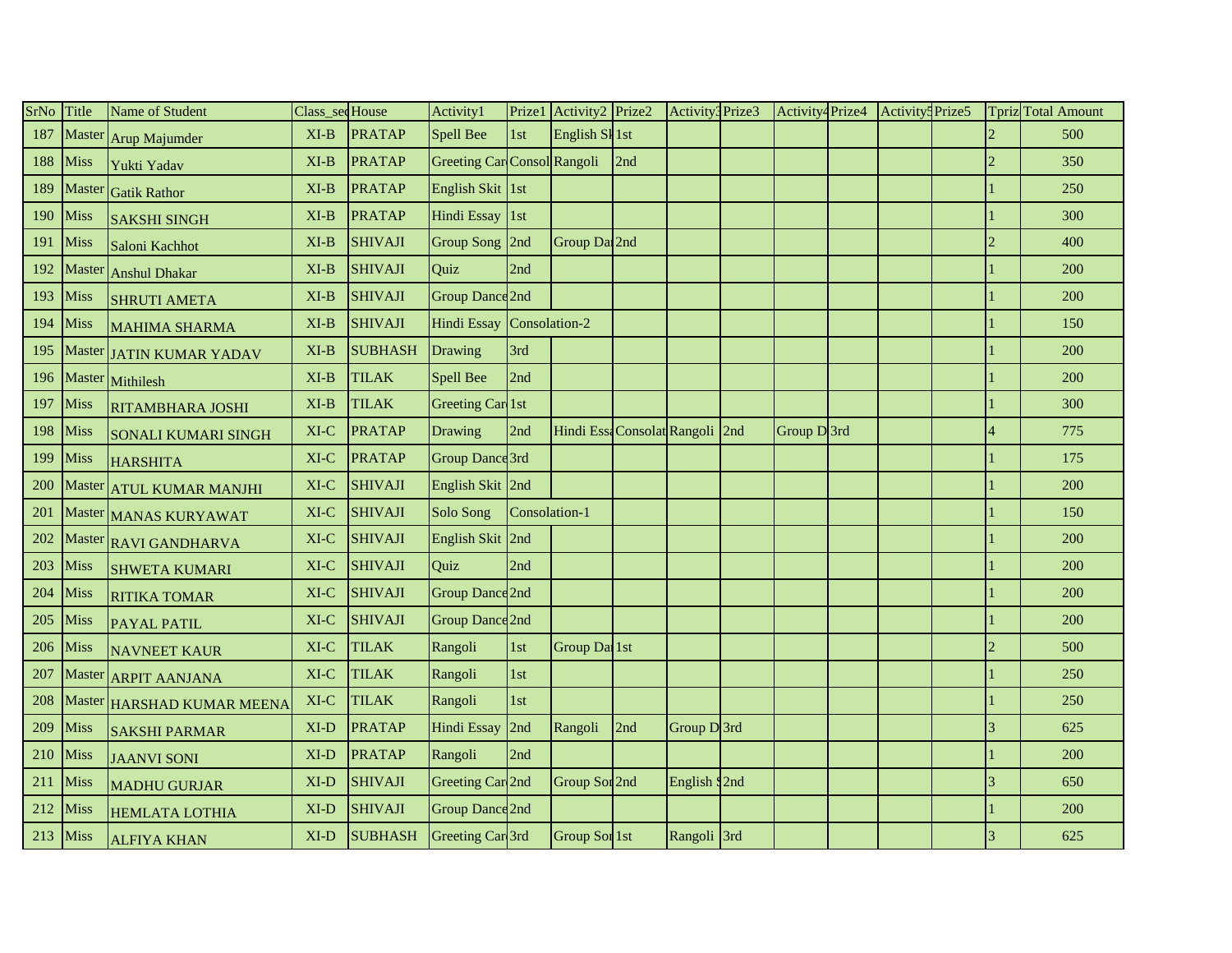| <b>SrNo</b> | Title       | Name of Student             | Class sec House |                | Activity1              | Prize1        | Activity2 Prize2              |     | Activity <sup>3</sup> Prize3 |                               | Activity <sup>4</sup> Prize4 | Activity <sup>5</sup> Prize5 |                        | Tpriz Total Amount |
|-------------|-------------|-----------------------------|-----------------|----------------|------------------------|---------------|-------------------------------|-----|------------------------------|-------------------------------|------------------------------|------------------------------|------------------------|--------------------|
| 214         | <b>Miss</b> | <b>RIMJHIM MAJI</b>         | $XI-D$          | <b>SUBHASH</b> | English Skit 3rd       |               |                               |     |                              |                               |                              |                              |                        | 175                |
| 215         | Miss        | <b>NEHA MIRANI</b>          | $XI-D$          | <b>SUBHASH</b> | English Skit 3rd       |               |                               |     |                              |                               |                              |                              |                        | 175                |
| 216         | Miss        | <b>TANMAYEE</b>             | $XI-D$          | <b>TILAK</b>   | Drawing                | 1st           | Greeting Consolat Rangoli 1st |     |                              |                               |                              |                              |                        | 700                |
| 217         |             | Master ASHWANI KUMAR        | XI-D            | <b>TILAK</b>   | <b>Spell Bee</b>       | 2nd           |                               |     |                              |                               |                              |                              |                        | 200                |
| 218         | Miss        | <b>RASHMI NAWARIA</b>       | XI-D            | <b>TILAK</b>   | Drawing                | 3rd           |                               |     |                              |                               |                              |                              |                        | 200                |
| 219         | <b>Miss</b> | <b>HARSHITA</b>             | $XI-D$          | <b>TILAK</b>   | <b>Group Dance 1st</b> |               |                               |     |                              |                               |                              |                              |                        | 250                |
| 127         | Master      | <b>ABHISHEK REEL</b>        | $XI-D$          | <b>PRATAP</b>  | Group Dance 3rd        |               |                               |     |                              |                               |                              |                              |                        | 175                |
| 220         | Miss        | <b>LAVANIKA CHOUDHARY</b>   | $XII-B$         | <b>PRATAP</b>  | Rangoli                | 2nd           |                               |     |                              |                               |                              |                              |                        | 200                |
| 221         |             | Master ABHINAV PRATAP SINGH | XII-B           | <b>PRATAP</b>  | Quiz                   | 1st           |                               |     |                              |                               |                              |                              |                        | 250                |
| 222         |             | Master DIPANSHU PUSHKARNA   | $XII-B$         | <b>SHIVAJI</b> | <b>Spell Bee</b>       | 3rd           | Quiz                          | 2nd |                              |                               |                              |                              |                        | 375                |
| 223         | Miss        | <b>ANISHKA YADAV</b>        | XII-C           | <b>PRATAP</b>  | Rangoli                | 2nd           |                               |     |                              |                               |                              |                              |                        | 200                |
| 224         |             | Master SUMIT KUMAR          | XII-C           | PRATAP         | Rangoli                | 2nd           |                               |     |                              |                               |                              |                              |                        | 200                |
| 225         |             | Master NIRBHAY SINGH TOMAR  | XII-C           | <b>TILAK</b>   | Rangoli                | 3rd           |                               |     |                              |                               |                              |                              |                        | 175                |
| 226         |             | Master MOHAMMAD SAHIL KHAN  | XII-C           | <b>TILAK</b>   | Rangoli                | 3rd           |                               |     |                              |                               |                              |                              |                        | 175                |
| 227         |             | Master ABHISHEK YADAV       | XII-C           | <b>TILAK</b>   | Rangoli                | 3rd           |                               |     |                              |                               |                              |                              |                        | 175                |
| 228         |             | Master HIMANSHU             | XII-C           | <b>TILAK</b>   | Rangoli                | 3rd           |                               |     |                              |                               |                              |                              |                        | 175                |
| 229         | Miss        | <b>AKSA SUNNY</b>           | XII-D           | PRATAP         | Drawing                | 1st           | Greeting Consolat Rangoli 2nd |     |                              |                               |                              |                              | $\overline{3}$         | 650                |
| 230         | Miss        | <b>SONAL DHAKA</b>          | XII-D           | PRATAP         | <b>Hindi Essay</b>     | Consolation-2 |                               |     |                              |                               |                              |                              |                        | 150                |
| 231         | Miss        | <b>AKANSHA SAINI</b>        | XII-D           | <b>SHIVAJI</b> | Drawing                | 3rd           | Greeting Q1st                 |     |                              |                               |                              |                              | $\overline{2}$         | 500                |
| 232         | Miss        | <b>KHUSHI GAHLOT</b>        | XII-D           | <b>SHIVAJI</b> | Hindi Essay            | 1st           |                               |     |                              |                               |                              |                              |                        | 300                |
| 233         | Miss        | URVASHI GAHLOT              | XII-D           | <b>SHIVAJI</b> | Drawing                | Consolation-1 |                               |     |                              |                               |                              |                              |                        | 150                |
| 234         | Miss        | <b>HARSHITA SHARMA</b>      | XII-D           | <b>SUBHASH</b> | Hindi Essay            | 3rd           |                               |     |                              |                               |                              |                              |                        | 200                |
| 235         | Miss        | <b>SHAHNAZ PARVIN</b>       | XII-D           | <b>SUBHASH</b> | Drawing                | Consolation-2 |                               |     |                              |                               |                              |                              |                        | 150                |
| 236         | <b>Miss</b> | <b>LOVELY GAUR</b>          | XII-D           | <b>TILAK</b>   | Drawing                | 2nd           | Hindi Essa2nd                 |     |                              | Greeting Consolat Rangoli 1st |                              |                              |                        | 900                |
| 237         | Miss        | <b>TANUJA TIWARI</b>        | XII-D           | <b>TILAK</b>   | Greeting Car 2nd       |               | Rangoli                       | 1st |                              |                               |                              |                              | $\mathcal{D}_{\alpha}$ | 500                |
| 238         | Miss        | <b>DAMYANTI NAGAR</b>       | XII-D           | <b>TILAK</b>   | Rangoli                | 1st           |                               |     |                              |                               |                              |                              |                        | 250                |
| 239         | <b>Miss</b> | <b>PRACHI CHHABRA</b>       | XII-D           | <b>TILAK</b>   | Greeting Car 3rd       |               |                               |     |                              |                               |                              |                              |                        | 200                |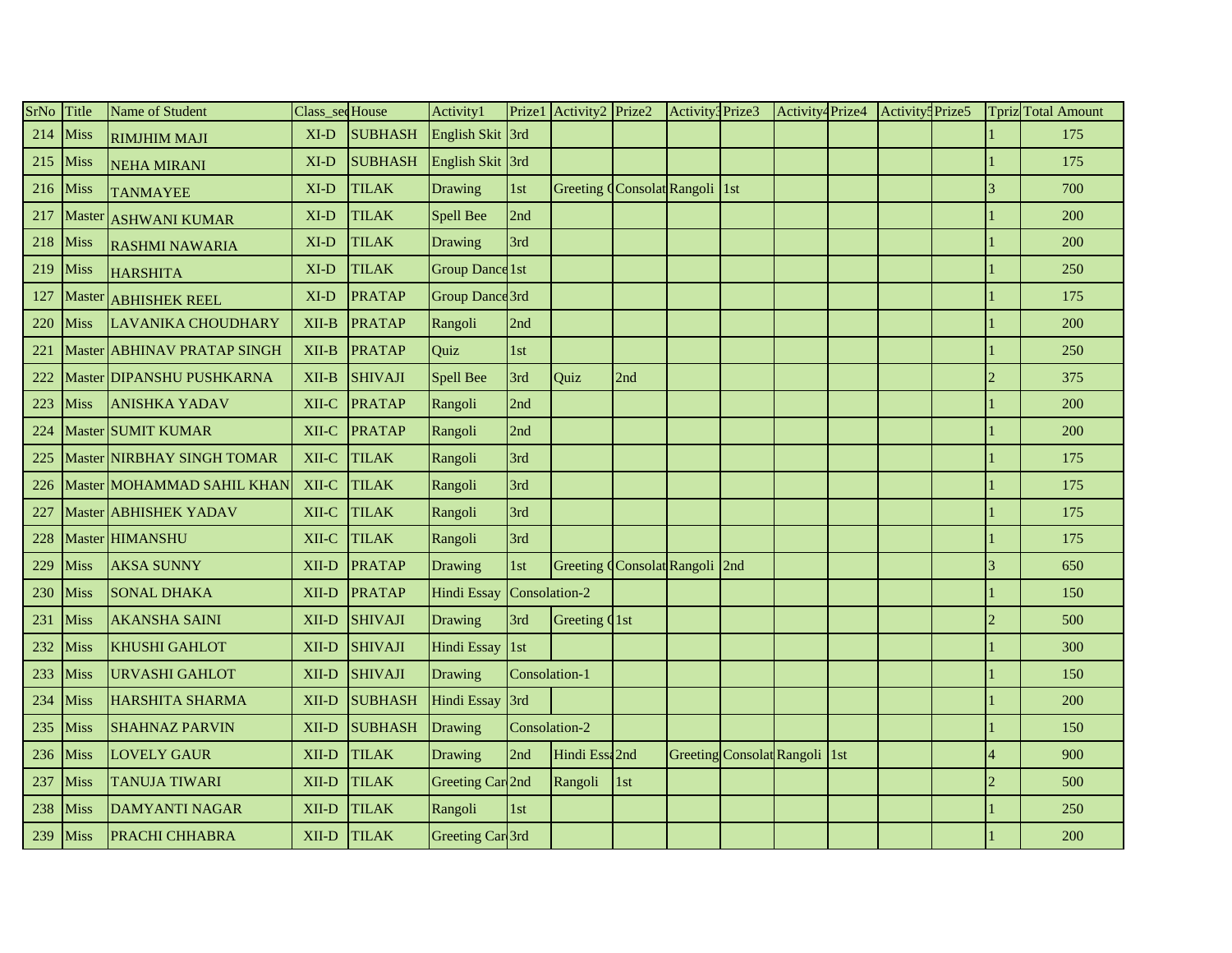| SrNo Title      |              | Name of Student                | Class_secHouse             |              | Activity1                                   |                    | Prize1 Activity2 Prize2                                                    |              | Activity3 Prize3                         |                           | Activity <sup>4</sup> Prize4                       | Activity <sup>5</sup> Prize5 |                             | <b>Tpriz</b> Total Amount |
|-----------------|--------------|--------------------------------|----------------------------|--------------|---------------------------------------------|--------------------|----------------------------------------------------------------------------|--------------|------------------------------------------|---------------------------|----------------------------------------------------|------------------------------|-----------------------------|---------------------------|
|                 | $240$ Miss   | <b>TANYA ARORA</b>             | XII-D TILAK                |              | Hindi Essay Consolation-1                   |                    |                                                                            |              |                                          |                           |                                                    |                              |                             | 150                       |
|                 |              |                                |                            |              | <b>PRIMARY CCA RESULT-2018-19</b>           |                    |                                                                            |              |                                          |                           |                                                    |                              |                             |                           |
| S.N             | <b>Title</b> | Name of the students           | <b>Class</b><br><b>Sec</b> | House        | Activity1                                   |                    | Prize1 Activity2 Prize2 Activity3 Prize3 Activity4 Prize4 Activity5 Prize5 |              |                                          |                           |                                                    |                              | Total<br>Amo<br>unt<br>(Rs. |                           |
| 1               |              | <b>MasterHITESH BAGADIA</b>    | <b>IIA</b>                 | <b>Tilak</b> | <b>ART</b><br><b>COMPETITI</b><br><b>ON</b> |                    | <b>SOLO</b><br>Second DANCE                                                | First        |                                          |                           |                                                    |                              | 550                         |                           |
| $\overline{2}$  |              | <b>Miss KRIISHA DOONGARWAL</b> | <b>IA</b>                  | Pratap       | <b>ART</b><br><b>COMPETITI</b><br><b>ON</b> | Third              | <b>ONE</b><br><b>MINUTE</b><br><b>SHOW</b>                                 | First        | <b>SOLO</b><br><b>DANCE</b>              | <b>Third</b>              | <b>ENGLIS</b><br>H<br>CALLIGR Third<br><b>APHY</b> | <b>GROUP</b><br>SONG(G First | ###                         |                           |
| $\mathbf{3}$    |              | <b>Miss ALISHYA VERMA</b>      | <b>IIA</b>                 | Pratap       | <b>ART</b><br><b>COMPETITI</b><br><b>ON</b> | <b>Consolation</b> |                                                                            |              |                                          |                           |                                                    |                              | 150                         |                           |
| 4               |              | <b>MasterSUKHDEV</b>           | <b>IA</b>                  | <b>Tilak</b> | <b>ONE</b><br><b>MINUTE</b><br><b>SHOW</b>  | <b>Third</b>       | MEMORY Consolat SONG(G Third                                               |              | <b>GROUP</b>                             |                           |                                                    |                              | 525                         |                           |
| $5\phantom{.0}$ |              | <b>Master DAKSH MEHRA</b>      | <b>IA</b>                  | Pratap       | <b>ONE</b><br><b>MINUTE</b><br><b>SHOW</b>  | Consol TEST        | <b>MEMORY</b>                                                              | <b>Third</b> |                                          |                           |                                                    |                              | 350                         |                           |
| 6               |              | <b>Master ADITYA SINGH</b>     | <b>IA</b>                  | Pratap       | <b>MEMORY</b><br><b>TEST</b>                | First              | <b>ENGLISH</b><br><b>CALLIGR</b><br><b>APHY</b>                            | Second       | <b>SHOW</b><br><b>AND</b><br><b>TELL</b> | <b>Consolation</b>        |                                                    |                              | 700                         |                           |
| $\overline{7}$  |              | <b>Master AVNISH SHINDE</b>    | <b>IA</b>                  | Shivaji      | <b>MEMORY</b><br><b>TEST</b>                |                    | Consol SHOW<br>Consol AND TELL First                                       |              | <b>CLAY</b><br><b>NG</b>                 | <b>MODELI</b> Consolation |                                                    |                              | 600                         |                           |
| 8               |              | <b>Miss DIVYA JHA</b>          | <b>IA</b>                  | <b>Tilak</b> | <b>COLLAGE</b><br><b>WORK</b>               | <b>Consolation</b> |                                                                            |              |                                          |                           |                                                    |                              | 150                         |                           |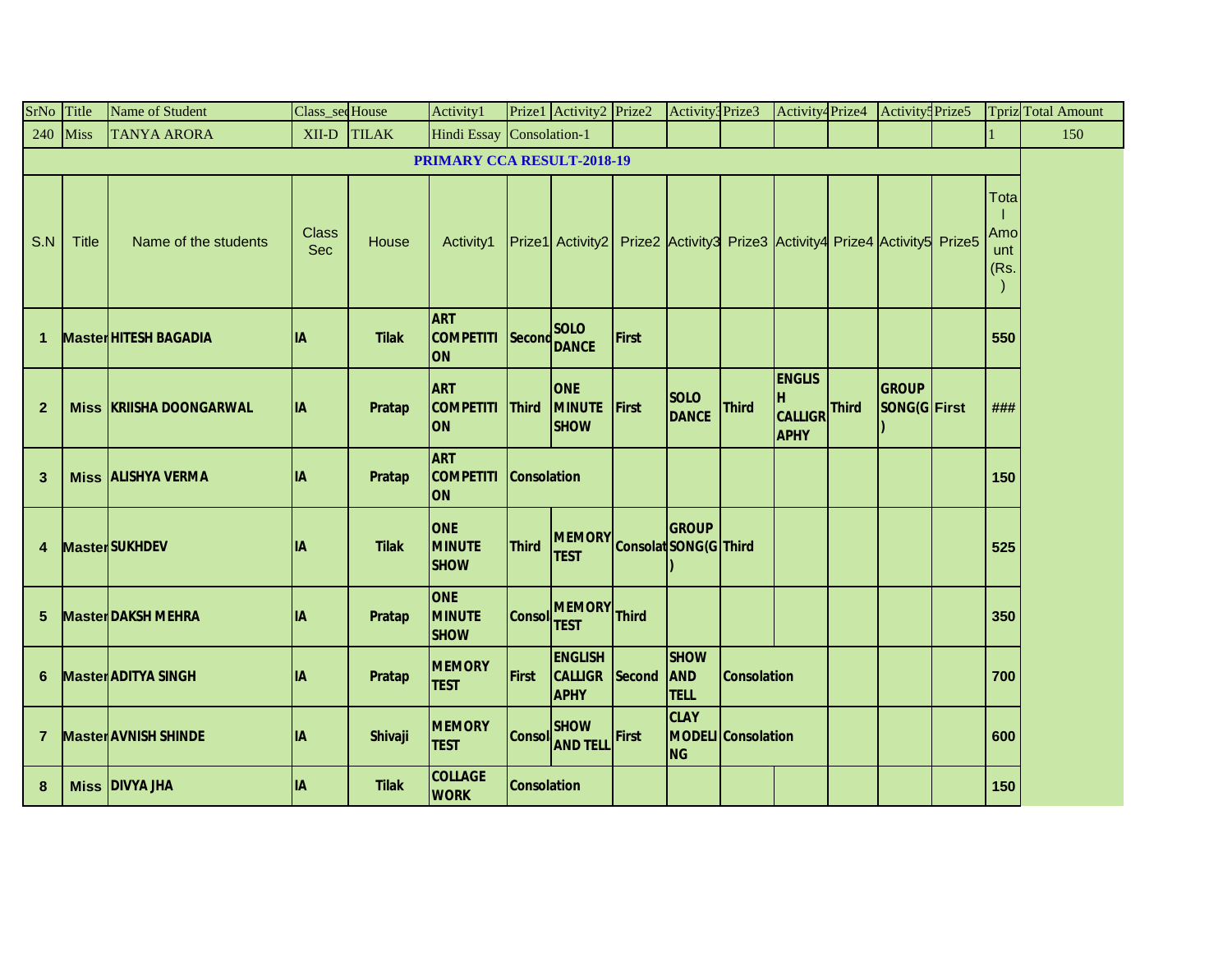| SrNo Title | Name of Student                | Class_secHouse |                | Activity1                                   |                    | Prize1 Activity2 Prize2                                       |              | Activity <sup>3</sup> Prize3                                   | Activity <sup>4</sup> Prize4             |              | Activity <sup>5</sup> Prize5   |       |     | <b>Tpriz</b> Total Amount |
|------------|--------------------------------|----------------|----------------|---------------------------------------------|--------------------|---------------------------------------------------------------|--------------|----------------------------------------------------------------|------------------------------------------|--------------|--------------------------------|-------|-----|---------------------------|
| 9          | <b>MasterHARMAN SINGH</b>      | <b>IIA</b>     | <b>Subhash</b> | <b>ENGLISH</b><br>POEM<br><b>RECITATION</b> | First              |                                                               |              |                                                                |                                          |              |                                |       | 300 |                           |
| 10         | <b>Miss   OJASVI YADAV</b>     | lіА            | Pratap         | <b>ENGLISH</b><br>POEM<br><b>RECITATION</b> | Third              | <b>FANCY</b><br><b>DRESS</b>                                  |              | <b>CLAY</b><br><b>Consolat MODELI Consolation</b><br><b>NG</b> |                                          |              |                                |       | 500 |                           |
| 11         | <b>Miss TANVI CHOUDHARY</b>    | <b>IA</b>      | <b>Tilak</b>   | <b>SOLO</b><br><b>DANCE</b>                 |                    | <b>GROUP</b><br>Second SONG(G)                                | <b>Third</b> |                                                                |                                          |              |                                |       | 425 |                           |
| $12 \,$    | <b>Miss KRATIKA MEENA</b>      | <b>IA</b>      | Shivaji        | <b>SOLO</b><br><b>DANCE</b>                 | <b>Consolation</b> |                                                               |              |                                                                |                                          |              |                                |       | 150 |                           |
| 13         | <b>Miss DHRUVI YADAV</b>       | lіA            | <b>Subhash</b> | SOLO SONG Second CALLIGR                    |                    | <b>ENGLISH</b><br><b>APHY</b>                                 |              | <b>GROUP</b><br>Consolat SONG(G Second                         | <b>SHOW</b><br><b>AND</b><br><b>TELL</b> | <b>Third</b> | <b>COLLAG</b><br><b>E WORK</b> | First | ### |                           |
| 14         | <b>Master SHIVAM SHAKTAWAT</b> | <b>IA</b>      | Pratap         | <b>GROUP</b><br>SONG(G)                     | First              | <b>FANCY</b><br><b>DRESS</b>                                  | First        |                                                                |                                          |              |                                |       | 550 |                           |
| 15         | <b>Miss RIDDHI SINGH</b>       | <b>IA</b>      | <b>Subhash</b> | <b>GROUP</b><br>SONG(G)                     | Second             |                                                               |              |                                                                |                                          |              |                                |       | 200 |                           |
| 16         | <b>Miss ANANYA SINGH</b>       | <b>IA</b>      | Shivaji        | <b>SHOW AND</b><br><b>TELL</b>              |                    | FANCY<br>Consol DRESS                                         | <b>Third</b> |                                                                |                                          |              |                                |       | 350 |                           |
| 17         | <b>Master NAKSH KUMAR</b>      | <b>IIA</b>     | Pratap         | <b>CLAY</b><br><b>MODELING</b>              | First              |                                                               |              |                                                                |                                          |              |                                |       | 300 |                           |
| 18         | <b>Miss PRIYADARSHIKA RANI</b> | <b>IB</b>      | Shivaji        | <b>ART</b><br><b>COMPETITI</b><br><b>ON</b> | First              | <b>COLLAGE</b><br><b>WORK</b>                                 | <b>Third</b> |                                                                |                                          |              |                                |       | 500 |                           |
| 19         | <b>Miss LAKSHITA RATHORE</b>   | <b>IB</b>      | <b>Subhash</b> | <b>ART</b><br><b>COMPETITI</b><br><b>ON</b> | <b>Consol</b>      | <b>ENGLISH</b><br><b>POEM</b><br><b>RECITATI</b><br><b>ON</b> |              | GROUP<br><b>Consolat SONG(G Second</b>                         |                                          |              |                                |       | 500 |                           |
| 20         | <b>Master PRATEEK KAKARWAL</b> | <b>IB</b>      | <b>Tilak</b>   | <b>ONE</b><br><b>MINUTE</b><br><b>SHOW</b>  | <b>Second</b>      |                                                               |              |                                                                |                                          |              |                                |       | 250 |                           |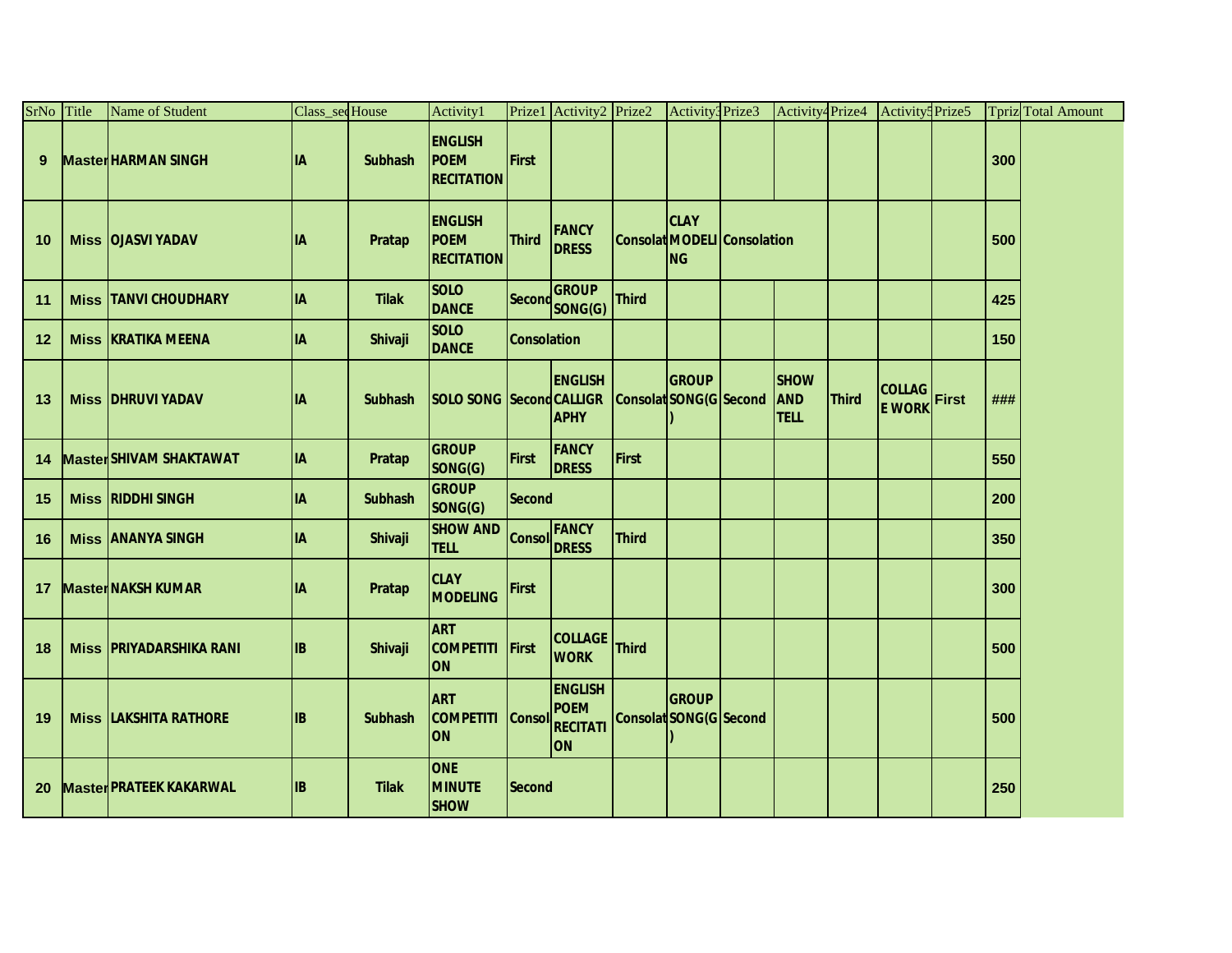| SrNo Title |                  | Name of Student              | Class_sedHouse  |                | Activity1                                          |              | Prize1 Activity2 Prize2 Activity3 Prize3                           |                    |                                                                   |                               |                                          | Activity4Prize4 Activity5Prize5   |     | Tpriz Total Amount |
|------------|------------------|------------------------------|-----------------|----------------|----------------------------------------------------|--------------|--------------------------------------------------------------------|--------------------|-------------------------------------------------------------------|-------------------------------|------------------------------------------|-----------------------------------|-----|--------------------|
| 21         |                  | <b>Miss DARPITA MEENA</b>    | <b>IB</b>       | <b>Subhash</b> | <b>ONE</b><br><b>MINUTE</b><br><b>SHOW</b>         |              | <b>Consol FANCY</b>                                                | <b>Consolation</b> |                                                                   |                               |                                          |                                   | 300 |                    |
| 22         |                  | <b>Miss AFREEN MIRZA</b>     | <b>IIB</b>      | <b>Subhash</b> | <b>MEMORY</b><br><b>TEST</b>                       |              | <b>ENGLISH</b><br>POEM<br>Second RECITATI Second SONG<br><b>ON</b> |                    | <b>SOLO</b>                                                       | <b>Consolat</b> CALLIGR First | <b>ENGLIS</b><br><b>APHY</b>             | <b>GROUP</b><br>SONG(G Second ### |     |                    |
| 23         |                  | <b>Miss PARLEEN KAUR</b>     | $\overline{AB}$ | <b>Tilak</b>   | <b>ENGLISH</b><br><b>POEM</b><br><b>RECITATION</b> |              | <b>GROUP</b><br>Consol SONG(G) Third                               |                    |                                                                   |                               |                                          |                                   | 325 |                    |
| 24         |                  | <b>Miss AKSHITA SINGH</b>    | IB              | Shivaji        | <b>SOLO</b><br><b>DANCE</b>                        | Consol SOLO  |                                                                    |                    | <b>ENGLIS</b><br>Consolat H<br>CALLIGR Consolation<br><b>APHY</b> |                               |                                          |                                   | 450 |                    |
| 25         | <b>Miss AQSA</b> |                              | <b>IB</b>       | <b>Shivaji</b> | <b>SOLO SONG First</b>                             |              | <b>COLLAGE</b><br><b>WORK</b>                                      | Second             | <b>CLAY</b><br>MODELI Second<br><b>NG</b>                         |                               |                                          |                                   | 800 |                    |
| 26         |                  | <b>Miss AYESHA</b>           | <b>IB</b>       | <b>Shivaji</b> | SOLO SONG Third                                    |              |                                                                    |                    |                                                                   |                               |                                          |                                   | 200 |                    |
| 27         |                  | <b>MasterKARANVEER</b>       | <b>IB</b>       | Pratap         | <b>GROUP</b><br>SONG(G)                            | First        |                                                                    |                    |                                                                   |                               |                                          |                                   | 250 |                    |
| 28         |                  | <b>Miss HARSHA MEENA</b>     | <b>IB</b>       | <b>Pratap</b>  | <b>GROUP</b><br>SONG(G)                            | First        |                                                                    |                    |                                                                   |                               |                                          |                                   | 250 |                    |
| 29         |                  | <b>Miss APARNA MISRA</b>     | <b>IB</b>       | Shivaji        | SHOW AND Second FANCY                              |              |                                                                    |                    | Second COLLAG Consolat MODELI Third                               |                               | <b>CLAY</b><br><b>ING</b>                |                                   | 850 |                    |
| 30         |                  | <b>Master ASHAD HUSSAIN</b>  | <b>IIB</b>      | <b>Tilak</b>   | <b>GROUP</b><br>SONG(G)                            | <b>Third</b> |                                                                    |                    |                                                                   |                               |                                          |                                   | 175 |                    |
| 31         |                  | <b>Miss AVNI KAUSHIK</b>     | <b>IIA</b>      | <b>Tilak</b>   | <b>ART</b><br>COMPETITI First<br><b>ON</b>         |              | <b>SOLO</b><br><b>SONG</b>                                         | Second             | <b>ENGLIS</b><br>H<br>CALLIGR Third<br><b>APHY</b>                |                               | <b>GROUP</b><br>SONG(G Third             |                                   | 925 |                    |
| 32         |                  | <b>Master VASHITVA MALOO</b> | <b>IIA</b>      | Shivaji        | <b>ART</b><br>COMPETITI Third<br><b>ON</b>         |              | GROUP<br>SONG(G) First                                             |                    | <b>FANCY</b><br><b>DRESS</b>                                      | First                         | <b>CLAY</b><br>MODELI Third<br><b>NG</b> |                                   | 950 |                    |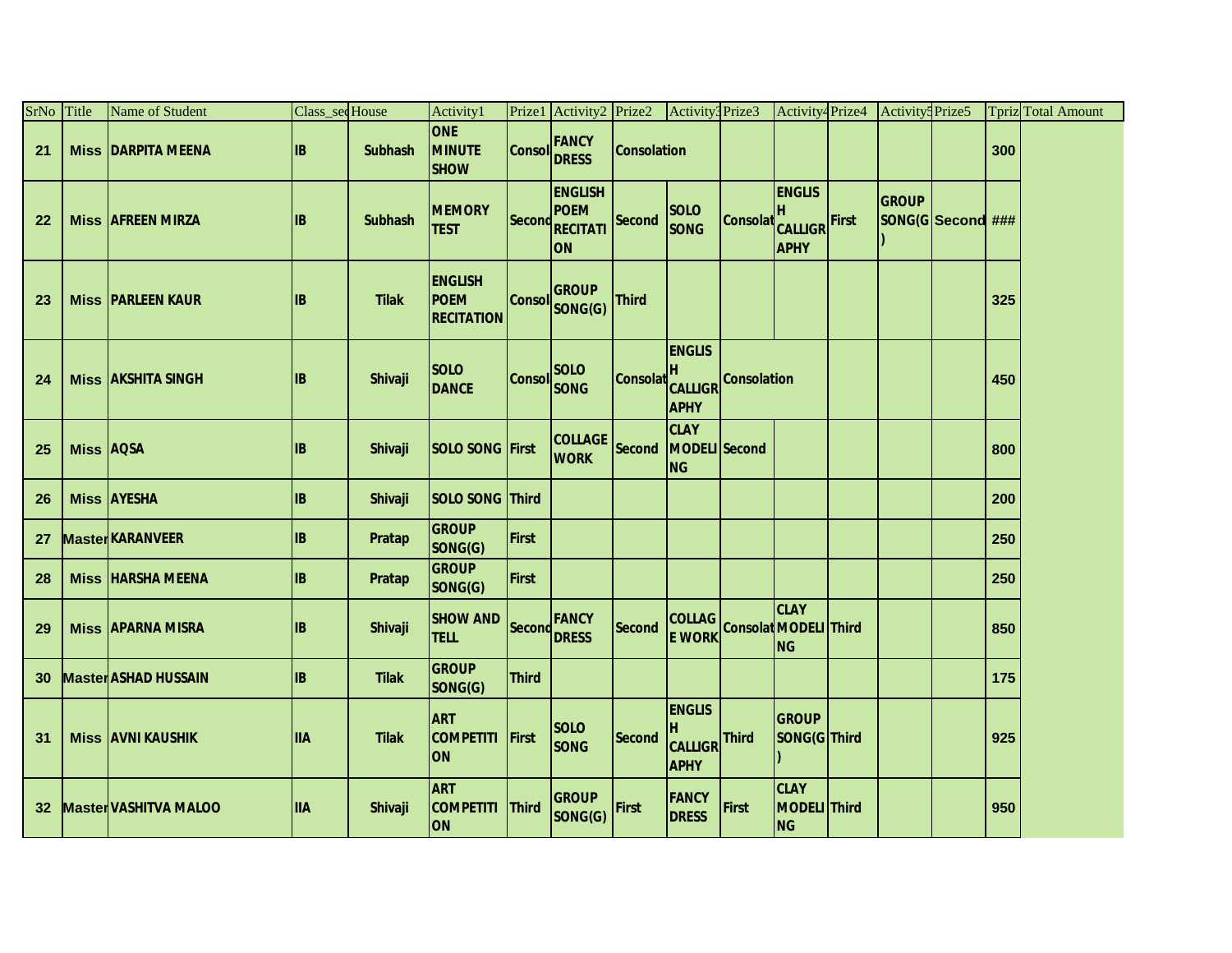| SrNo Title      | Name of Student               | Class_secHouse |                | Activity1                                       |               | Prize1 Activity2 Prize2                                |                    | Activity <sup>3</sup> Prize3                                  |                    | Activity <sup>4</sup> Prize4              | Activity <sup>5</sup> Prize5 |             |     | <b>Tpriz</b> Total Amount |
|-----------------|-------------------------------|----------------|----------------|-------------------------------------------------|---------------|--------------------------------------------------------|--------------------|---------------------------------------------------------------|--------------------|-------------------------------------------|------------------------------|-------------|-----|---------------------------|
| 33 <sup>°</sup> | Master OJASV SAINI            | <b>IIA</b>     | <b>Tilak</b>   | <b>ONE</b><br><b>MINUTE</b><br><b>SHOW</b>      | <b>First</b>  |                                                        |                    |                                                               |                    |                                           |                              |             | 300 |                           |
| 34              | <b>MasterHARSH DHAKAR</b>     | <b>IIIA</b>    | <b>Subhash</b> | <b>ONE</b><br><b>MINUTE</b><br><b>SHOW</b>      | <b>Second</b> |                                                        |                    |                                                               |                    |                                           |                              |             | 250 |                           |
| 35              | <b>Master MANAV KARAN</b>     | <b>IIA</b>     | <b>Subhash</b> | <b>ONE</b><br><b>MINUTE</b><br><b>SHOW</b>      | <b>Consol</b> | <b>COLLAGE</b><br><b>WORK</b>                          | Second             |                                                               |                    |                                           |                              |             | 400 |                           |
| 36              | <b>Miss HEMANI</b>            | <b>IIA</b>     | Pratap         | <b>ONE</b><br><b>MINUTE</b><br><b>SHOW</b>      | Consol        | <b>COLLAGE</b><br><b>WORK</b>                          | <b>Third</b>       |                                                               |                    |                                           |                              |             | 350 |                           |
| 37              | <b>Miss JANAMIKA MEGHWAL</b>  | <b>ITIA</b>    | Pratap         | <b>SOLO</b><br><b>DANCE</b>                     | <b>First</b>  | <b>SOLO</b><br><b>SONG</b>                             |                    | <b>GROUP</b><br>Consolat SONG(G First                         |                    |                                           |                              |             | 700 |                           |
| 38              | <b>Master SUMIT CHAUDHARY</b> | <b>IIA</b>     | Pratap         | <b>SOLO</b><br><b>DANCE</b>                     | Consol        | <b>FANCY</b><br><b>DRESS</b>                           | <b>Consolation</b> |                                                               |                    |                                           |                              |             | 300 |                           |
| 39              | <b>Master SHUBH MAURYA</b>    | <b>IIA</b>     | <b>Tilak</b>   | <b>SOLO SONG First</b>                          |               | <b>GROUP</b><br>SONG(G)                                | <b>Third</b>       | <b>SHOW</b><br><b>AND</b><br><b>TELL</b>                      | <b>Consolation</b> |                                           |                              |             | 625 |                           |
| 40              | <b>Miss PALAK WASNIK</b>      | <b>IIIA</b>    | <b>Subhash</b> | <b>ENGLISH</b><br><b>CALLIGRAP</b><br><b>HY</b> |               | <b>GROUP</b><br>Second SONG(G)                         | <b>Second</b>      | <b>COLLAG</b><br>E WORK                                       |                    | <b>CLAY</b><br>MODELI Second<br><b>NG</b> |                              |             | ### |                           |
| 41              | <b>Miss AVANTIKA AWASTHI</b>  | <b>ITIA</b>    | <b>Subhash</b> | <b>GROUP</b><br>SONG(G)                         | <b>Second</b> |                                                        |                    |                                                               |                    |                                           |                              |             | 200 |                           |
| 42              | <b>Master DEVANG DWIVEDI</b>  | <b>IIA</b>     | <b>Pratap</b>  | <b>SHOW AND</b><br><b>TELL</b>                  | <b>Third</b>  |                                                        |                    |                                                               |                    |                                           |                              |             | 200 |                           |
| 43              | <b>Miss YASHICA JAIN</b>      | <b>IIB</b>     | Pratap         | <b>ART</b><br><b>COMPETITI</b><br><b>ON</b>     | Second        | <b>ENGLISH</b><br><b>POEM</b><br><b>RECITATI</b><br>ON | <b>First</b>       | <b>ENGLIS</b><br>H<br>CALLIGR <sup>First</sup><br><b>APHY</b> |                    | <b>GROUP</b><br>SONG(G First              | <b>FANCY</b><br><b>DRESS</b> | Consol: ### |     |                           |
| 44              | <b>Miss TANVEE MANGAL</b>     | <b>IIB</b>     | <b>Shivaji</b> | <b>ART</b><br><b>COMPETITI</b><br>ON            | <b>Consol</b> | <b>MEMORY</b><br><b>TEST</b>                           | Second             | <b>SHOW</b><br><b>AND</b><br><b>TELL</b>                      | <b>Consolation</b> |                                           |                              |             | 550 |                           |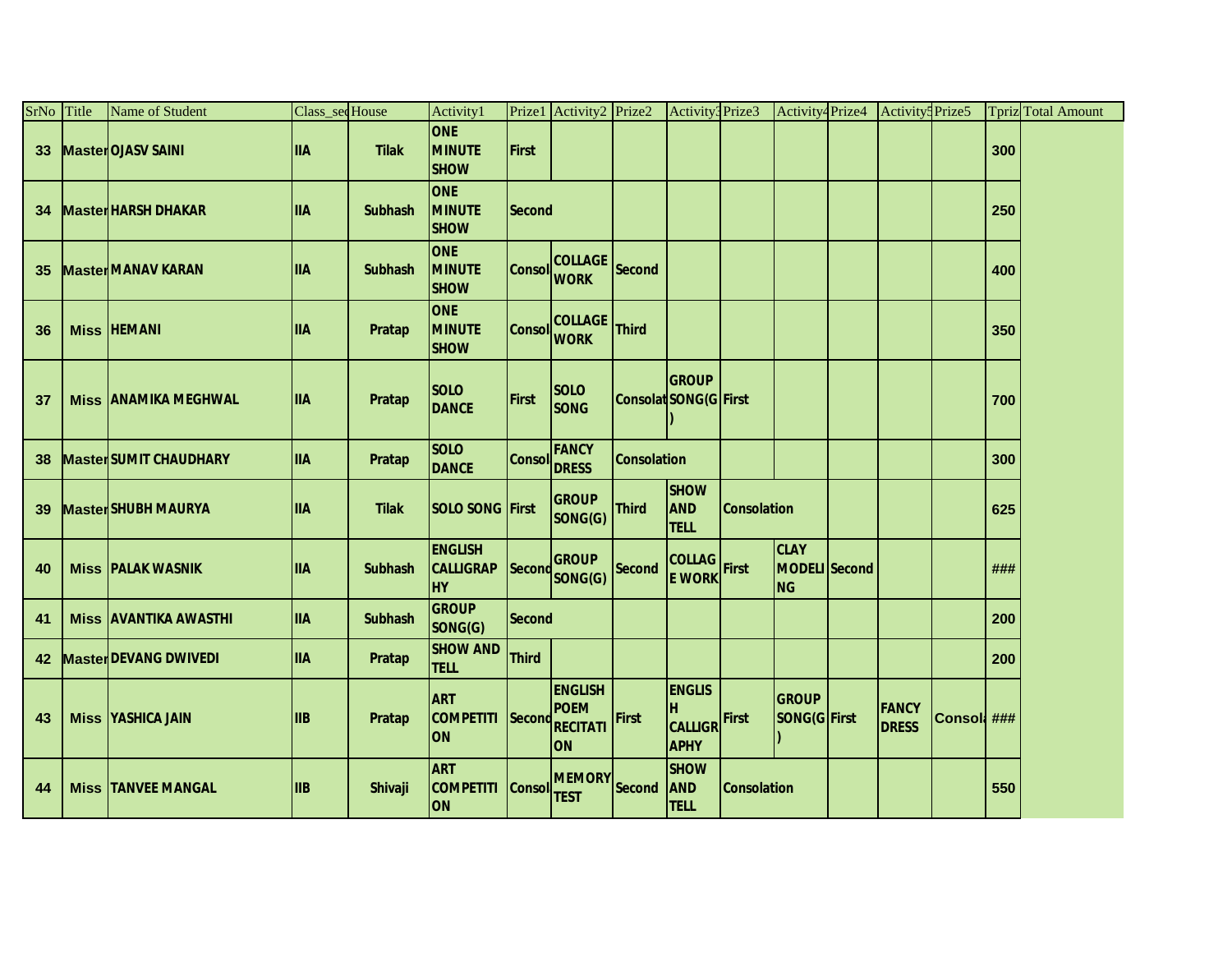| SrNo Title | Name of Student                   | Class_secHouse |                | <b>Activity1</b>                                   |                    | Prize1 Activity2 Prize2                                |                    | Activity <sup>3</sup> Prize3                                           | Activity <sup>4</sup> Prize4             |              | Activity <sup>5</sup> Prize5             |            |     | <b>Tpriz</b> Total Amount |
|------------|-----------------------------------|----------------|----------------|----------------------------------------------------|--------------------|--------------------------------------------------------|--------------------|------------------------------------------------------------------------|------------------------------------------|--------------|------------------------------------------|------------|-----|---------------------------|
| 45         | <b>Master DEVANSH JAIN</b>        | <b>IIB</b>     | Shivaji        | <b>ART</b><br>COMPETITI Consol<br><b>ON</b>        |                    | MEMORY First<br><b>TEST</b>                            |                    | <b>ENGLIS</b><br>H POEM<br>RECITAT Second<br><b>ION</b>                | <b>SOLO</b><br><b>SONG</b>               | <b>Third</b> | <b>SHOW</b><br><b>AND</b><br><b>TELL</b> | Second ### |     |                           |
| 46         | <b>Miss VANDANA MAHAWAR</b>       | <b>IIB</b>     | <b>Tilak</b>   | <b>ONE</b><br><b>MINUTE</b><br><b>SHOW</b>         | <b>Third</b>       |                                                        |                    |                                                                        |                                          |              |                                          |            | 200 |                           |
| 47         | <b>Master YAZAD K. ANKLESARIA</b> | <b>IIB</b>     | <b>Subhash</b> | <b>MEMORY</b><br><b>TEST</b>                       | <b>Third</b>       |                                                        |                    |                                                                        |                                          |              |                                          |            | 200 |                           |
| 48         | <b>Master ATHARVA JAIN</b>        | <b>IIB</b>     | <b>Tilak</b>   | <b>MEMORY</b><br><b>TEST</b>                       |                    | <b>SOLO</b><br>Consol SONG                             |                    | <b>ENGLIS</b><br>Consolat CALLIGR Consolat SONG(G Third<br><b>APHY</b> | <b>GROUP</b>                             |              | <b>FANCY</b><br><b>DRESS</b>             | Second 875 |     |                           |
| 49         | <b>Miss MRIDUL SHARMA</b>         | <b>IIB</b>     | <b>Tilak</b>   | <b>MEMORY</b><br><b>TEST</b>                       | <b>Consol POEM</b> | <b>ENGLISH</b><br><b>RECITATI</b>                      | <b>Consolation</b> |                                                                        |                                          |              |                                          |            | 300 |                           |
| 50         | <b>Miss VARTIKA SAINI</b>         | <b>IIB</b>     | <b>Subhash</b> | <b>ENGLISH</b><br><b>POEM</b><br><b>RECITATION</b> | <b>Third</b>       | <b>GROUP</b><br>SONG(G)                                | <b>Second</b>      | COLLAG Consolation<br><b>E WORK</b>                                    |                                          |              |                                          |            | 550 |                           |
| 51         | <b>Master PRAKHAR SHARMA</b>      | <b>IIIB</b>    | <b>Subhash</b> | <b>ENGLISH</b><br><b>POEM</b><br><b>RECITATION</b> | <b>Consol</b>      | <b>SOLO</b><br><b>DANCE</b>                            |                    | <b>GROUP</b><br>Second SONG(G Second                                   | <b>SHOW</b><br><b>AND</b><br><b>TELL</b> | First        |                                          |            | 900 |                           |
| 52         | <b>Miss DHANISHKA GOIRI</b>       | <b>IIB</b>     | Pratap         | <b>SOLO</b><br><b>DANCE</b>                        | <b>Third</b>       |                                                        |                    |                                                                        |                                          |              |                                          |            | 200 |                           |
| 53         | <b>Miss PRAGYA CARPENTER</b>      | <b>IIB</b>     | Pratap         | <b>SOLO</b><br><b>DANCE</b>                        |                    | <b>ENGLISH</b><br><b>Consol CALLIGR</b><br><b>APHY</b> | Consolat           | COLLAG Consolat MODELI First                                           | <b>CLAY</b><br><b>NG</b>                 |              |                                          |            | 750 |                           |
| 54         | <b>MasterKHUSHANSH</b>            | <b>IIB</b>     | Pratap         | <b>GROUP</b><br>SONG(G)                            | <b>First</b>       |                                                        |                    |                                                                        |                                          |              |                                          |            | 250 |                           |
| 55         | <b>Miss SHARANYA BANKE</b>        | <b>IIIB</b>    | <b>Tilak</b>   | <b>GROUP</b><br>SONG(G)                            | <b>Third</b>       | <b>CLAY</b><br>MODELIN <sup>Consolation</sup>          |                    |                                                                        |                                          |              |                                          |            | 325 |                           |
| 56         | <b>Miss SAMRIDDHI</b>             | <b>IIIB</b>    | Shivaji        | <b>FANCY</b><br><b>DRESS</b>                       | <b>Third</b>       | <b>CLAY</b><br>MODELIN Consolation                     |                    |                                                                        |                                          |              |                                          |            | 350 |                           |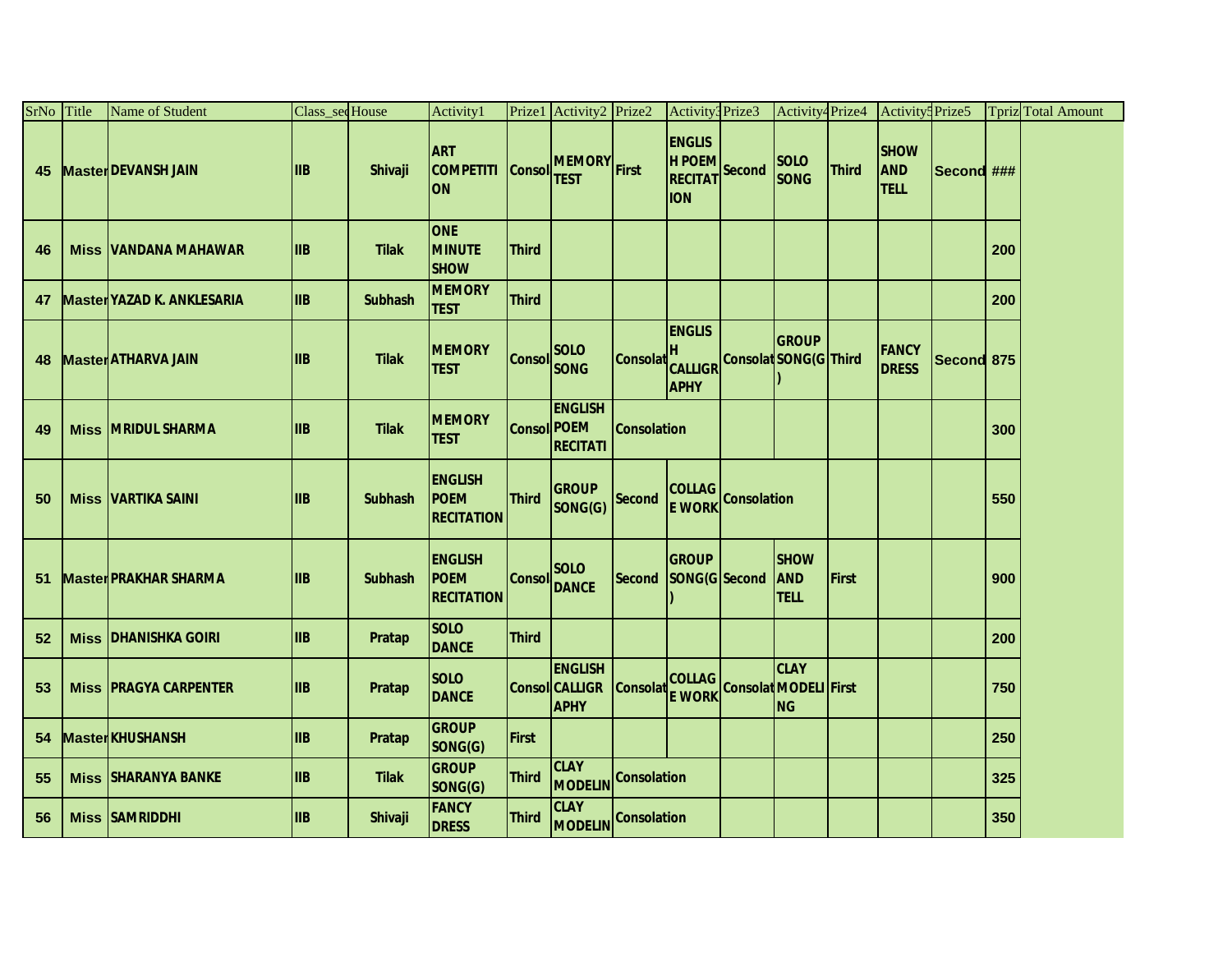| SrNo | Title             | Name of Student                | Class_secHouse |                | Activity1                                   |                    | Prize1 Activity2 Prize2                                 |                | Activity3 Prize3                                        |                    | Activity <sup>4</sup> Prize4  |              | Activity <sup>5</sup> Prize5                          |            |     | <b>Tpriz</b> Total Amount |
|------|-------------------|--------------------------------|----------------|----------------|---------------------------------------------|--------------------|---------------------------------------------------------|----------------|---------------------------------------------------------|--------------------|-------------------------------|--------------|-------------------------------------------------------|------------|-----|---------------------------|
| 57   |                   | <b>Miss KRITIKA JAIN</b>       | <b>IIIA</b>    | <b>Subhash</b> | <b>ART</b><br><b>COMPETITI</b><br>ION       | <b>Third</b>       | <b>ENGLISH</b><br><b>POEM</b><br><b>RECITATI</b><br>ON  | <b>Third</b>   | <b>BEST</b><br>OUT OF Third<br><b>WASTE</b>             |                    | <b>GROUP</b><br>SONG(G Second |              | <b>ENGLIS</b><br>н<br><b>STORY</b><br><b>TELLING</b>  | Second ### |     |                           |
| 58   |                   | <b>Master AALIM ALI</b>        | <b>IIIA</b>    | <b>Subhash</b> | <b>ART</b><br><b>COMPETITI</b><br><b>ON</b> |                    | Consol QUIZ(G)                                          | <b>First</b>   |                                                         |                    |                               |              |                                                       |            | 400 |                           |
| 59   |                   | <b>Miss IYASHVI MAHESHWARI</b> | <b>IIIA</b>    | Pratap         | <b>ADVERTISE</b><br>MENT (G)                |                    | <b>MAKING</b><br><b>Second GREETIN</b><br><b>G CARD</b> | <b>Consola</b> | <b>ENGLIS</b><br>H POEM<br><b>RECITAT</b><br><b>ION</b> | <b>Second</b>      | <b>GROUP</b><br>SONG(G First  |              | <b>ENGLIS</b><br>IΗ<br><b>STORY</b><br><b>TELLING</b> | First      | ### |                           |
| 60   |                   | <b>Master PRAKHAR GIRI</b>     | <b>IIIA</b>    | <b>Subhash</b> | <b>ADVERTISE</b><br>MENT (G)                | First              | <b>EXTEMP</b><br><b>ORE</b>                             | <b>Second</b>  | QUIZ(G) First                                           |                    |                               |              |                                                       |            | 750 |                           |
| 61   |                   | <b>Miss RITU KUMARI</b>        | <b>IIIA</b>    | <b>Shivaji</b> | <b>ADVERTISE</b><br>MENT (G)                | <b>Third</b>       | <b>GROUP</b><br>SONG(G)                                 | <b>Third</b>   | <b>RANGO</b><br>LI(G)                                   | Second             |                               |              |                                                       |            | 550 |                           |
| 62   |                   | <b>Miss CHARVI SAHU</b>        | <b>IIIA</b>    | <b>Pratap</b>  | <b>EXTEMPORE First</b>                      |                    | <b>SOLO</b><br><b>SONG</b>                              | <b>Consola</b> | <b>ENGLIS</b><br><b>STORY</b><br><b>TELLING</b>         |                    | Consolat QUIZ(G) Third        |              |                                                       |            | 775 |                           |
| 63   | <b>Miss JANVI</b> |                                | <b>IIIA</b>    | <b>Tilak</b>   | <b>EXTEMPORE Consol GREETIN</b>             |                    | <b>MAKING</b><br><b>G CARD</b>                          | First          | <b>SOLO</b><br><b>SONG</b>                              | Second             | <b>RANGO</b><br>LI(G)         | <b>Third</b> |                                                       |            | 875 |                           |
| 64   |                   | <b>Master KAVIRAJAN K.</b>     | <b>IIIA</b>    | <b>Shivaji</b> | <b>EXTEMPORE</b> Consolation                |                    |                                                         |                |                                                         |                    |                               |              |                                                       |            | 150 |                           |
| 65   |                   | <b>MasterS.M.RAYYAN</b>        | <b>IIIA</b>    | <b>Shivaji</b> | MAKING<br><b>GREETING</b><br><b>CARD</b>    | <b>Consol</b>      | <b>RANGOLI</b><br>(G)                                   | Second         | QUIZ(G) Second                                          |                    |                               |              |                                                       |            | 550 |                           |
| 66   |                   | <b>MasterDIVYANSHU MALI</b>    | <b>IIIA</b>    | <b>Shivaji</b> | <b>BEST OUT</b><br><b>OF WASTE</b>          | <b>Consol</b>      | <b>RANGOLI</b><br>(G)                                   | Second         | <b>SOLO</b><br><b>DANCE</b>                             | <b>Consolation</b> |                               |              |                                                       |            | 500 |                           |
| 67   |                   | <b>Master TANMAY SUKHWAL</b>   | <b>IIIA</b>    | Pratap         | <b>BEST OUT</b><br><b>OF WASTE</b>          | <b>Consolation</b> |                                                         |                |                                                         |                    |                               |              |                                                       |            | 150 |                           |
| 68   |                   | <b>Miss TANVI GIRI</b>         | <b>IIIA</b>    | <b>Subhash</b> | <b>RANGOLI(G)</b> First                     |                    | <b>SOLO</b><br><b>DANCE</b>                             | <b>Third</b>   |                                                         |                    |                               |              |                                                       |            | 450 |                           |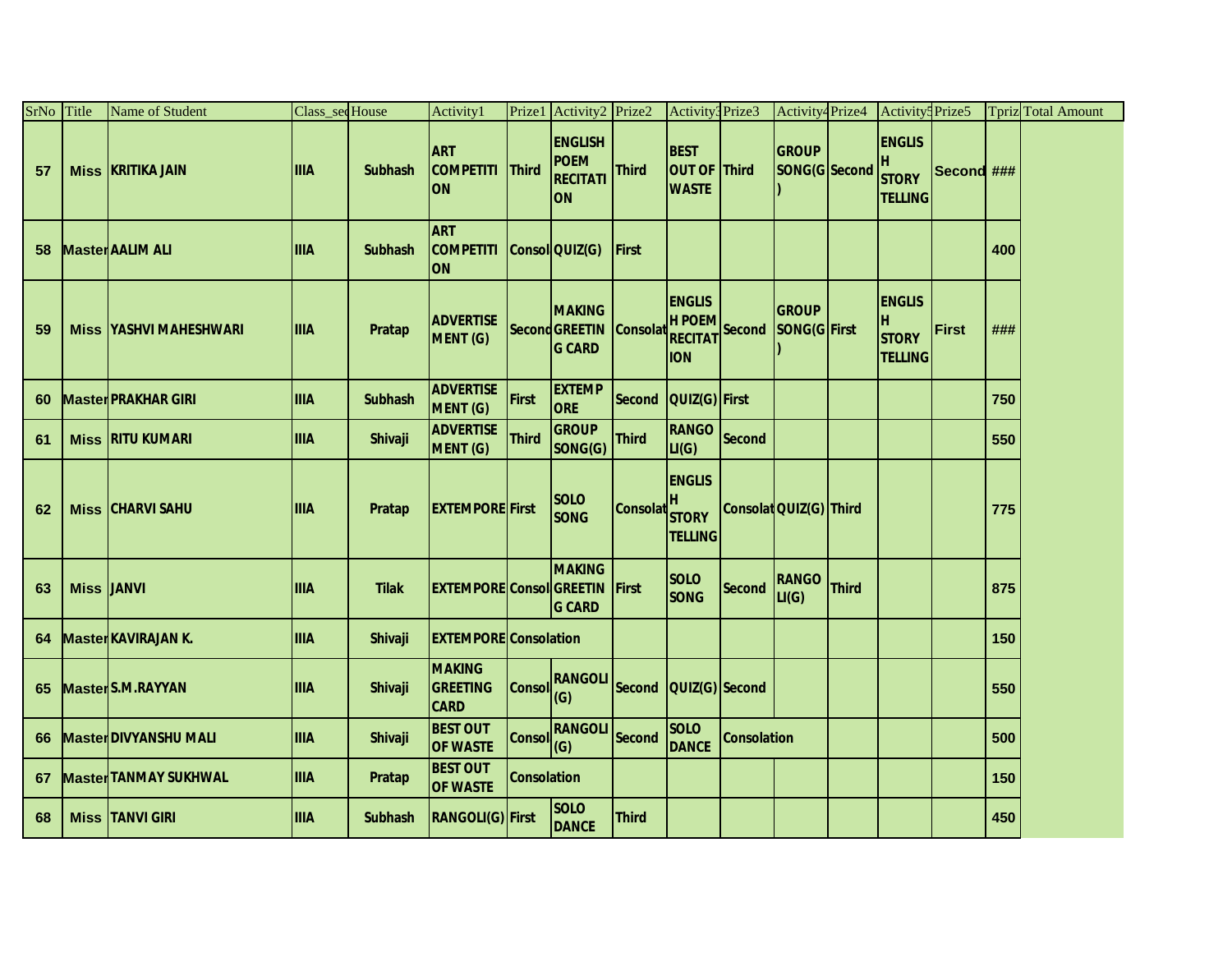| SrNo | Title | Name of Student              | Class_secHouse |                | Activity1                                        |              | Prize1 Activity2 Prize2                          |                    | Activity <sup>3</sup> Prize3                            |              | Activity <sup>4</sup> Prize4                |                    | Activity: Prize5             |     | <b>Tpriz</b> Total Amount |
|------|-------|------------------------------|----------------|----------------|--------------------------------------------------|--------------|--------------------------------------------------|--------------------|---------------------------------------------------------|--------------|---------------------------------------------|--------------------|------------------------------|-----|---------------------------|
| 69   |       | <b>Miss VARTIKA</b>          | <b>IIIA</b>    | <b>Tilak</b>   | RANGOLI(G) Third                                 |              |                                                  |                    |                                                         |              |                                             |                    |                              | 175 |                           |
| 70   |       | <b>Miss YAKSHA JOSHI</b>     | <b>IIIA</b>    | <b>Tilak</b>   | RANGOLI(G) Third                                 |              |                                                  |                    |                                                         |              |                                             |                    |                              | 175 |                           |
| 71   |       | <b>Miss BHAVNA YADAV</b>     | <b>IIIB</b>    | Pratap         | <b>ADVERTISE</b><br>MENT (G)                     |              | <b>GROUP</b><br>Second SONG(G)                   | First              | <b>SOLO</b><br><b>DANCE</b>                             |              | Second   QUIZ(G)   Third                    |                    |                              | 875 |                           |
| 72   |       | <b>Master NAITIK NAGAR</b>   | <b>IIIB</b>    | <b>Subhash</b> | <b>ADVERTISE</b><br><b>MENT (G)</b>              | First        | <b>GROUP</b><br>SONG(G)                          | <b>Second</b>      |                                                         |              |                                             |                    |                              | 450 |                           |
| 73   |       | <b>Master TANMAY MUDGAL</b>  | <b>IIIB</b>    | Shivaji        | <b>ADVERTISE</b><br>MENT (G)                     | <b>Third</b> | <b>GROUP</b><br>SONG(G)                          | <b>Third</b>       | QUIZ(G) Second                                          |              | <b>ART</b><br><b>COMPE</b><br><b>TITION</b> | <b>Consolation</b> |                              | 700 |                           |
| 74   |       | <b>MasterSARTHAK</b>         | <b>IIIB</b>    | <b>Tilak</b>   | <b>EXTEMPORE Third</b>                           |              | <b>ENGLISH</b><br><b>POEM</b><br><b>RECITATI</b> | <b>Consolation</b> |                                                         |              |                                             |                    |                              | 350 |                           |
| 75   |       | <b>Miss MIMANSHA</b>         | <b>IIIB</b>    | Shivaji        | <b>BEST OUT</b><br><b>OF WASTE</b>               | Second       |                                                  |                    |                                                         |              |                                             |                    |                              | 250 |                           |
| 76   |       | <b>Miss LAKSHITA</b>         | <b>IIIB</b>    | <b>Tilak</b>   | <b>SOLO SONG Consol</b>                          |              | <b>SOLO</b><br><b>DANCE</b>                      | <b>First</b>       |                                                         |              |                                             |                    |                              | 450 |                           |
| 77   |       | <b>Master CHARVISH MALIK</b> | <b>IIIIB</b>   | <b>Shivaji</b> | <b>ENGLISH</b><br><b>STORY</b><br><b>TELLING</b> | <b>Third</b> | QUIZ(G)                                          | Second             |                                                         |              |                                             |                    |                              | 400 |                           |
| 78   |       | <b>Miss SOUMILI MAJI</b>     | <b>IIIIC</b>   | <b>Pratap</b>  | <b>ART</b><br><b>COMPETITI</b><br><b>ON</b>      | First        | <b>ADVERTI</b><br><b>SEMENT(Second</b><br>G)     |                    | <b>ENGLIS</b><br>H POEM<br><b>RECITAT</b><br><b>ION</b> | First        | <b>SOLO</b><br><b>SONG</b>                  | <b>First</b>       | <b>GROUP</b><br>SONG(G First | ### |                           |
| 79   |       | <b>Miss KHYATI GOYAL</b>     | <b>IIIIC</b>   | <b>Subhash</b> | <b>ART</b><br><b>COMPETITI</b><br><b>ON</b>      |              | <b>BEST</b><br>Second OUT OF<br><b>WASTE</b>     | First              | <b>RANGO</b><br>LI(G)                                   | <b>First</b> | QUIZ(G) First                               |                    |                              | ### |                           |
| 80   |       | <b>Master MEHUL BERWA</b>    | <b>IIIIC</b>   | <b>Subhash</b> | <b>ADVERTISE</b><br><b>MENT (G)</b>              | First        |                                                  |                    |                                                         |              |                                             |                    |                              | 250 |                           |
| 81   |       | <b>Miss AKSHITA OJHA</b>     | <b>IIIIC</b>   | <b>Shivaji</b> | <b>ADVERTISE</b><br>MENT (G)                     | <b>Third</b> | <b>ENGLISH</b><br><b>STORY</b><br><b>TELLING</b> | <b>Consolation</b> |                                                         |              |                                             |                    |                              | 325 |                           |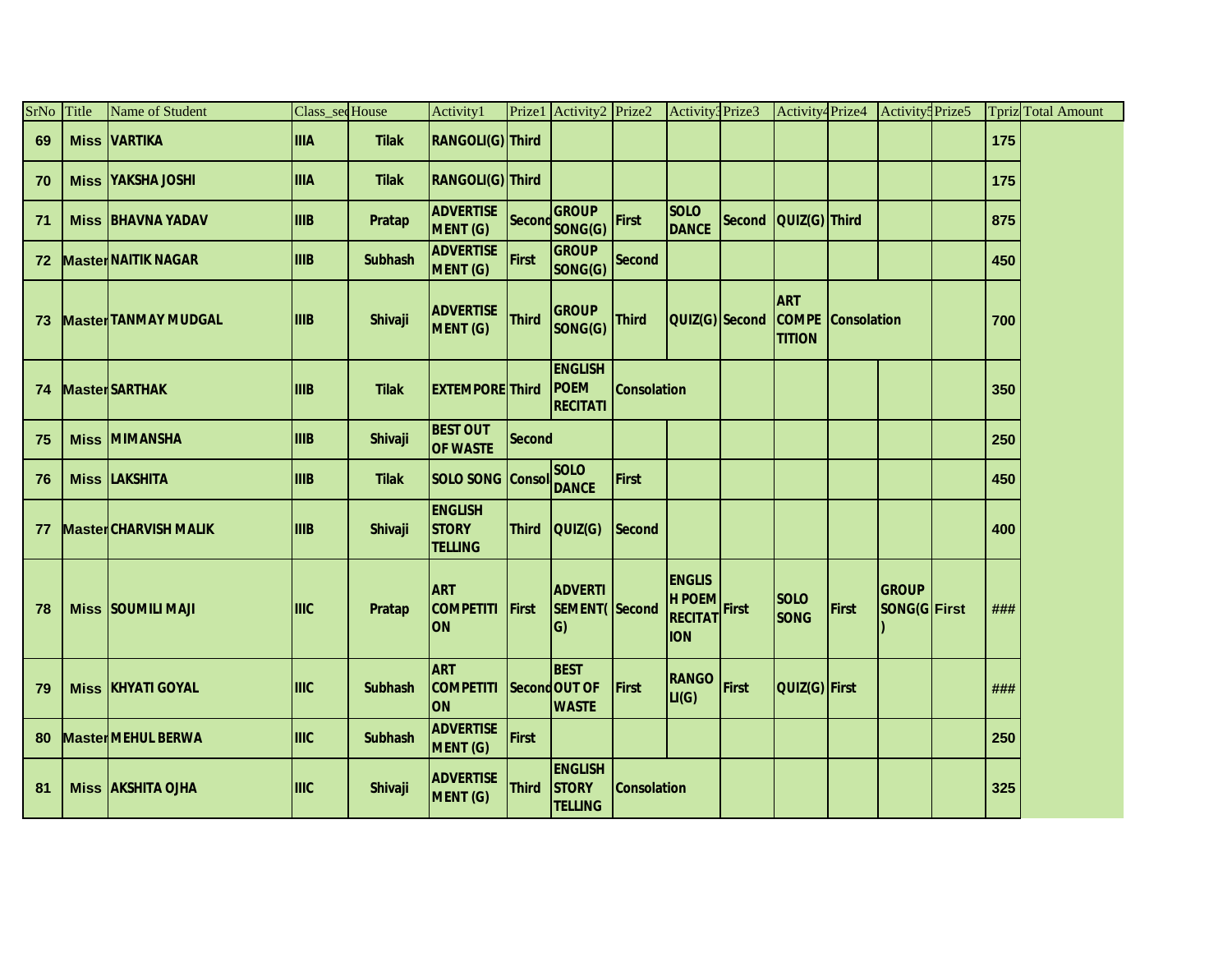| SrNo Title      | Name of Student                | Class_secHouse |                | Activity1                                          |                    | Prize1 Activity2 Prize2                                       |              | Activity3 Prize3                                            |                    | Activity <sup>4</sup> Prize4 |        | Activity <sup>5</sup> Prize5                          |              |     | Tpriz Total Amount |
|-----------------|--------------------------------|----------------|----------------|----------------------------------------------------|--------------------|---------------------------------------------------------------|--------------|-------------------------------------------------------------|--------------------|------------------------------|--------|-------------------------------------------------------|--------------|-----|--------------------|
| 82              | <b>Miss GRACY</b>              | <b>IIIC</b>    | <b>Tilak</b>   | <b>MAKING</b><br><b>GREETING</b><br><b>CARD</b>    | Second             |                                                               |              |                                                             |                    |                              |        |                                                       |              | 250 |                    |
| 83              | <b>Miss PRAJNA PRADHAN</b>     | IIIIC          | <b>Tilak</b>   | <b>MAKING</b><br><b>GREETING</b><br><b>CARD</b>    | <b>Third</b>       |                                                               |              |                                                             |                    |                              |        |                                                       |              | 200 |                    |
| 84              | Master MOHNISH B.              | <b>IIIC</b>    | <b>Tilak</b>   | <b>ENGLISH</b><br><b>POEM</b><br><b>RECITATION</b> | <b>Consolation</b> |                                                               |              |                                                             |                    |                              |        |                                                       |              | 150 |                    |
| 85              | <b>Master ABHINANDAN S.</b>    | <b>IIIIC</b>   | <b>Subhash</b> | SOLO SONG Third                                    |                    |                                                               |              |                                                             |                    |                              |        |                                                       |              | 200 |                    |
| 86              | <b>Miss VAIBHAVI</b>           | <b>IIIC</b>    | <b>Subhash</b> | <b>GROUP</b><br>SONG(G)                            |                    | Second RANGOLI<br>(G)                                         | First        |                                                             |                    |                              |        |                                                       |              | 450 |                    |
| 87              | <b>Miss ONJAL BARMATE</b>      | <b>IIIC</b>    | Shivaji        | <b>GROUP</b><br>SONG(G)                            | <b>Third</b>       |                                                               |              |                                                             |                    |                              |        |                                                       |              | 175 |                    |
| 88              | <b>Miss ROSHITA</b>            | <b>IIIC</b>    | <b>Tilak</b>   | <b>SOLO</b><br><b>DANCE</b>                        | <b>Consolation</b> |                                                               |              |                                                             |                    |                              |        |                                                       |              | 150 |                    |
| 89              | <b>Miss VANSHIKA</b>           | <b>IIIC</b>    | Pratap         | QUIZ(G)                                            | <b>Third</b>       |                                                               |              |                                                             |                    |                              |        |                                                       |              | 175 |                    |
| 90              | <b>Miss AKSHITA SRIVASTAVA</b> | <b>IVA</b>     | Pratap         | <b>ART</b><br><b>COMPETITI</b><br><b>ON</b>        | Third              | <b>ENGLISH</b><br><b>POEM</b><br><b>RECITATI</b><br><b>ON</b> | <b>Third</b> | <b>GROUP</b><br>SONG(G First                                |                    | RANGO Second<br>LI(G)        |        |                                                       |              | 850 |                    |
| 91              | <b>Miss SAMRIDDHI GOYAL</b>    | <b>IVA</b>     | Pratap         | <b>ADVERTISE</b><br><b>MENT (G)</b>                |                    | <b>MAKING</b><br><b>Second GREETIN</b><br><b>G CARD</b>       |              | <b>BEST</b><br><b>Consolat OUT OF First</b><br><b>WASTE</b> |                    | <b>RANGO</b><br>LI(G)        | Second | <b>ENGLIS</b><br>H,<br><b>STORY</b><br><b>TELLING</b> | <b>Third</b> | ### |                    |
| 92 <sub>2</sub> | <b>Master MD. AYAAN</b>        | <b>IVA</b>     | <b>Subhash</b> | <b>ADVERTISE</b><br><b>MENT (G)</b>                | First              |                                                               |              |                                                             |                    |                              |        |                                                       |              | 250 |                    |
| 93              | <b>Miss HANSIKA MAKKAR</b>     | <b>IVA</b>     | Shivaji        | <b>ADVERTISE</b><br>MENT (G)                       | <b>Third</b>       | <b>EXTEMP</b><br><b>ORE</b>                                   | Third        | <b>ENGLIS</b><br>н<br><b>STORY</b><br><b>TELLING</b>        | <b>Consolation</b> |                              |        |                                                       |              | 525 |                    |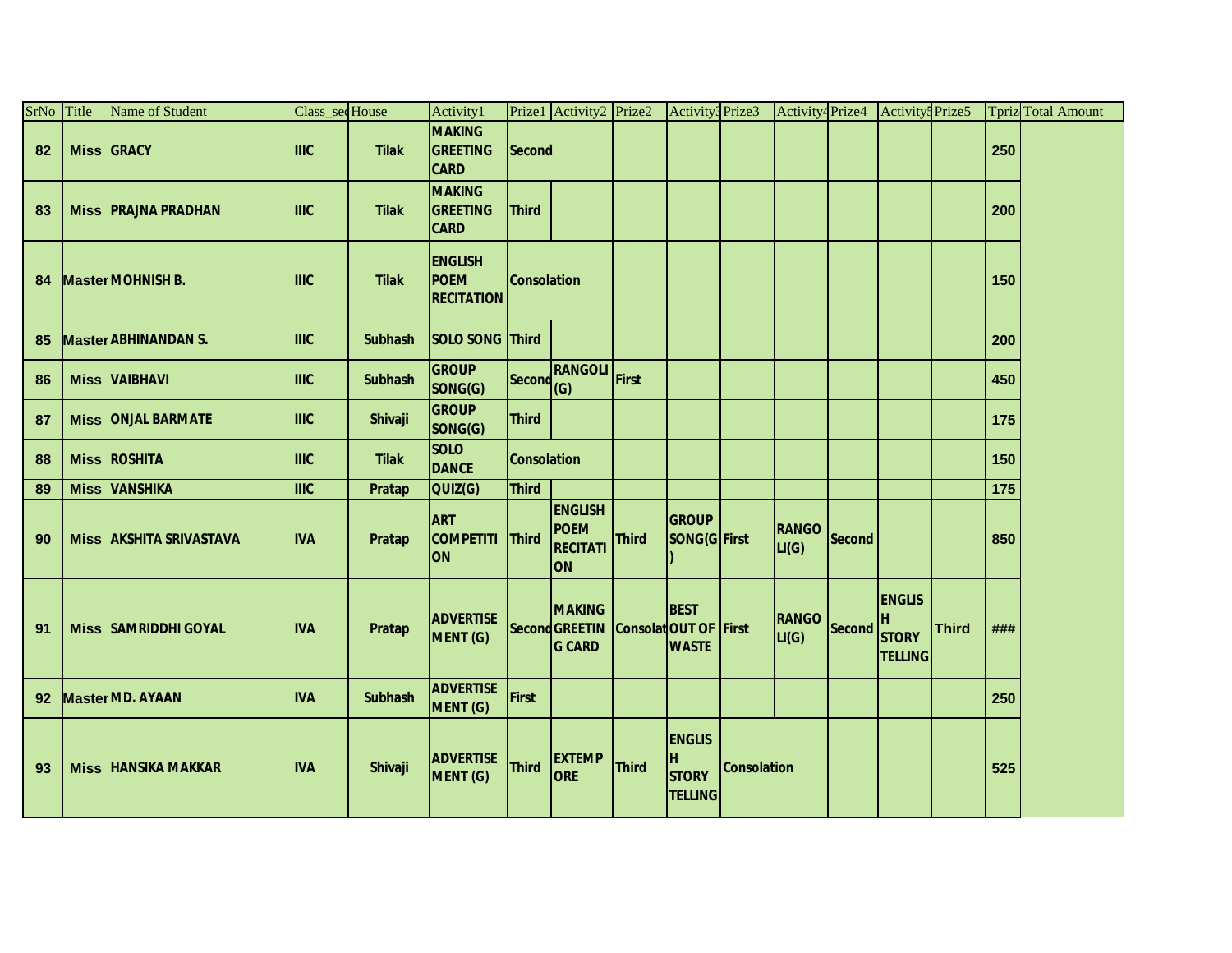| SrNo Title | Name of Student                 | Class_secHouse |                | Activity1                                       |               | Prize1 Activity2 Prize2                                 |                    | Activity3 Prize3                                    |                    | Activity <sup>4</sup> Prize4 | Activity <sup>5</sup> Prize5 |     | Tpriz Total Amount |
|------------|---------------------------------|----------------|----------------|-------------------------------------------------|---------------|---------------------------------------------------------|--------------------|-----------------------------------------------------|--------------------|------------------------------|------------------------------|-----|--------------------|
| 94         | <b>MasterLAKSHYAVIR RATHORE</b> | <b>IVA</b>     | Shivaji        | <b>EXTEMPORE</b> Second POEM                    |               | <b>ENGLISH</b><br><b>RECITATI</b>                       | First              | <b>SOLO</b><br><b>DANCE</b>                         | <b>Consolation</b> |                              |                              | 700 |                    |
| 95         | <b>Master AWAIZ AHMED</b>       | <b>IVA</b>     | Pratap         | <b>EXTEMPORE Consol QUIZ(G)</b>                 |               |                                                         | <b>Third</b>       |                                                     |                    |                              |                              | 325 |                    |
| 96         | <b>Master ANISH DWIVEDI</b>     | <b>IVA</b>     | <b>Subhash</b> | <b>MAKING</b><br><b>GREETING</b><br><b>CARD</b> | <b>First</b>  |                                                         |                    |                                                     |                    |                              |                              | 300 |                    |
| 97         | <b>Miss TANUSHREE</b>           | <b>IVA</b>     | <b>Tilak</b>   | <b>MAKING</b><br><b>GREETING</b><br><b>CARD</b> | <b>Second</b> |                                                         |                    |                                                     |                    |                              |                              | 250 |                    |
| 98         | <b>Master KESHAV</b>            | <b>IVA</b>     | <b>Subhash</b> | <b>GROUP</b><br>SONG(G)                         |               | Second QUIZ(G)                                          | First              |                                                     |                    |                              |                              | 450 |                    |
| 99         | <b>Miss LAKSHITA SINGH</b>      | <b>IVA</b>     | Shivaji        | <b>GROUP</b><br>SONG(G)                         | <b>Third</b>  |                                                         |                    |                                                     |                    |                              |                              | 175 |                    |
| 100        | <b>Miss VAIDEHI</b>             | <b>IVA</b>     | Pratap         | RANGOLI(G) Second                               |               |                                                         |                    |                                                     |                    |                              |                              | 200 |                    |
| 101        | <b>Miss HITIKA MALHOTRA</b>     | <b>IVA</b>     | <b>Tilak</b>   | <b>SOLO</b><br><b>DANCE</b>                     | <b>Third</b>  |                                                         |                    |                                                     |                    |                              |                              | 200 |                    |
| 102        | <b>Miss PRACHI</b>              | <b>IVA</b>     | <b>Subhash</b> | <b>SOLO</b><br><b>DANCE</b>                     |               | Consol QUIZ(G)                                          |                    |                                                     |                    |                              |                              | 400 |                    |
| 103        | <b>Miss KRITIKA CHANDEL</b>     | <b>IIVB</b>    | <b>Tilak</b>   | <b>ART</b><br><b>COMPETITI</b><br><b>ON</b>     | First         | <b>SOLO</b><br><b>DANCE</b>                             | Second             |                                                     |                    |                              |                              | 550 |                    |
| 104        | <b>Miss HARITA SHARMA</b>       | <b>IVB</b>     | <b>Subhash</b> | <b>ART</b><br><b>COMPETITI</b><br><b>ON</b>     |               | <b>MAKING</b><br><b>Consol GREETIN</b><br><b>G CARD</b> | <b>Third</b>       | <b>BEST</b><br><b>OUT OF Second</b><br><b>WASTE</b> |                    |                              |                              | 600 |                    |
| 105        | <b>Miss ANUSHKA MEENA</b>       | <b>IVB</b>     | Pratap         | <b>ADVERTISE</b><br>MENT (G)                    | Second ORE    | <b>EXTEMP</b>                                           | <b>Consolation</b> |                                                     |                    |                              |                              | 350 |                    |
| 106        | <b>Miss ZULEKHA TANVEER</b>     | <b>IVB</b>     | <b>Subhash</b> | <b>ADVERTISE</b><br>MENT (G)                    | <b>First</b>  | <b>GROUP</b><br>SONG(G)                                 | Second             |                                                     |                    |                              |                              | 450 |                    |
| 107        | <b>Miss AYATI RATHI</b>         | <b>IVB</b>     | <b>Shivaji</b> | <b>ADVERTISE</b><br>MENT (G)                    | <b>Third</b>  | <b>BEST</b><br><b>OUT OF</b><br><b>WASTE</b>            | Consolat SOLO      |                                                     | <b>Third</b>       | <b>GROUP</b><br>SONG(G Third |                              | 700 |                    |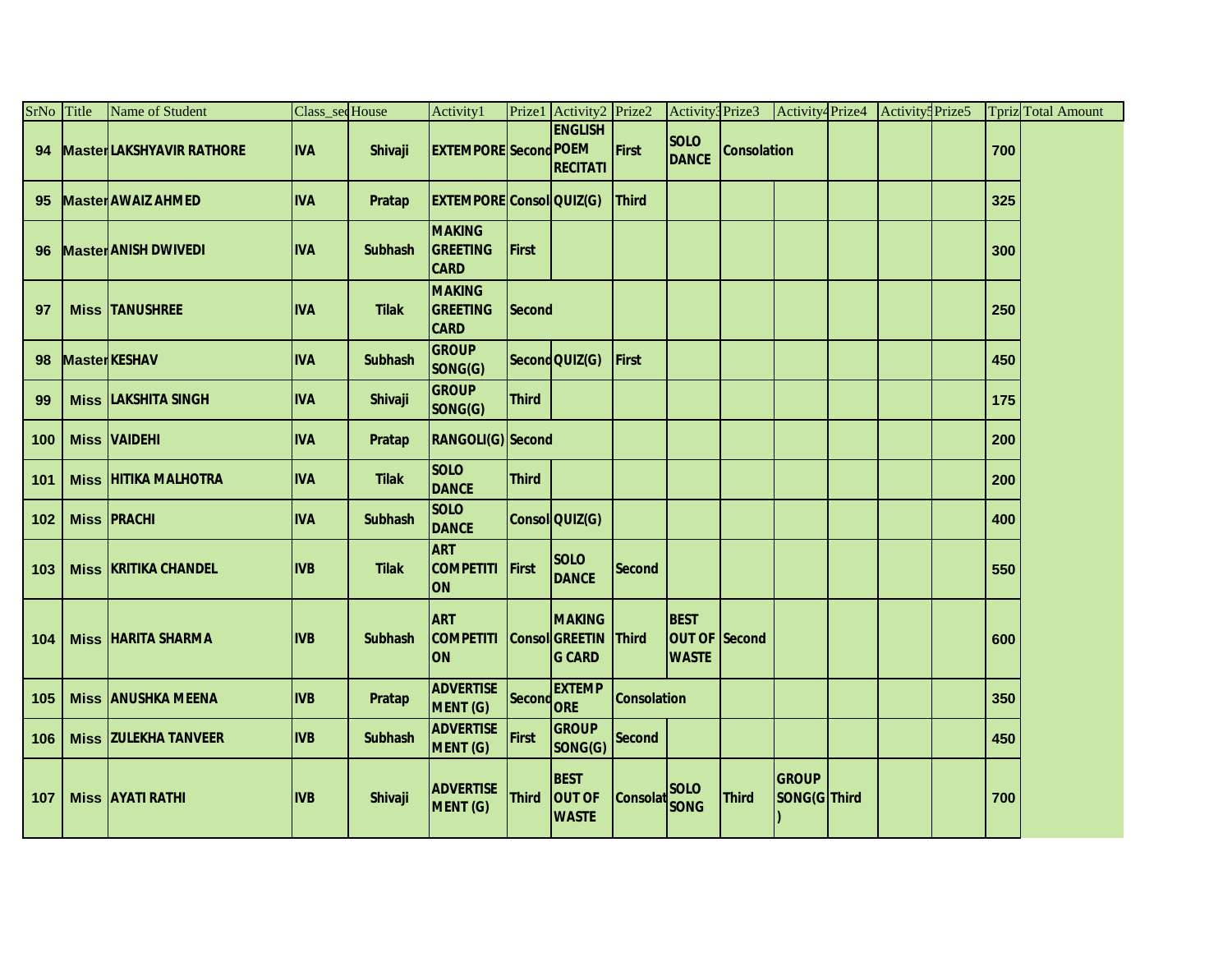| SrNo Title |             | <b>Name of Student</b>          | Class sec House |                | Activity1                                          |                    | Prize1 Activity2 Prize2                                 |          | Activity3 Prize3           |                       | Activity <sup>4</sup> Prize4                          |                    | Activity <sup>5</sup> Prize5 |                    |     | <b>Tpriz</b> Total Amount |
|------------|-------------|---------------------------------|-----------------|----------------|----------------------------------------------------|--------------------|---------------------------------------------------------|----------|----------------------------|-----------------------|-------------------------------------------------------|--------------------|------------------------------|--------------------|-----|---------------------------|
|            |             | 108 MasterDHRUV SHARMA          | <b>IVB</b>      | <b>Tilak</b>   | <b>ENGLISH</b><br><b>POEM</b><br><b>RECITATION</b> | <b>Consolation</b> |                                                         |          |                            |                       |                                                       |                    |                              |                    | 150 |                           |
| 109        |             | <b>Miss RIDDHI GOTHWAL</b>      | <b>IVB</b>      | <b>Shivaji</b> | <b>BEST OUT</b><br><b>OF WASTE</b>                 | <b>Consolation</b> |                                                         |          |                            |                       |                                                       |                    |                              |                    | 150 |                           |
| 110        |             | <b>Miss MONIKA MAVAI</b>        | <b>IVB</b>      | <b>Pratap</b>  | <b>GROUP</b><br>SONG(G)                            | First              |                                                         |          |                            |                       |                                                       |                    |                              |                    | 250 |                           |
| 111        |             | <b>Miss SUMAN MEENA</b>         | <b>IVB</b>      | <b>Subhash</b> | RANGOLI(G) Third                                   |                    |                                                         |          |                            |                       |                                                       |                    |                              |                    | 175 |                           |
| 112        |             | <b>Miss SHRUTIKA GULHANE</b>    | <b>IVB</b>      | <b>Shivaji</b> | <b>ENGLISH</b><br><b>STORY</b><br><b>TELLING</b>   |                    | Second QUIZ(G)                                          | Second   |                            |                       |                                                       |                    |                              |                    | 450 |                           |
| 113        |             | <b>Master TANMAY MAHUR</b>      | <b>IVB</b>      | <b>Shivaji</b> | <b>QUIZ(G)</b>                                     | <b>Second</b>      |                                                         |          |                            |                       |                                                       |                    |                              |                    | 200 |                           |
| 114        | <b>Miss</b> | <b>SHREAJA PAREEK</b>           | <b>IVB</b>      | <b>Pratap</b>  | QUIZ(G)                                            | <b>Third</b>       |                                                         |          |                            |                       |                                                       |                    |                              |                    | 175 |                           |
| 115        |             | <b>Miss TARUSHI TRIPATHI</b>    | <b>IIVC</b>     | <b>Shivaji</b> | <b>ART</b><br><b>COMPETITI</b><br>ON               | Second             | <b>ENGLISH</b><br><b>POEM</b><br>RECITATI<br><b>ION</b> | Second   | <b>SOLO</b><br><b>SONG</b> | Consolat SONG(G Third | <b>GROUP</b>                                          |                    |                              |                    | 825 |                           |
| 116        |             | <b>Miss RISHIKA MISRA</b>       | <b>IIVC</b>     | <b>Shivaji</b> | <b>ART</b><br><b>COMPETITI</b><br><b>ON</b>        | Consol ORE         | <b>EXTEMP</b>                                           | First    | <b>SOLO</b><br><b>SONG</b> | First                 | <b>ENGLIS</b><br>Iн<br><b>STORY</b><br><b>TELLING</b> | First              |                              | QUIZ(G) Second ### |     |                           |
|            |             | 117 MasterSIDDHANT JAIN         | <b>IVC</b>      | <b>Pratap</b>  | <b>ADVERTISE</b><br>MENT (G)                       |                    | <b>GROUP</b><br>Second SONG(G)                          | First    |                            |                       |                                                       |                    |                              |                    | 450 |                           |
| 118        |             | <b>Miss ANANYA KASHYAP</b>      | <b>IVC</b>      | <b>Subhash</b> | <b>ADVERTISE</b><br>MENT (G)                       | First              | <b>RANGOLI</b><br>(G)                                   | Third    |                            |                       |                                                       |                    |                              |                    | 425 |                           |
| 119        |             | <b>Miss SHREYASHI CHOUDHARY</b> | <b>IIVC</b>     | Shivaji        | <b>ADVERTISE</b><br>MENT (G)                       | <b>Third</b>       |                                                         |          |                            |                       |                                                       |                    |                              |                    | 175 |                           |
| 120        |             | <b>Miss MANASVI SINGH</b>       | <b>IVC</b>      | <b>Tilak</b>   | <b>MAKING</b><br><b>GREETING</b><br><b>CARD</b>    | <b>Consol POEM</b> | <b>ENGLISH</b><br><b>RECITATI</b>                       | Consolat | <b>RANGO</b><br>LI(G)      | First                 | <b>SOLO</b><br><b>DANCE</b>                           | <b>Consolation</b> |                              |                    | 700 |                           |

**ON**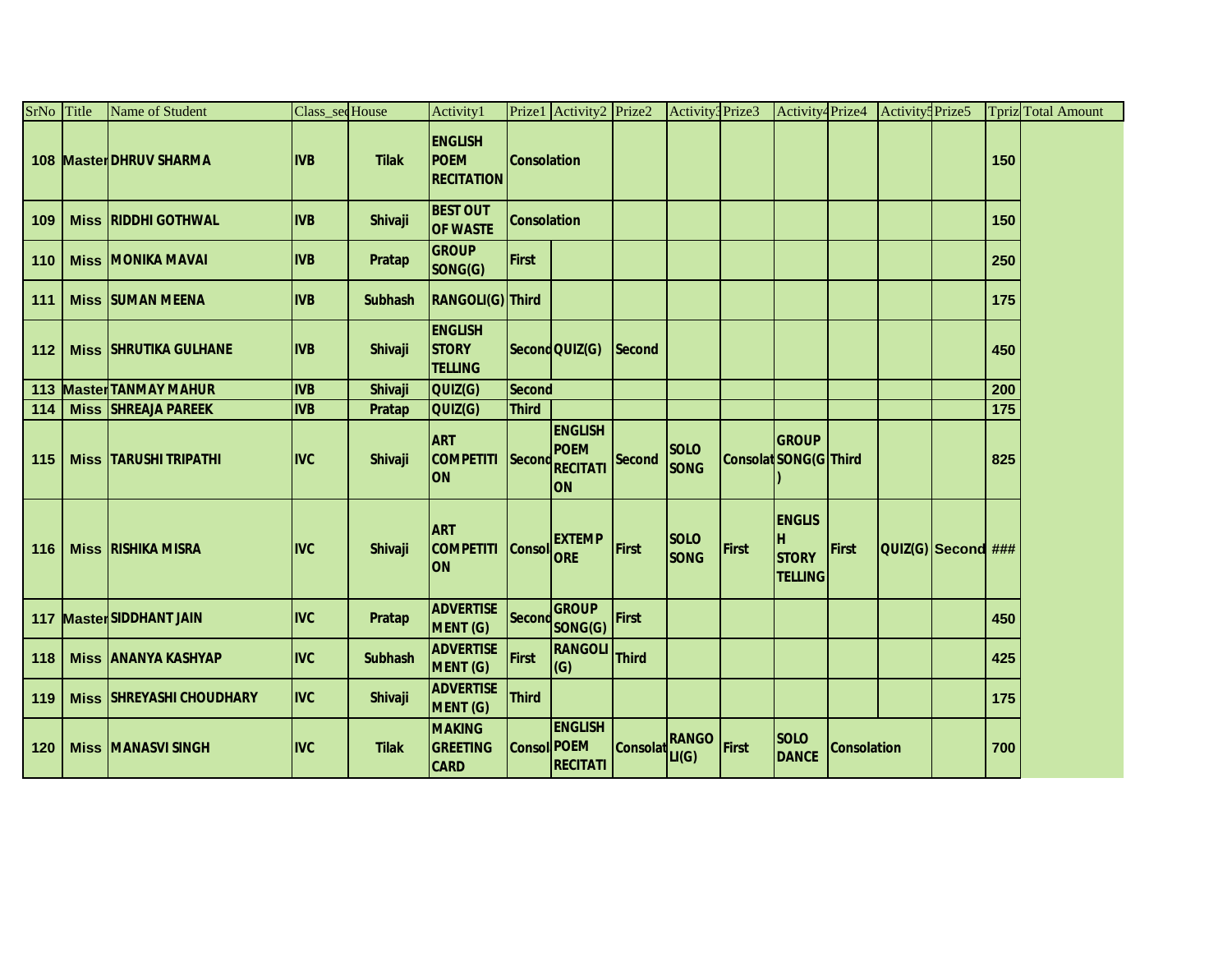| SrNo Title | <b>Name of Student</b>          | Class_secHouse |                | Activity1                                   |                    | Prize1 Activity2 Prize2                          |                 | Activity3 Prize3                                     |       | Activity <sup>4</sup> Prize4  | Activity: Prize5                                |            |     | <b>Tpriz</b> Total Amount |
|------------|---------------------------------|----------------|----------------|---------------------------------------------|--------------------|--------------------------------------------------|-----------------|------------------------------------------------------|-------|-------------------------------|-------------------------------------------------|------------|-----|---------------------------|
| 121        | <b>Miss PRASHIKA KHILLARE</b>   | <b>IVC</b>     | Pratap         | <b>BEST OUT</b><br><b>OF WASTE</b>          | <b>Third</b>       | <b>SOLO</b><br><b>SONG</b>                       | <b>Consolat</b> | <b>ENGLIS</b><br>н<br><b>STORY</b><br><b>TELLING</b> |       | Consolat QUIZ(G) Third        |                                                 |            | 675 |                           |
| 122        | <b>Miss SANYUKTA</b>            | <b>IIVC</b>    | Pratap         | <b>SOLO SONG Second</b>                     |                    | <b>SOLO</b><br><b>DANCE</b>                      | <b>First</b>    |                                                      |       |                               |                                                 |            | 550 |                           |
| 123        | <b>Miss MUMUKSHA</b>            | <b>IVC</b>     | <b>Subhash</b> | <b>GROUP</b><br>SONG(G)                     |                    | Second QUIZ(G)                                   | <b>First</b>    |                                                      |       |                               |                                                 |            | 450 |                           |
| 124        | <b>Miss NITIKSHA</b>            | <b>IVC</b>     | <b>Tilak</b>   | <b>RANGOLI(G)</b> First                     |                    |                                                  |                 |                                                      |       |                               |                                                 |            | 250 |                           |
|            | 125 Master MOHNISH              | <b>IVC</b>     | <b>Tilak</b>   | <b>RANGOLI(G)</b> First                     |                    |                                                  |                 |                                                      |       |                               |                                                 |            | 250 |                           |
| 126        | <b>Miss TANIYA MEENA</b>        | <b>IVC</b>     | <b>Subhash</b> | RANGOLI(G) Third                            |                    |                                                  |                 |                                                      |       |                               |                                                 |            | 175 |                           |
| 127        | <b>Miss PRIYAL MAHESHWARI</b>   | <b>IIVC</b>    | <b>Subhash</b> | <b>SOLO</b><br><b>DANCE</b>                 | <b>Consolation</b> |                                                  |                 |                                                      |       |                               |                                                 |            | 150 |                           |
| 128        | <b>Miss AASTHA</b>              | <b>VA</b>      | <b>Tilak</b>   | <b>ART</b><br><b>COMPETITI</b><br><b>ON</b> |                    | <b>ENGLISH</b><br>Second STORY<br><b>TELLING</b> | <b>Third</b>    |                                                      |       |                               |                                                 |            | 450 |                           |
|            | <b>129 Master EKANSH MANGAL</b> | <b>VA</b>      | Pratap         | <b>ADVERTISE</b><br>MENT (G)                |                    | Second QUIZ(G)                                   | <b>Third</b>    |                                                      |       |                               |                                                 |            | 375 |                           |
| 130        | <b>Miss HARSHITA SINGH</b>      | <b>VA</b>      | <b>Subhash</b> | <b>ADVERTISE</b><br>MENT (G)                | <b>First</b>       | <b>BEST</b><br><b>OUT OF</b><br><b>WASTE</b>     | <b>Consolat</b> | <b>SOLO</b><br><b>SONG</b>                           | First | <b>GROUP</b><br>SONG(G Second | <b>ENGLIS</b><br><b>STORY</b><br><b>TELLING</b> | Second ### |     |                           |
| 131        | Miss <b>DEEPSHRI DOONGARWAL</b> | <b>VA</b>      | Shivaji        | <b>ADVERTISE</b><br><b>MENT (G)</b>         | <b>Third</b>       | <b>MAKING</b><br><b>GREETIN</b><br><b>G CARD</b> | <b>First</b>    | <b>GROUP</b><br>SONG(G Third                         |       |                               |                                                 |            | 650 |                           |
| 132        | <b>Miss ANANYA TYAGI</b>        | <b>VA</b>      | <b>Shivaji</b> | <b>EXTEMPORE Second</b>                     |                    | <b>RANGOLI</b><br>(G)                            | <b>Second</b>   |                                                      |       |                               |                                                 |            | 450 |                           |
|            | 133 MasterDIVYANSH GUPTA        | <b>VA</b>      | <b>Shivaji</b> | <b>EXTEMPORE Consol QUIZ(G)</b>             |                    |                                                  | <b>Second</b>   |                                                      |       |                               |                                                 |            | 350 |                           |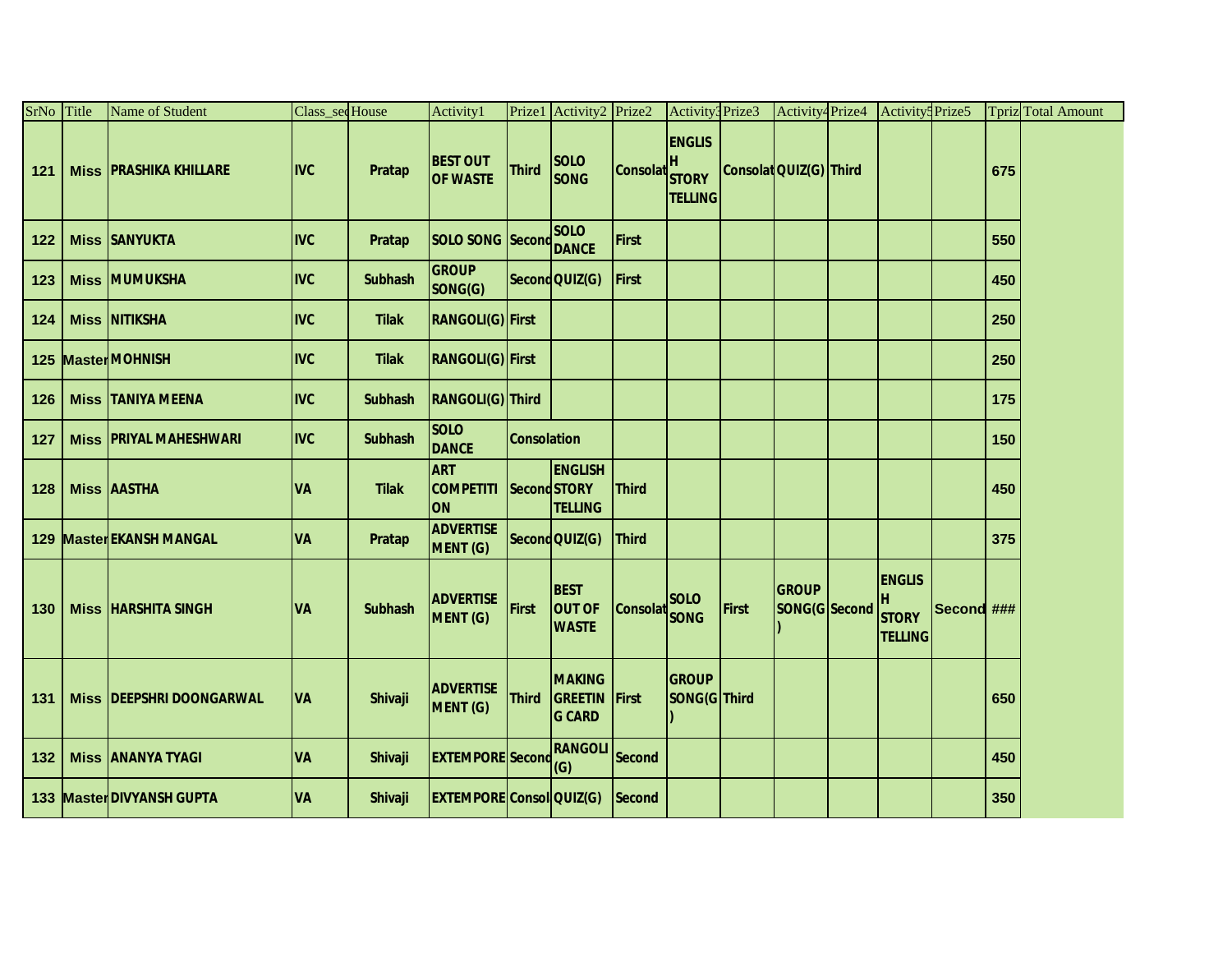| SrNo | Title       | Name of Student                | Class_secHouse |                | Activity1                                          |                    | Prize1 Activity2 Prize2                               |                 | Activity3 Prize3                  |                    | Activity <sup>4</sup> Prize4                                    |               | Activity <sup>5</sup> Prize5                                  |            |     | Tpriz Total Amount |
|------|-------------|--------------------------------|----------------|----------------|----------------------------------------------------|--------------------|-------------------------------------------------------|-----------------|-----------------------------------|--------------------|-----------------------------------------------------------------|---------------|---------------------------------------------------------------|------------|-----|--------------------|
| 134  |             | <b>Miss ISHANI JAIN</b>        | <b>VA</b>      | Pratap         | <b>MAKING</b><br><b>GREETING</b><br><b>CARD</b>    | <b>Second</b>      |                                                       |                 |                                   |                    |                                                                 |               |                                                               |            | 250 |                    |
|      |             | 135 Master ANGANA CHODHURY     | <b>VA</b>      | <b>Tilak</b>   | <b>ENGLISH</b><br><b>POEM</b><br><b>RECITATION</b> | <b>First</b>       |                                                       |                 |                                   |                    |                                                                 |               |                                                               |            | 300 |                    |
| 136  |             | <b>Miss ARPITA MAURYA</b>      | <b>VA</b>      | Pratap         | <b>GROUP</b><br>SONG(G)                            | <b>First</b>       |                                                       |                 |                                   |                    |                                                                 |               |                                                               |            | 250 |                    |
| 137  |             | <b>Master ASTITVA SINGH</b>    | VA             | <b>Subhash</b> | QUIZ(G)                                            | <b>First</b>       |                                                       |                 |                                   |                    |                                                                 |               |                                                               |            | 250 |                    |
| 138  |             | <b>Miss POORVI JAIN</b>        | <b>VB</b>      | Pratap         | <b>ART</b><br><b>COMPETITI</b><br><b>ON</b>        |                    | <b>ADVERTI</b><br>Consol SEMENT(Second<br>$ G\rangle$ |                 | <b>EXTEMP</b> First<br><b>ORE</b> |                    | <b>MAKIN</b><br>IG<br><b>GREETI</b><br><b>NG</b><br><b>CARD</b> | <b>Third</b>  | <b>ENGLIS</b><br><b>HPOEM</b><br><b>RECITAT</b><br><b>ION</b> | Second ### |     |                    |
|      |             | 139 Master VIDHAAN JAIN        | <b>VB</b>      | <b>Subhash</b> | <b>ADVERTISE</b><br>MENT (G)                       | First              | <b>SOLO</b><br><b>SONG</b>                            | <b>Second</b>   | <b>GROUP</b><br>SONG(G Second     |                    | <b>SOLO</b><br><b>DANCE</b>                                     | <b>Third</b>  | QUIZ(G) First                                                 |            | ### |                    |
| 140  |             | <b>Miss SHAGUN SHRIVASTAV</b>  | <b>VB</b>      | Shivaji        | <b>ADVERTISE</b><br><b>MENT (G)</b>                | <b>Third</b>       | <b>BEST</b><br><b>OUT OF</b><br><b>WASTE</b>          | <b>Third</b>    | GROUP<br>SONG(G Third             |                    | <b>RANGO</b><br>LI(G)                                           | <b>Second</b> |                                                               |            | 750 |                    |
| 141  |             | <b>Miss PRIYANKA PATEL</b>     | <b>VB</b>      | <b>Tilak</b>   | <b>MAKING</b><br><b>GREETING</b><br><b>CARD</b>    | <b>Consolation</b> |                                                       |                 |                                   |                    |                                                                 |               |                                                               |            | 150 |                    |
| 142  | <b>Miss</b> | <b>HIMANSHI VERMA</b>          | <b>VB</b>      | <b>Tilak</b>   | <b>BEST OUT</b><br><b>OF WASTE</b>                 | <b>First</b>       | <b>ENGLISH</b><br><b>STORY</b><br><b>TELLING</b>      | <b>Consolat</b> | <b>SOLO</b><br><b>DANCE</b>       | <b>Consolation</b> |                                                                 |               |                                                               |            | 600 |                    |
|      |             | 143 MasterLAKSHY               | <b>VB</b>      | <b>Subhash</b> | <b>BEST OUT</b><br><b>OF WASTE</b>                 | <b>Second</b>      |                                                       |                 |                                   |                    |                                                                 |               |                                                               |            | 250 |                    |
|      |             | <b>144 Master ARNAV SHARMA</b> | <b>VB</b>      | <b>Tilak</b>   | <b>SOLO SONG Consolation</b>                       |                    |                                                       |                 |                                   |                    |                                                                 |               |                                                               |            | 150 |                    |
| 145  |             | <b>Miss RASHMI VIJAYWAL</b>    | <b>VB</b>      | <b>Pratap</b>  | <b>GROUP</b><br>SONG(G)                            | <b>First</b>       |                                                       |                 |                                   |                    |                                                                 |               |                                                               |            | 250 |                    |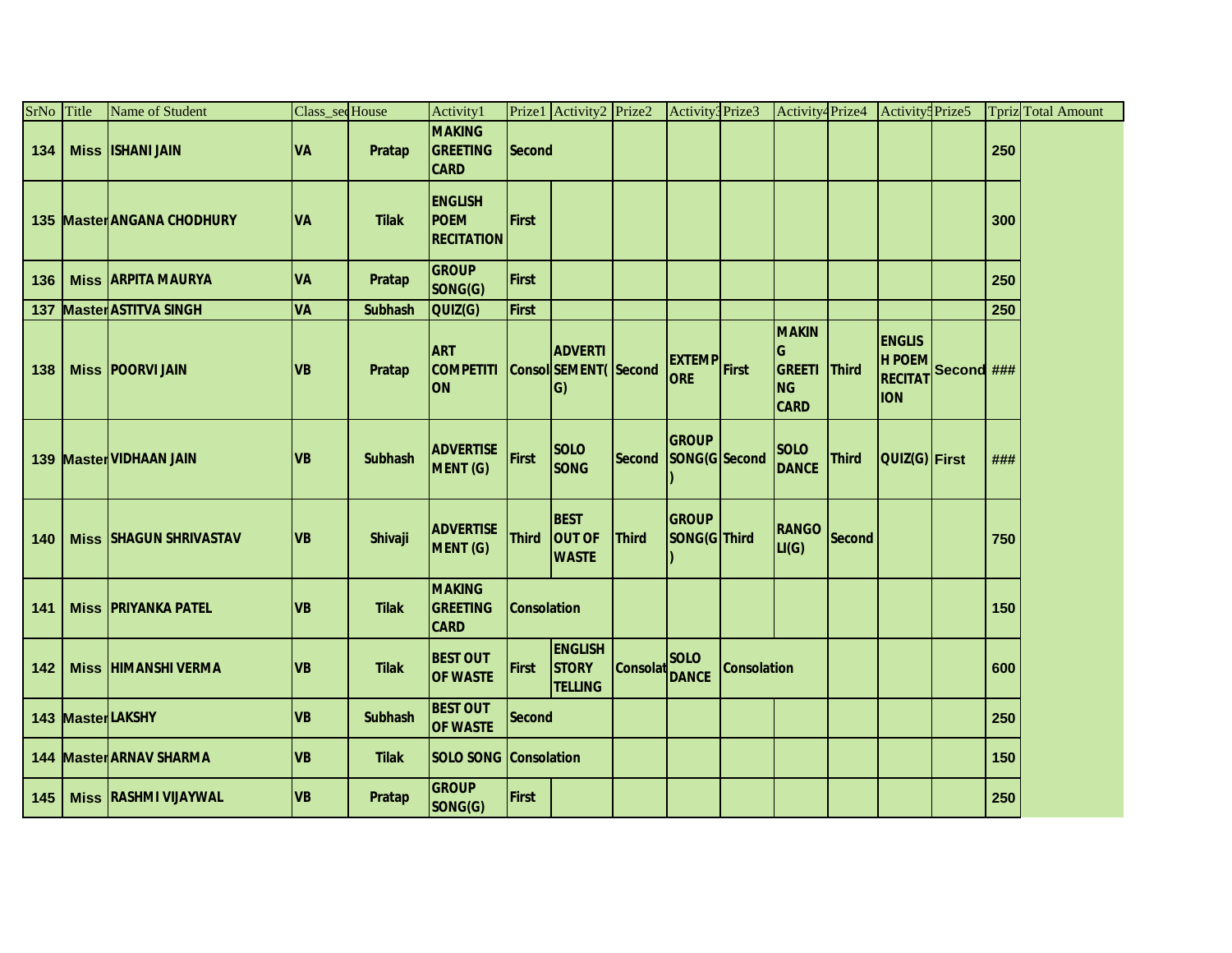| SrNo Title | <b>Name of Student</b>            | Class_secHouse |                | Activity1                                       |                    | Prize1 Activity2 Prize2                                       |                    | Activity <sup>3</sup> Prize3 |                    | Activity4Prize4                                        |               | Activity <sup>5</sup> Prize5 |              |     | <b>Tpriz</b> Total Amount |
|------------|-----------------------------------|----------------|----------------|-------------------------------------------------|--------------------|---------------------------------------------------------------|--------------------|------------------------------|--------------------|--------------------------------------------------------|---------------|------------------------------|--------------|-----|---------------------------|
|            | 146 Master SAURISH CHAUDHARY      | <b>VB</b>      | <b>Tilak</b>   | RANGOLI(G) Third                                |                    |                                                               |                    |                              |                    |                                                        |               |                              |              | 175 |                           |
| 147        | <b>Miss HANSIKA SEN</b>           | <b>VB</b>      | <b>Subhash</b> | <b>SOLO</b><br><b>DANCE</b>                     | <b>Third</b>       |                                                               |                    |                              |                    |                                                        |               |                              |              | 200 |                           |
| 148        | <b>Master ASHIRBAD BEHRA</b>      | <b>VB</b>      | <b>Shivaji</b> | QUIZ(G)                                         | <b>Second</b>      |                                                               |                    |                              |                    |                                                        |               |                              |              | 200 |                           |
| 149        | <b>MasterCHITRAKSH</b>            | <b>VB</b>      | Pratap         | QUIZ(G)                                         | <b>Third</b>       |                                                               |                    |                              |                    |                                                        |               |                              |              | 175 |                           |
| 150        | <b>Miss KIRTI YADAV</b>           | <b>IVC</b>     | Pratap         | <b>ART</b><br><b>COMPETITI</b><br>ON            | First              | RANGOLI First<br>(G)                                          |                    | <b>SOLO</b><br><b>DANCE</b>  | <b>Consolation</b> |                                                        |               |                              |              | 700 |                           |
| 151        | <b>Miss MIRAL SHAKYA</b>          | <b>IVC</b>     | Pratap         | <b>ART</b><br><b>COMPETITI</b><br>ION           | <b>Third</b>       | <b>RANGOLI</b> First<br>(G)                                   |                    |                              |                    |                                                        |               |                              |              | 450 |                           |
| 152        | <b>Miss JANANYA DHAKAR</b>        | <sub>V</sub>   | Pratap         | <b>ART</b><br><b>COMPETITI</b><br><b>ION</b>    | <b>Consol</b>      | <b>GROUP</b><br>SONG(G)                                       | <b>First</b>       | <b>RANGO</b><br>LI(G)        | First              | <b>ENGLIS</b><br>IH.<br><b>STORY</b><br><b>TELLING</b> | First         | <b>SOLO</b><br><b>DANCE</b>  | <b>First</b> | ### |                           |
|            | 153 Master PRATHVI RAJ SINGH      | lvc            | Pratap         | <b>ADVERTISE</b><br>MENT (G)                    |                    | Second QUIZ(G)                                                | <b>Third</b>       |                              |                    |                                                        |               |                              |              | 375 |                           |
| 154        | <b>Miss AVANTIKA JAIN</b>         | <b>IVC</b>     | <b>Subhash</b> | <b>ADVERTISE</b><br>MENT (G)                    | <b>First</b>       |                                                               |                    |                              |                    |                                                        |               |                              |              | 250 |                           |
| 155        | <b>Miss SHUMAYALA KHAN</b>        | <b>VC</b>      | <b>Shivaji</b> | <b>ADVERTISE</b><br>MENT (G)                    | <b>Third</b>       | <b>GROUP</b><br>SONG(G)                                       | <b>Third</b>       | <b>RANGO</b><br>LI(G)        | <b>Second</b>      | <b>SOLO</b><br><b>DANCE</b>                            | <b>Second</b> |                              |              | 800 |                           |
| 156        | <b>Miss PALAK SHARMA</b>          | <b>IVC</b>     | <b>Shivaji</b> | <b>EXTEMPORE Consol</b>                         |                    | <b>ENGLISH</b><br><b>POEM</b><br><b>RECITATI</b>              | <b>Consolation</b> |                              |                    |                                                        |               |                              |              | 300 |                           |
|            | <b>157 Master PRANEEL DEBNATH</b> | vc             | <b>Subhash</b> | <b>EXTEMPORE Third</b>                          |                    | <b>ENGLISH</b><br><b>POEM</b><br><b>RECITATI</b><br><b>ON</b> | <b>Third</b>       | <b>SOLO</b><br><b>SONG</b>   | Third              | <b>GROUP</b>                                           |               | SONG(G Second QUIZ(G) First  |              | ### |                           |
|            | 158 Master NISHANT                | <b>IVC</b>     | <b>Subhash</b> | <b>MAKING</b><br><b>GREETING</b><br><b>CARD</b> | <b>Consolation</b> |                                                               |                    |                              |                    |                                                        |               |                              |              | 150 |                           |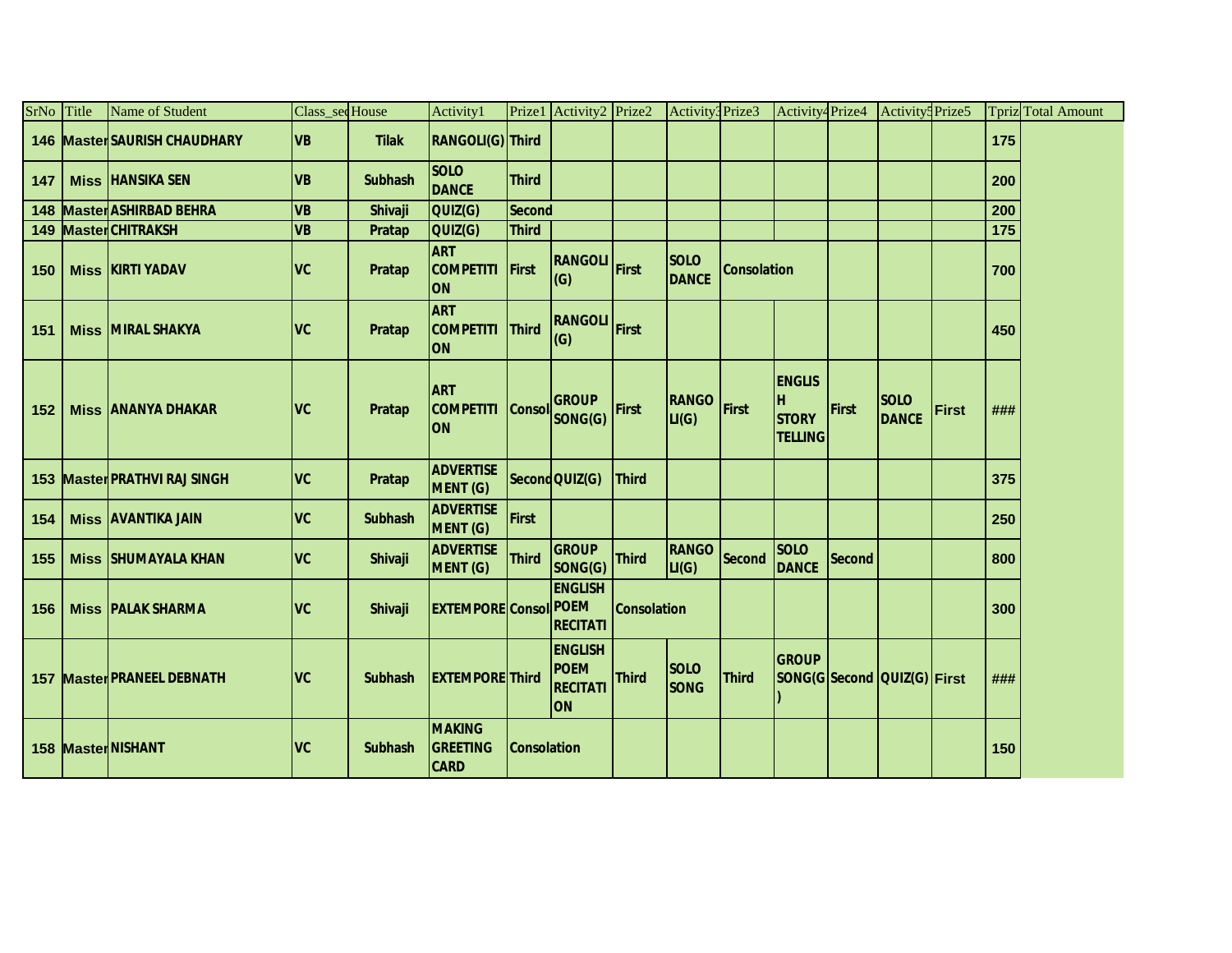| SrNo Title              |              | Name of Student                | Class_secHouse             |                                      | Activity1                                          |                      | Prize1 Activity2 Prize2                        |                   | Activity3Prize3                                        |                    | Activity <sup>4</sup> Prize4 | Activity <sup>5</sup> Prize5              |     | <b>Tpriz</b> Total Amount |
|-------------------------|--------------|--------------------------------|----------------------------|--------------------------------------|----------------------------------------------------|----------------------|------------------------------------------------|-------------------|--------------------------------------------------------|--------------------|------------------------------|-------------------------------------------|-----|---------------------------|
|                         |              | 159 MasterKAUSTUBH             | <b>VC</b>                  | Pratap                               | <b>ENGLISH</b><br><b>POEM</b><br><b>RECITATION</b> | <b>Consolation</b>   |                                                |                   |                                                        |                    |                              |                                           | 150 |                           |
| 160                     |              | <b>Miss PRAKRATI</b>           | <b>VC</b>                  | <b>Pratap</b>                        | <b>BEST OUT</b><br><b>OF WASTE</b>                 | <b>Consolation</b>   |                                                |                   |                                                        |                    |                              |                                           | 150 |                           |
|                         |              | <b>161 Master RAJAT THAKUR</b> | <b>VC</b>                  | <b>Shivaji</b>                       | SOLO SONG Consol QUIZ(G)                           |                      |                                                | <b>Second</b>     |                                                        |                    |                              |                                           | 350 |                           |
| 162                     |              | Miss <b>ETI GIRI</b>           | <b>VC</b>                  | <b>Tilak</b>                         | RANGOLI(G) Third                                   |                      |                                                |                   |                                                        |                    |                              |                                           | 175 |                           |
|                         |              | 163 MasterLAKSHY GOCHER        | <b>VC</b>                  | <b>Tilak</b>                         | RANGOLI(G) Third                                   |                      |                                                |                   |                                                        |                    |                              |                                           | 175 |                           |
|                         |              | 164 MasterNICHOLAS             | <b>VC</b>                  | <b>Subhash</b>                       | <b>ENGLISH</b><br><b>STORY</b><br><b>TELLING</b>   | <b>Consolation</b>   |                                                |                   |                                                        |                    |                              |                                           | 150 |                           |
|                         |              |                                |                            | PREP CCA RESULT FOR THE YEAR 2018-19 |                                                    |                      |                                                |                   |                                                        |                    |                              |                                           |     |                           |
| S.N                     | <b>Title</b> | <b>Name</b>                    | <b>Class</b><br><b>Sec</b> | <b>DIV</b>                           | <b>Activity1</b>                                   | $\blacktriangleleft$ | <b>Prize   Activity</b><br>$\overline{2}$      | Prize2            | <b>Activit</b><br>y3                                   | Prize3             | <b>Activit</b><br>y4         | <b>Total</b><br>Prize4 Amoun<br>$t$ (Rs.) |     |                           |
| $\mathbf{1}$            | <b>Miss</b>  | <b>AASTHA PANCHAL</b>          | PRE-<br><b>PREP</b>        | $\mathbf{A}$                         | <b>Memory</b><br><b>Test</b>                       | First                |                                                |                   |                                                        |                    |                              | 300                                       |     |                           |
| $\mathbf{2}$            | <b>Miss</b>  | <b>AGRIMA SRIVASTAVA</b>       | PRE-<br><b>PREP</b>        | A                                    | <b>Memory</b><br><b>Test</b>                       | First                | Colouri Secon<br> ng                           | ld                | <b>Hindi</b><br>Rhyme<br><b>Recitat</b><br><b>lion</b> | Third              |                              | 750                                       |     |                           |
| $\mathbf{3}$            | <b>Miss</b>  | <b>ARADHYA NAGAR</b>           | PRE-<br><b>PREP</b>        | $\mathbf{A}$                         | <b>Solo</b><br><b>Dance</b>                        | <b>Seco</b><br>Ind   |                                                |                   |                                                        |                    |                              | 250                                       |     |                           |
| $\overline{\mathbf{4}}$ | <b>Miss</b>  | <b>DIXITA YADAV</b>            | PRE-<br><b>PREP</b>        | A                                    | <b>Solo</b><br>Singing                             | <b>Seco</b><br>Ind   | Fancy<br><b>Dress</b>                          | <b>Third</b>      | <b>Clay</b><br>Mouldi<br><b>ng</b>                     | <b>Conso</b>       |                              | 600                                       |     |                           |
| 5                       | <b>Miss</b>  | <b>KAVYA SHARMA</b>            | PRE-<br><b>PREP</b>        | $\mathbf{A}$                         | <b>Solo</b><br><b>Singing</b>                      | <b>Third</b>         | <b>Solo</b><br>Dance                           | <b>Third</b>      |                                                        |                    |                              | 400                                       |     |                           |
| 6                       | <b>Miss</b>  | <b>MANASVI VERMA</b>           | PRE-<br><b>PREP</b>        | A                                    | <b>Solo</b><br>Singing                             |                      | Hindi<br><b>First Rhyme</b><br><b>Recitati</b> | <b>Secon</b><br>d | Solo<br><b>Dance</b>                                   | <b>Conso</b><br>11 |                              | 700                                       |     |                           |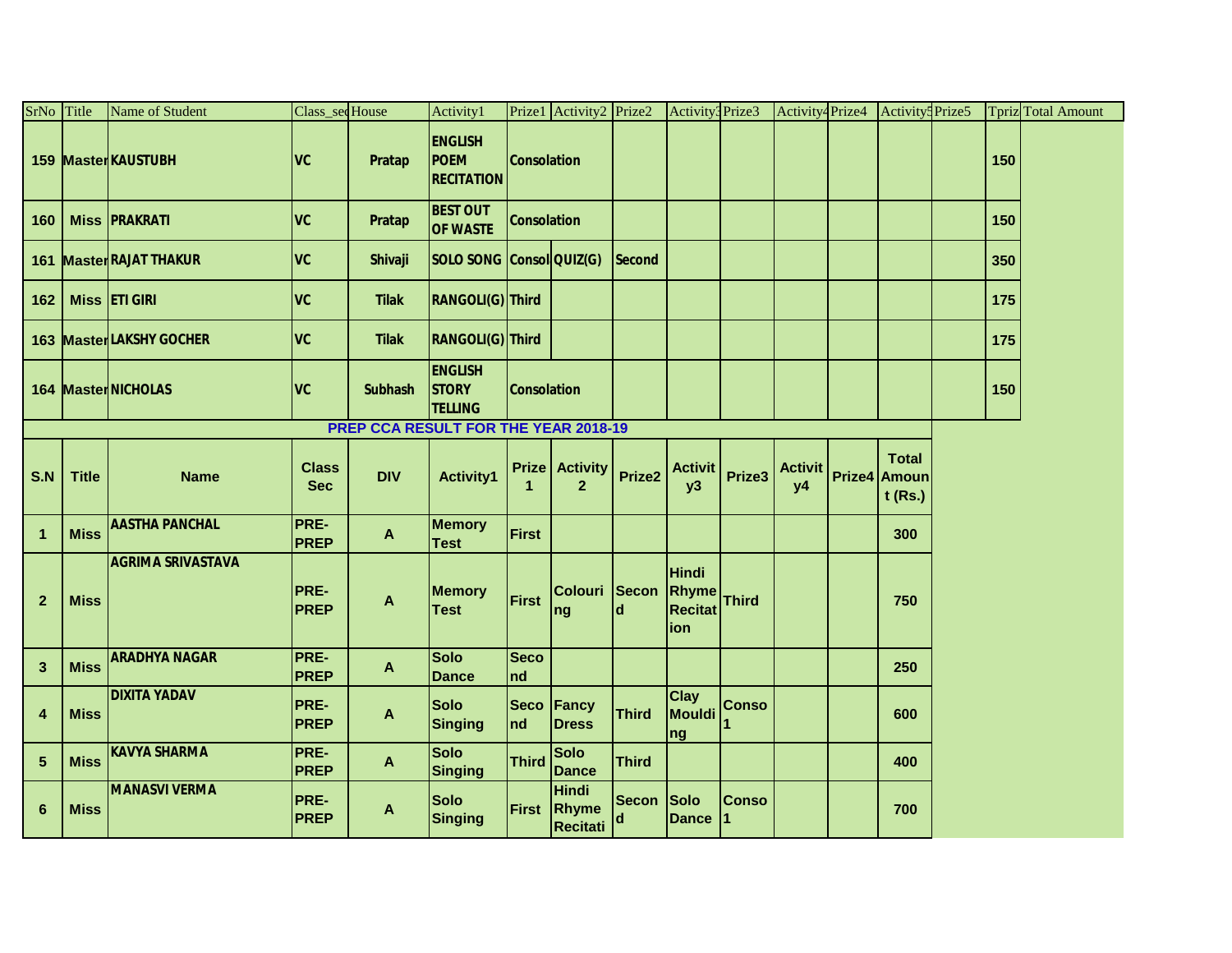| SrNo Title     |             | Name of Student           | Class_secHouse             |                           | Activity1                                    |                        | Prize1 Activity2 Prize2                               |                | Activity3 Prize3            |                             | Activity <sup>4</sup> Prize4 | Activity <sup>5</sup> Prize5 |  | <b>Tpriz</b> Total Amount |  |
|----------------|-------------|---------------------------|----------------------------|---------------------------|----------------------------------------------|------------------------|-------------------------------------------------------|----------------|-----------------------------|-----------------------------|------------------------------|------------------------------|--|---------------------------|--|
| $\overline{7}$ | <b>Miss</b> | <b>MOHINA KUMAVAT</b>     | PRE-<br><b>PREP</b>        | $\boldsymbol{\mathsf{A}}$ | <b>Solo</b><br><b>Dance</b>                  | First                  | Colouri<br>ng                                         | <b>Third</b>   |                             |                             |                              | 500                          |  |                           |  |
| $\bf 8$        | <b>Miss</b> | <b>NEHAL LOHAR</b>        | PRE-<br><b>PREP</b>        | A                         | <b>English</b><br>Rhyme<br><b>Recitation</b> | o1                     | <b>Hindi</b><br><b>Cons Rhyme</b><br>Recitati 1<br>on | Conso Solo     | <b>Dance</b>                | <b>Conso</b><br>$ 2\rangle$ |                              | 400                          |  |                           |  |
| $\overline{9}$ | <b>Miss</b> | <b>OWI AWAGHADE</b>       | PRE-<br><b>PREP</b>        | A                         | <b>Solo</b><br><b>Singing</b>                | <b>Cons</b><br> o1     |                                                       |                |                             |                             |                              | 150                          |  |                           |  |
| 10             | <b>Miss</b> | <b>RAKSHITA PRAJAPATI</b> | PRE-<br><b>PREP</b>        | A                         | <b>English</b><br>Rhyme<br><b>Recitation</b> | o2                     | Hindi<br><b>Cons Rhyme</b><br>Recitati 2<br>lon       | <b>Conso</b>   |                             |                             |                              | 200                          |  |                           |  |
| 11             |             | Maste ANURAG SUKHWAL      | PRE-<br><b>PREP</b>        | $\mathbf{A}$              | <b>Memory</b><br><b>Test</b>                 | Cons Clay<br>02        | Mouldin 2                                             | <b>Conso</b>   |                             |                             |                              | 200                          |  |                           |  |
| 12             |             | Maste AYUSHMAN BEHERA     | PRE-<br><b>PREP</b>        | $\mathsf{A}$              | <b>Clay</b><br><b>Moulding</b>               | First                  | Colouri Conso<br>ng                                   | $\overline{2}$ |                             |                             |                              | 400                          |  |                           |  |
| 13             |             | Maste CHITRESH MEENA      | PRE-<br><b>PREP</b>        | A                         | <b>Solo</b><br><b>Singing</b>                | <b>Cons</b><br> o2     |                                                       |                |                             |                             |                              | 100                          |  |                           |  |
| $14$           |             | Maste DAKSH               | PRE-<br><b>PREP</b>        | $\mathsf{A}$              | <b>Colouring First</b>                       |                        | Fancy<br><b>Dress</b>                                 | <b>Conso</b>   |                             |                             |                              | 450                          |  |                           |  |
| 15             |             | Maste HAAVYA PATIDAR      | PRE-<br><b>PREP</b>        | $\mathbf{A}$              | <b>Fancy</b><br><b>Dress</b>                 | <b>Cons</b><br>02      |                                                       |                |                             |                             |                              | 100                          |  |                           |  |
| 16             |             | Maste MOHIT RATHORE       | PRE-<br><b>PREP</b>        | A                         | <b>English</b><br>Rhyme<br><b>Recitation</b> | First                  | <b>Hindi</b><br>Rhyme<br>Recitati<br>on               | First          | Memor Conso<br>y Test       |                             |                              | 750                          |  |                           |  |
| 17             |             | Maste PARAG SINGARIYA     | <b>PRE-</b><br><b>PREP</b> | $\boldsymbol{\mathsf{A}}$ | <b>Clay</b><br><b>Moulding</b>               | <b>Third</b>           |                                                       |                |                             |                             |                              | 200                          |  |                           |  |
| 18             |             | Maste RONIT SINGH         | PRE-<br><b>PREP</b>        | A                         | <b>English</b><br>Rhyme<br><b>Recitation</b> | <b>Seco</b><br>$\ln d$ | Clay<br>Mouldin<br>lg                                 | ld             | Secon Memor Third<br>y Test |                             |                              | 700                          |  |                           |  |
| 19             |             | Maste SARTHAK BORIWAL     | PRE-<br><b>PREP</b>        | A                         | Fancy<br><b>Dress</b>                        | <b>Seco</b><br>nd      | <b>English</b><br>Rhyme Third<br><b>Recitati</b>      |                | Colour Conso<br> ing        | 11                          |                              | 600                          |  |                           |  |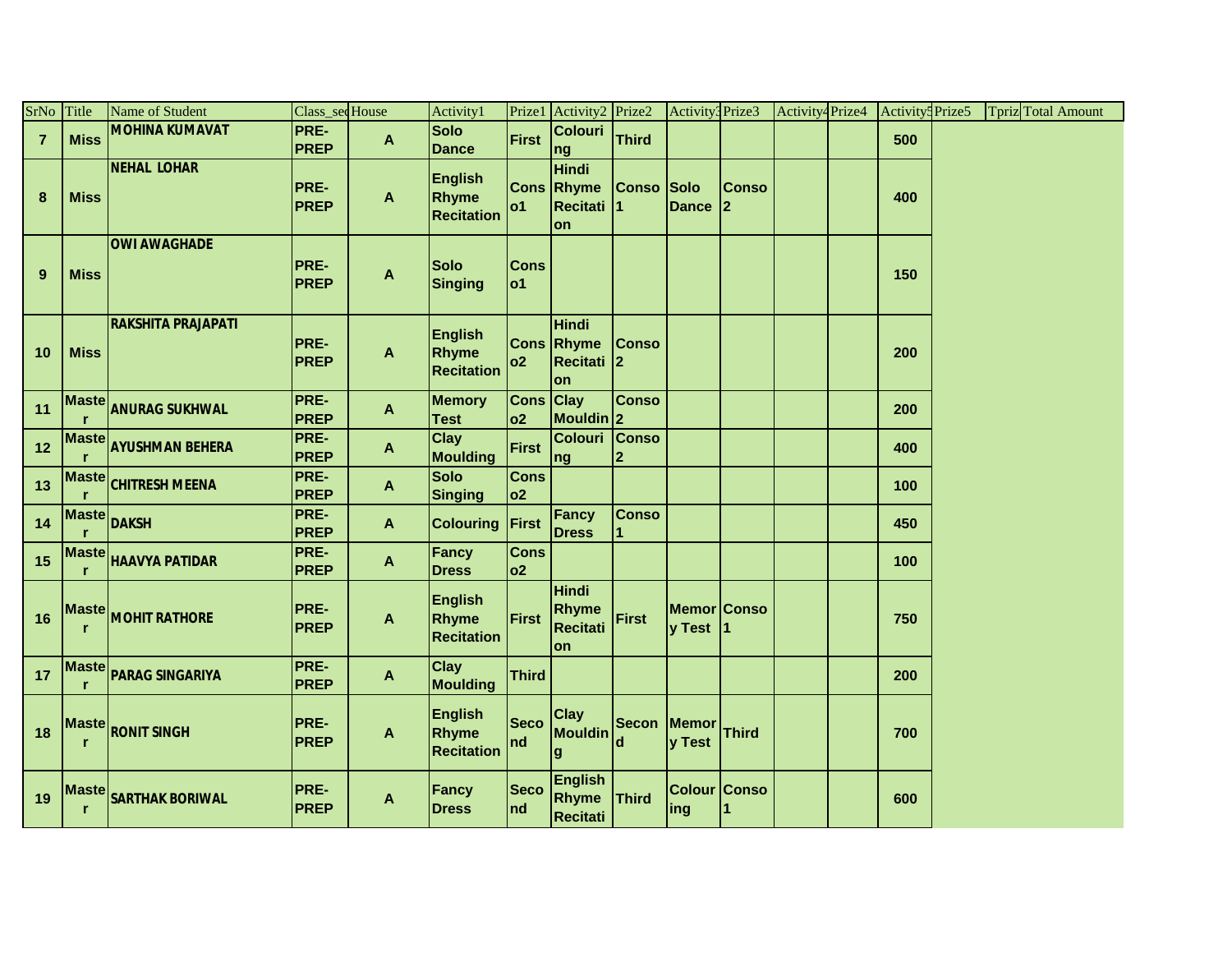| SrNo | Title                        | Name of Student      | Class_seq House |                           | Activity1                                        |                    | Prize1 Activity2 Prize2                      |                              | Activity <sup>3</sup> Prize3                         |                   | Activity <sup>4</sup> Prize4                                       | Activity <sup>5</sup> Prize5 | <b>Tpriz</b> Total Amount |  |
|------|------------------------------|----------------------|-----------------|---------------------------|--------------------------------------------------|--------------------|----------------------------------------------|------------------------------|------------------------------------------------------|-------------------|--------------------------------------------------------------------|------------------------------|---------------------------|--|
| 20   | <b>Maste</b>                 |                      | PRE-            | A                         | <b>Fancy</b>                                     | <b>First</b>       |                                              |                              |                                                      |                   |                                                                    | 300                          |                           |  |
|      | r                            | <b>SARTHAK GARG</b>  | <b>PREP</b>     |                           | <b>Dress</b>                                     |                    |                                              |                              |                                                      |                   |                                                                    |                              |                           |  |
| 21   | <b>Miss</b>                  | <b>Aditi Meena</b>   | <b>PREP</b>     | A                         | Origami                                          | <b>Cons</b>        |                                              |                              |                                                      |                   |                                                                    | 150                          |                           |  |
| 22   |                              | Miss Himadri Arya    | <b>PREP</b>     | A                         | <b>Draw and</b><br><b>Colour</b>                 | First              | <b>English</b><br>Rhyme<br>Recitati d<br>lon | Secon                        | Clay<br>Mouldi Third<br>ng                           |                   | <b>Hindi</b><br><b>Rhyme Conso</b><br>Recitat <sup>1</sup><br>ion  | 900                          |                           |  |
| 23   |                              | Miss Kavya Meghwal   | <b>PREP</b>     | A                         | <b>English</b><br><b>Story</b><br><b>Telling</b> | <b>Cons</b><br> o2 |                                              |                              |                                                      |                   |                                                                    | 100                          |                           |  |
| 24   |                              | Miss Kshrija Sharma  | <b>PREP</b>     | A                         | <b>English</b><br>Rhyme<br><b>Recitation</b>     | <b>Cons</b><br> o2 |                                              |                              |                                                      |                   |                                                                    | 100                          |                           |  |
| 25   | <b>Miss</b>                  | Mukta Salvi          | <b>PREP</b>     | $\mathbf{A}$              | <b>Fancy</b><br><b>Dress</b>                     | Seco Solo<br>nd    | <b>Dance</b>                                 | <b>Conso</b>                 |                                                      |                   |                                                                    | 400                          |                           |  |
| 26   |                              | Miss Nishita Soyal   | <b>PREP</b>     | $\mathbf{A}$              | Origami                                          | <b>Seco</b><br>nd  | Draw<br>and                                  | <b>Conso</b><br>$\mathbf{p}$ |                                                      |                   |                                                                    | 350                          |                           |  |
| 27   |                              | Miss Shauryaa Mishra | <b>PREP</b>     | $\mathbf{A}$              | <b>Solo</b><br><b>Dance</b>                      | <b>Seco</b><br>nd  | <b>Clay</b><br><b>Mouldin</b><br>g           | <b>Secon</b><br>d            | <b>Solo</b><br>Singin<br>$\boldsymbol{g}$            |                   | Hindi<br>Conso Rhyme Conso<br>Recitat <sup>2</sup><br>ion          | 750                          |                           |  |
| 28   | <b>Miss</b>                  | Tanisha Parmar       | <b>PREP</b>     | $\boldsymbol{\mathsf{A}}$ | <b>Draw and</b><br><b>Colour</b>                 | <b>Seco</b><br>nd  | Solo<br><b>Dance</b>                         | <b>Third</b>                 | Clay<br>Mouldi<br>ng                                 | <b>Conso</b><br>2 |                                                                    | 550                          |                           |  |
| 29   |                              | Maste Advik Verma    | <b>PREP</b>     | $\mathbf{A}$              | <b>Fancy</b><br><b>Dress</b>                     | First              | <b>Solo</b><br>Singing                       | <b>First</b>                 | <b>Englis</b><br>h<br><b>Story</b><br><b>Telling</b> | First             | <b>Englis</b><br>Ih<br><b>Rhyme</b> Third<br><b>Recitat</b><br>ion | 1100                         |                           |  |
| 30   |                              | Maste Aditya Veer    | <b>PREP</b>     | $\mathbf{A}$              | <b>Draw and</b><br><b>Colour</b>                 | Cons Solo<br> o1   | Singing 2                                    | <b>Conso</b>                 |                                                      |                   |                                                                    | 250                          |                           |  |
| 31   | <b>Maste</b><br>$\mathbf{r}$ | <b>Atharv Dubey</b>  | <b>PREP</b>     | A                         | <b>English</b><br><b>Story</b><br><b>Telling</b> | <b>Seco</b><br>Ind |                                              |                              |                                                      |                   |                                                                    | 250                          |                           |  |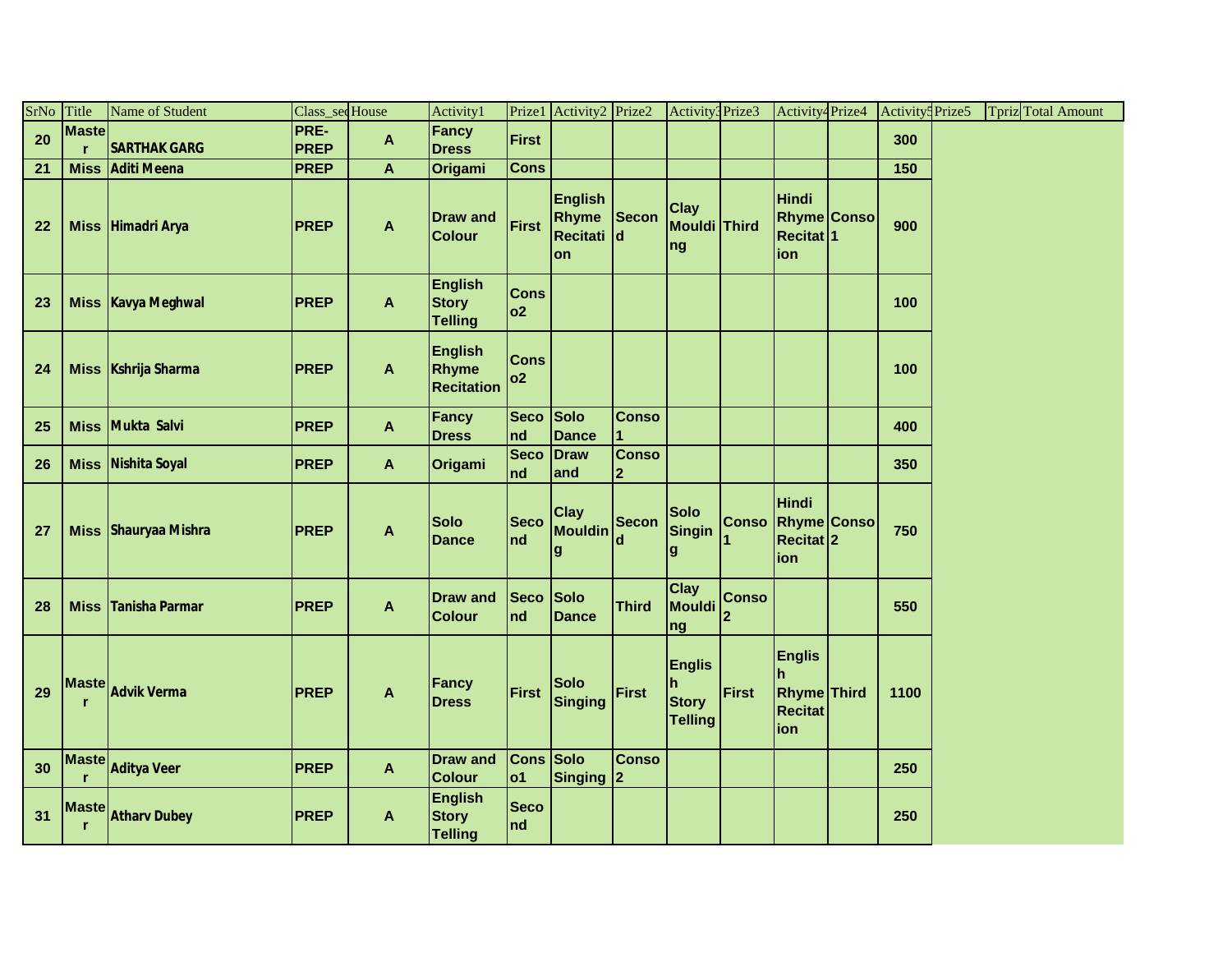| SrNo Title |                   | Name of Student             | Class_sedHouse |                  | Activity1                                        | Prize1                    | Activity2 Prize2                          |                              | Activity3 Prize3                                             |                                | Activity <sup>4</sup> Prize4                                                                              |              | Activity <sup>5</sup> Prize5 | <b>Tpriz</b> Total Amount |  |
|------------|-------------------|-----------------------------|----------------|------------------|--------------------------------------------------|---------------------------|-------------------------------------------|------------------------------|--------------------------------------------------------------|--------------------------------|-----------------------------------------------------------------------------------------------------------|--------------|------------------------------|---------------------------|--|
| 32         | <b>Maste</b><br>r | Anuj Singh Chouhan          | <b>PREP</b>    | A                | <b>Hindi</b><br>Rhyme<br><b>Recitation</b>       | <b>Third</b>              |                                           |                              |                                                              |                                |                                                                                                           |              | 200                          |                           |  |
| 33         | <b>Maste</b>      | <b>Jitesh Singh</b>         | <b>PREP</b>    | A                | Origami                                          | <b>Cons</b><br><b>lo1</b> |                                           |                              |                                                              |                                |                                                                                                           |              | 150                          |                           |  |
| 34         |                   | Maste Kushagra Mittal       | <b>PREP</b>    | A                | Fancy<br><b>Dress</b>                            | <b>Third</b>              |                                           |                              |                                                              |                                |                                                                                                           |              | 200                          |                           |  |
| 35         |                   | Maste Prabhroop Singh       | <b>PREP</b>    | A                | <b>English</b><br>Rhyme<br><b>Recitation</b>     | <b>First</b>              | Hindi<br>Rhyme<br>Recitati<br>on          | First                        | <b>Draw</b><br>and<br><b>Colour</b>                          | <b>Third</b>                   | <b>Solo</b><br>Singin<br>lg                                                                               | Third        | 1000                         |                           |  |
| 36         |                   | Maste Prashil Khillare      | <b>PREP</b>    | A                | <b>Solo</b><br><b>Dance</b>                      | First                     | <b>Hindi</b><br>Rhyme<br>Recitati d<br>on | Secon                        | <b>Solo</b><br>Singin<br>$\boldsymbol{g}$                    | <b>Secon</b><br>d              | <b>Englis</b><br>Ih.<br>$\begin{bmatrix} 1 \\ R \text{hyme} \\ 2 \end{bmatrix}$<br><b>Recitat</b><br>lion |              | 900                          |                           |  |
| 37         | <b>Maste</b>      | Pushkal Sharma              | <b>PREP</b>    | $\boldsymbol{A}$ | Origami                                          | First                     | <b>Clay</b><br>Mouldin<br>g               | <b>Conso</b>                 | <b>Englis</b><br>lh.<br><b>Story</b><br><b>Tellinl</b>       | <b>Conso</b>                   |                                                                                                           |              | 600                          |                           |  |
| 38         | Mastel            | <b>Samay Panwar</b>         | <b>PREP</b>    | $\boldsymbol{A}$ | <b>English</b><br><b>Story</b><br><b>Telling</b> | <b>Third</b>              | <b>Solo</b><br><b>Dance</b>               | <b>Conso</b><br>$\mathbf{2}$ | Fancy<br><b>Dress</b>                                        | <b>Conso</b><br>$\mathbf{2}$   |                                                                                                           |              | 400                          |                           |  |
| 39         | <b>Maste</b>      | Vedesh Badera               | <b>PREP</b>    | $\mathbf{A}$     | <b>Clay</b><br><b>Moulding</b>                   | <b>First</b>              | <b>Fancy</b><br><b>Dress</b>              | <b>Conso</b>                 |                                                              |                                |                                                                                                           |              | 450                          |                           |  |
| 40         | <b>Maste</b><br>r | <b>Yatharth Meena</b>       | <b>PREP</b>    | A                | Origami                                          | <b>Third</b>              |                                           |                              |                                                              |                                |                                                                                                           |              | 200                          |                           |  |
| 41         |                   | Miss Gurnoor Kaur           | <b>PREP</b>    | $\mathsf B$      | <b>Solo</b><br><b>Dance</b>                      | First                     | <b>Hindi</b><br>Rhyme<br>Recitati d<br>on | Secon                        | <b>Englis</b><br><u>Ih</u><br><b>Story</b><br><b>Telling</b> | <b>Conso</b><br>$\overline{2}$ |                                                                                                           |              | 650                          |                           |  |
| 42         |                   | <b>Miss Harshita Dhakad</b> | <b>PREP</b>    | B                | <b>English</b><br>Rhyme<br><b>Recitation</b>     | <b>Seco</b><br>nd         | <b>Draw</b><br>and<br><b>Colour</b>       | <b>Conso</b>                 | <b>Clay</b><br>Mouldi<br>ng                                  | <b>Conso</b>                   | <b>Solo</b><br>Singin<br>g                                                                                | <b>Conso</b> | 700                          |                           |  |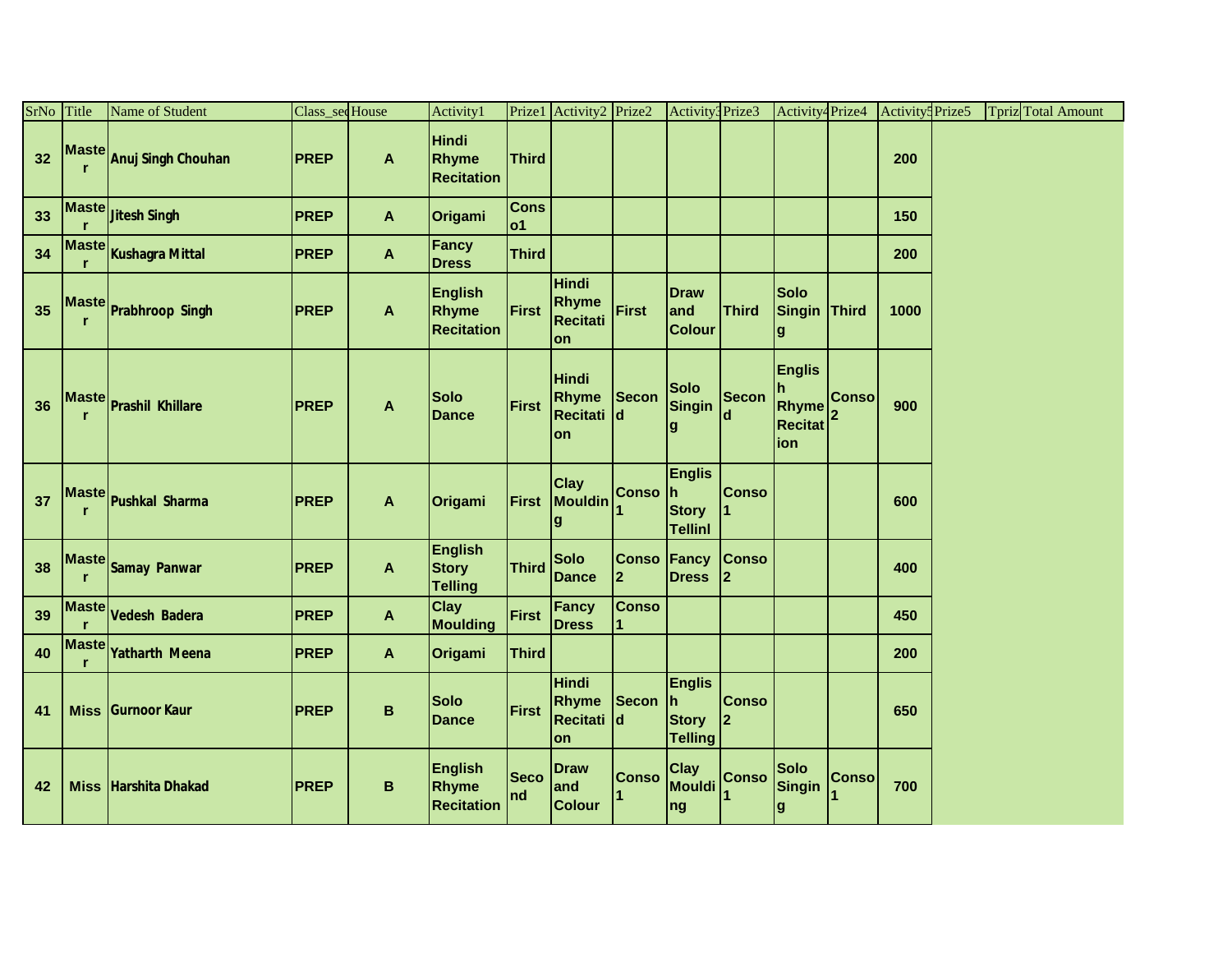| SrNo | Title             | Name of Student       | Class_secHouse |                 | Activity1                                        |                    | Prize1 Activity2 Prize2                          |                    | Activity3 Prize3                                      |                    | Activity <sup>4</sup> Prize4                                  |             | <b>Activity</b> <sup>s</sup> Prize5 | <b>Tpriz</b> Total Amount |  |
|------|-------------------|-----------------------|----------------|-----------------|--------------------------------------------------|--------------------|--------------------------------------------------|--------------------|-------------------------------------------------------|--------------------|---------------------------------------------------------------|-------------|-------------------------------------|---------------------------|--|
| 43   | <b>Miss</b>       | Janhavi Vaishnav      | <b>PREP</b>    | B               | <b>Draw and</b><br><b>Colour</b>                 | <b>Cons</b><br> o2 |                                                  |                    |                                                       |                    |                                                               |             | 100                                 |                           |  |
| 44   | <b>Miss</b>       | Moksha Jain           | <b>PREP</b>    | $\, {\bf B}$    | <b>Clay</b><br><b>Moulding</b>                   | <b>First</b>       | <b>Origami</b>                                   | <b>Conso</b>       |                                                       |                    |                                                               |             | 450                                 |                           |  |
| 45   | <b>Miss</b>       | Mukta Jaiman          | <b>PREP</b>    | $\, {\bf B}$    | <b>Draw and</b><br><b>Colour</b>                 | <b>Seco</b><br>Ind | Solo<br><b>Dance</b>                             | <b>Third</b>       | <b>Englis</b><br>h.<br><b>Story</b><br><b>Telling</b> | <b>Conso</b>       | <b>Hindi</b><br><b>Rhyme Conso</b><br><b>Recitat 2</b><br>ion |             | 700                                 |                           |  |
| 46   |                   | Miss Nikita Soyal     | <b>PREP</b>    | $\, {\bf B}$    | <b>English</b><br><b>Story</b><br><b>Tellinl</b> | <b>Third</b>       |                                                  |                    |                                                       |                    |                                                               |             | 200                                 |                           |  |
| 47   | <b>Miss</b>       | <b>Riddhi Bhatia</b>  | <b>PREP</b>    | $\, {\bf B}$    | Origami                                          | First              | <b>English</b><br><b>Story</b><br><b>Tellinl</b> | <b>Secon</b><br>ld | <b>Solo</b><br>Singin<br>$\mathbf{g}$                 | <b>Secon</b><br>ld | <b>Fancy</b><br><b>Dress</b>                                  | Secon<br>ld | 1050                                |                           |  |
| 48   | <b>Miss</b>       | <b>Ritvika Jain</b>   | <b>PREP</b>    | B               | <b>English</b><br>Rhyme<br><b>Recitation</b>     | First              | <b>Hindi</b><br><b>Rhyme</b><br>Recitati<br>lon  | First              | <b>Draw</b><br>and<br><b>Colour</b>                   | Third              | Clay<br><b>Mouldi Third</b><br>ngg                            |             | 1000                                |                           |  |
| 49   |                   | Miss Shivani Singh    | <b>PREP</b>    | B               | Origami                                          | nd                 | <b>Hindi</b><br>Seco Rhyme<br>Recitati<br>lon    | <b>Third</b>       | <b>Englis</b><br>Rhyme<br><b>Recitat</b><br>ion       | <b>Conso</b>       |                                                               |             | 550                                 |                           |  |
| 50   | <b>Maste</b>      | <b>Aarav Ghunawat</b> | <b>PREP</b>    | $\, {\bf B} \,$ | <b>Fancy</b><br><b>Dress</b>                     | Cons Solo<br> o1   | <b>Dance</b>                                     | <b>Conso</b><br>2  |                                                       |                    |                                                               |             | 250                                 |                           |  |
| 51   | <b>Maste</b>      | <b>Abhinav Mishra</b> | <b>PREP</b>    | $\, {\bf B} \,$ | <b>Solo</b><br><b>Dance</b>                      | <b>Seco</b><br>nd  |                                                  |                    |                                                       |                    |                                                               |             | 250                                 |                           |  |
| 52   | <b>Maste</b>      | <b>Aniruddh Meena</b> | <b>PREP</b>    | $\, {\bf B} \,$ | Origami                                          | <b>Third</b>       |                                                  |                    |                                                       |                    |                                                               |             | 200                                 |                           |  |
| 53   | <b>Maste</b>      | <b>Devansh Gurjar</b> | <b>PREP</b>    | B               | <b>Solo</b><br><b>Dance</b>                      | <b>Cons</b><br> o1 | <b>English</b><br>Rhyme<br>Recitati              | <b>Conso</b>       |                                                       |                    |                                                               |             | 300                                 |                           |  |
| 54   | <b>Maste</b><br>r | <b>Ekansh Ussara</b>  | <b>PREP</b>    | B               | Origami                                          | o2                 | <b>Cons Fancy</b><br>Dress                       | <b>Conso</b><br>2  |                                                       |                    |                                                               |             | 200                                 |                           |  |